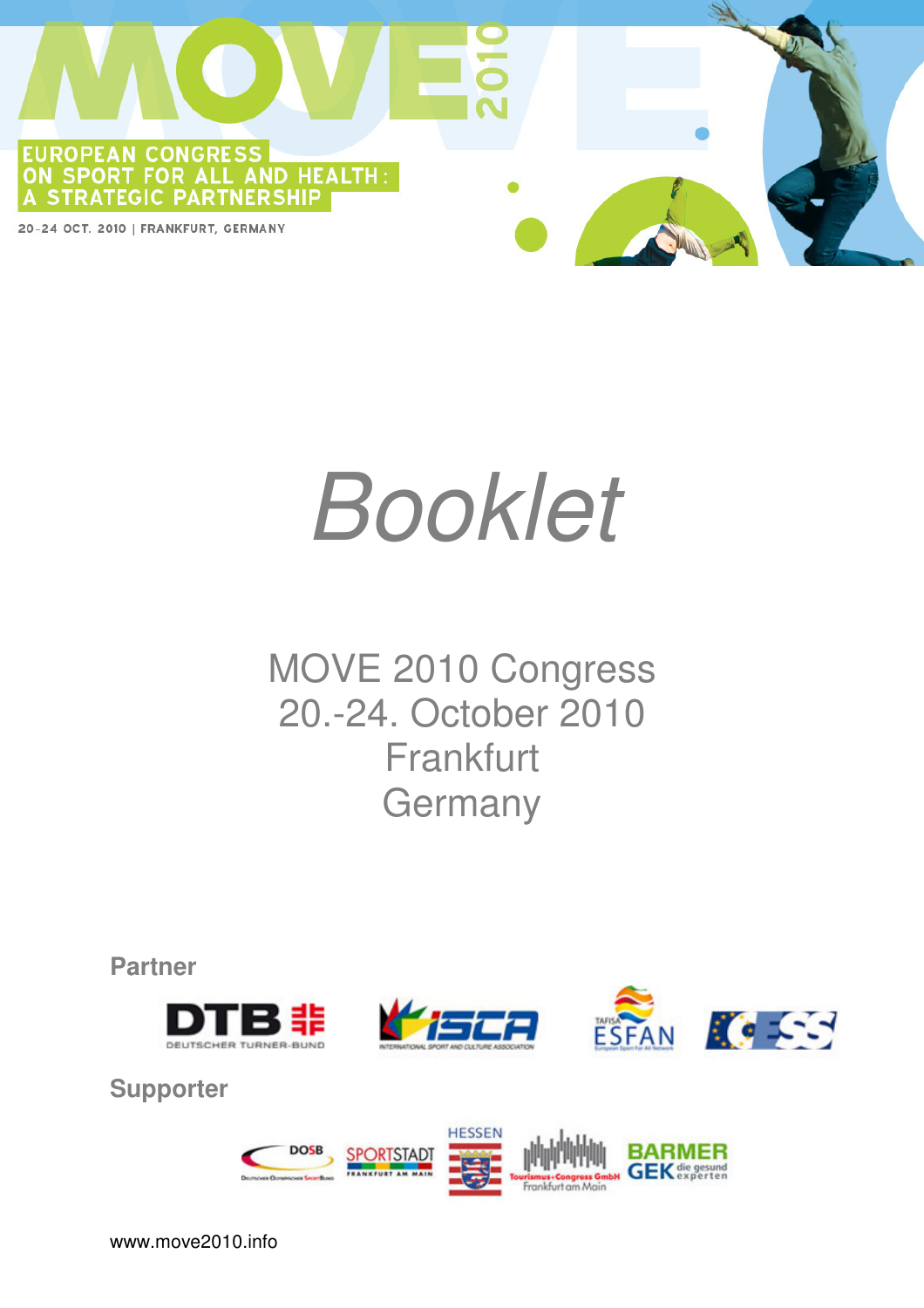EUROPEAN CONGRESS<br>ON SPORT FOR ALL AND HEALTH:<br>A STRATEGIC PARTNERSHIP

20-24 OCT. 2010 | FRANKFURT, GERMANY

| <b>Speaker/Title</b>                                                                                                                      | Page            |
|-------------------------------------------------------------------------------------------------------------------------------------------|-----------------|
| Prof. Dr. Banzer, Winfried<br>HEPA Europe, the European network for the promotion of health-<br>enhancing physical activity               | 1               |
| Prof. Dr. Banzer, Winfried<br>Quality Seal Sports for Health of the German Olympic Sports<br>Confederation                                | 3               |
| Boixadera, Ramon<br>The Euro Sport Health project                                                                                         | $\overline{4}$  |
| Borgogni, Antonio / Vannini, Erika<br>The Relevance of Informal Sport Facilities in the Urban Scenario                                    | 6               |
| Prof. Dr. Brehm, Walter<br>Modules of campaigns for sport for all and health. What is successful<br>in midlife development?               | $\overline{7}$  |
| Dixon, Bae<br>TAFISA Triple AC Program: Utilising the City Setting to Encourage<br>Participation in Sport for All and Physical Activity   | 8               |
| <b>Fismer, Raymond</b><br>Getting Babies on Bikes & Grampas on Trikes- How to Run Win-<br>Win-Win Campaigns                               | 10              |
| <b>Fleischer, Helmut</b><br>"Germany on the move!" Germany's largest health initiative                                                    | 12 <sub>2</sub> |
| De Grauwe, Guy<br>Health Strategies for an Active Workplace                                                                               | 14              |
| Prof. Dr. Hartmann / Benedicic Tomat, Saska (ISCA)<br>Sport and Health – A major trend and a vehicle for development                      | 16              |
| Kemper, Georg<br>Sport Development Planning Frankfurt am Main                                                                             | 18              |
| Kornbeck, Jacob<br>EU involvement in sport and health. The expectations of the<br>European Commission with regard to partnership projects | 20              |
|                                                                                                                                           |                 |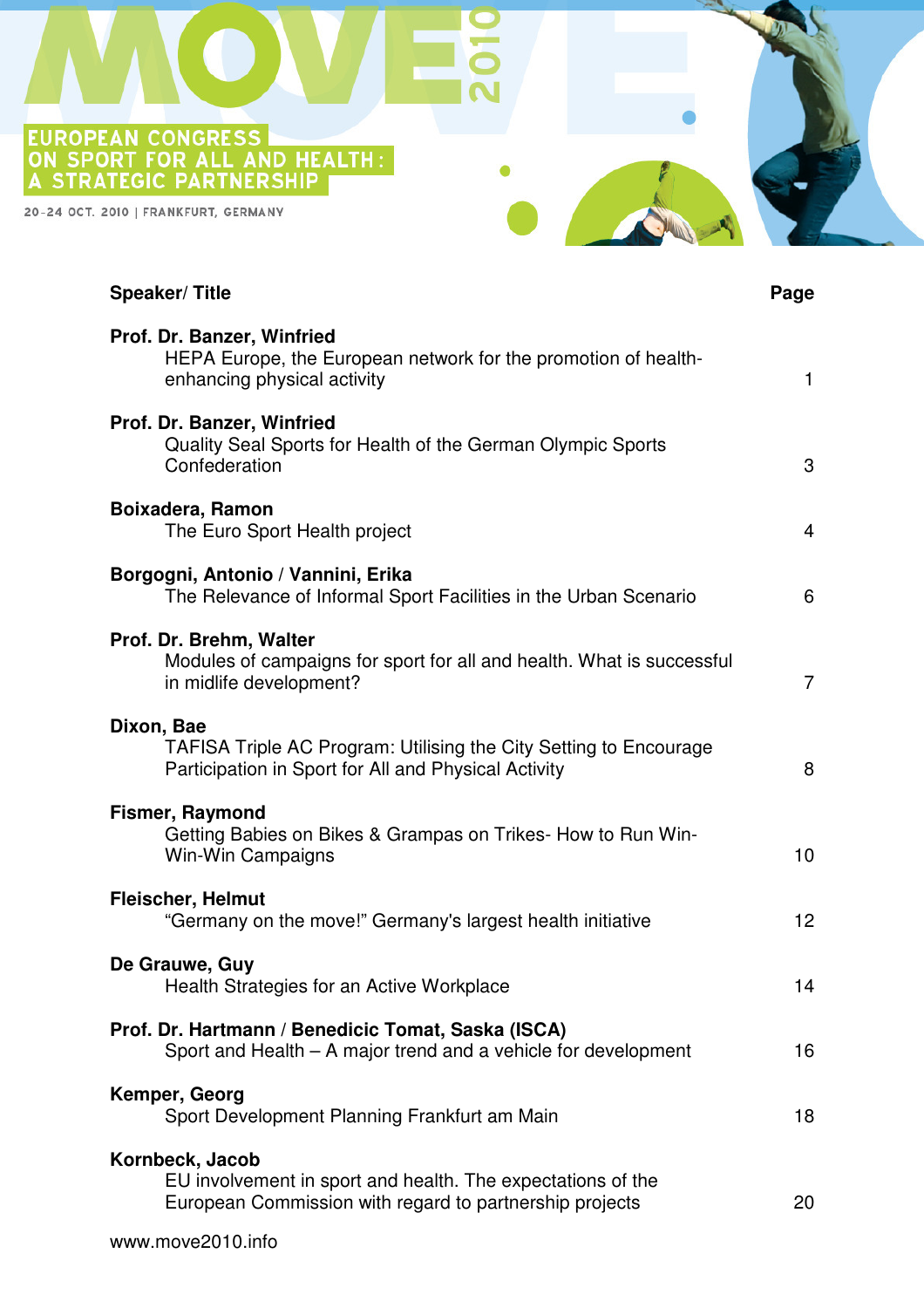EUROPEAN CONGRESS<br>ON SPORT FOR ALL AND HEALTH:<br>A STRATEGIC PARTNERSHIP

20-24 OCT. 2010 | FRANKFURT, GERMANY

| Kragh Jespersen, Anders<br>A Healthy Place – more years with Sport and Community                                                                                            | 21 |
|-----------------------------------------------------------------------------------------------------------------------------------------------------------------------------|----|
| <b>Marchtaler, Kenneth</b><br>The Martial Arts Phenomenom - Effects on Health                                                                                               | 23 |
| Dr. Martin, Brian<br>Strategies in Physical Activity Promotion. Developments in Public<br>Health and thoughts about the role of Sport for All                               | 26 |
| Prof. Dr. Mitić, Dušan<br>AEROBIC HAPPENING – investment in education                                                                                                       | 27 |
| Prof. Dr. Mitić, Dušan / Prebeg, Goran<br>The role of Sport for all in national program of prevention, curing and<br>control of cardiovascular diseases in Serbia till 2020 | 28 |
| Middelbeek, Lideke<br>Physical activity recommendations and policies in the European<br>Region                                                                              | 29 |
| Novak, Matjaž<br>Partnership of Sport for all with health insurance company                                                                                                 | 30 |
| Pauly, Pia<br>Health related Sport – Intervention Strategy: Evidence based Health<br><b>Programmes in Physical Activities</b>                                               | 32 |
| Parkkunen, Heini<br>A Healthy City is an Active and Attractive City - Building the Network<br>of Healthy Cities and Active Cities                                           | 34 |
| Prof. Dr. Iris Pahmeier<br>QUAGES – A concept to evaluate the evidence of health –sport<br>programs                                                                         | 36 |
| Philpott, Matthew / Villanen, Juha<br>Villanen Healthy Stadia and Muuvit Adventure - Innovation in Health<br><b>Promotion and Sport</b>                                     | 37 |
| Regelin, Petra<br>Active up to 100                                                                                                                                          | 39 |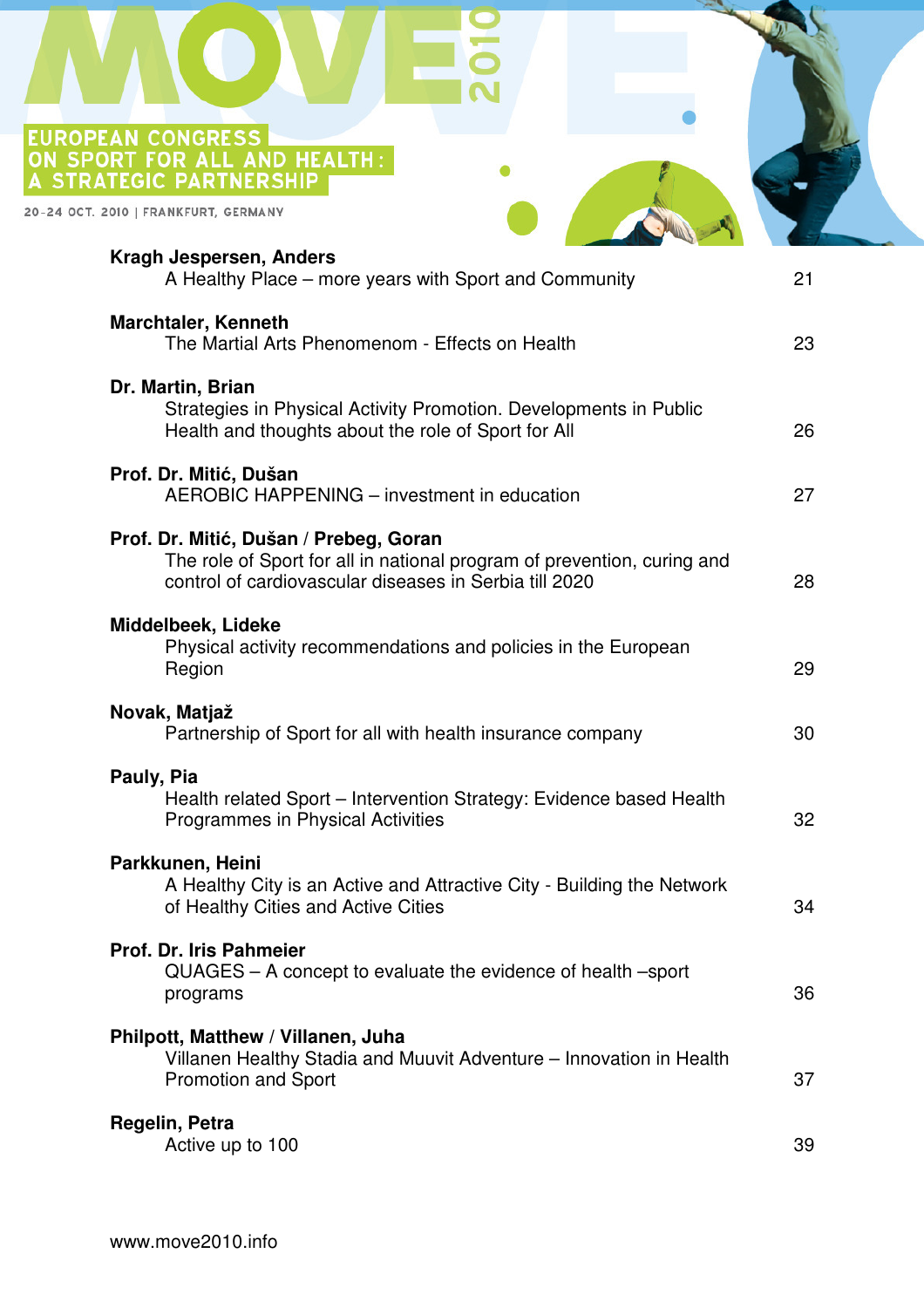EUROPEAN CONGRESS<br>ON SPORT FOR ALL AND HEALTH:<br>A STRATEGIC PARTNERSHIP

20-24 OCT. 2010 | FRANKFURT, GERMANY

| Van Rijn, Juul<br>Physical activity promotion in the general population<br>How to Move the Dutch? '30minutenbewegen' campaign and more                                               | 40 |
|--------------------------------------------------------------------------------------------------------------------------------------------------------------------------------------|----|
| Prof. Dr. Rütten, Alfred<br>Policy- and environment-oriented physical activity promotion: quality<br>demands in international perspective                                            | 42 |
| Dr. Rzewnicki, Randy<br>Cycling and Public Health: Win, Win, Win                                                                                                                     | 43 |
| Saccone, Antonio<br>The perception of sport among pupils of high schools of Cluj<br>Napoca, Romania                                                                                  | 44 |
| Savola, Jorma<br>Sport Clubs for Health - An Opportunity and Challenge for the<br><b>European Sports Movement</b>                                                                    | 46 |
| <b>Preben Staun</b><br>Concerning presentation: Activating Architecture and City                                                                                                     | 48 |
| Dr. Storcksdieck, Stefan<br>The ins and outs of energy balance – EUFIC's interactive<br>multilanguage tool for personalised information on calorie needs and<br>calorie expenditure. | 49 |
| Telo, Jesus<br>Building the network about the number 50: European Sports festival<br>50plus and 50 <sup>th</sup> anniversary Blume Gran Canaria                                      | 51 |
| Tockweiler, Michael U.<br><b>Developing Sport Facilities Efficiently</b>                                                                                                             | 52 |
|                                                                                                                                                                                      |    |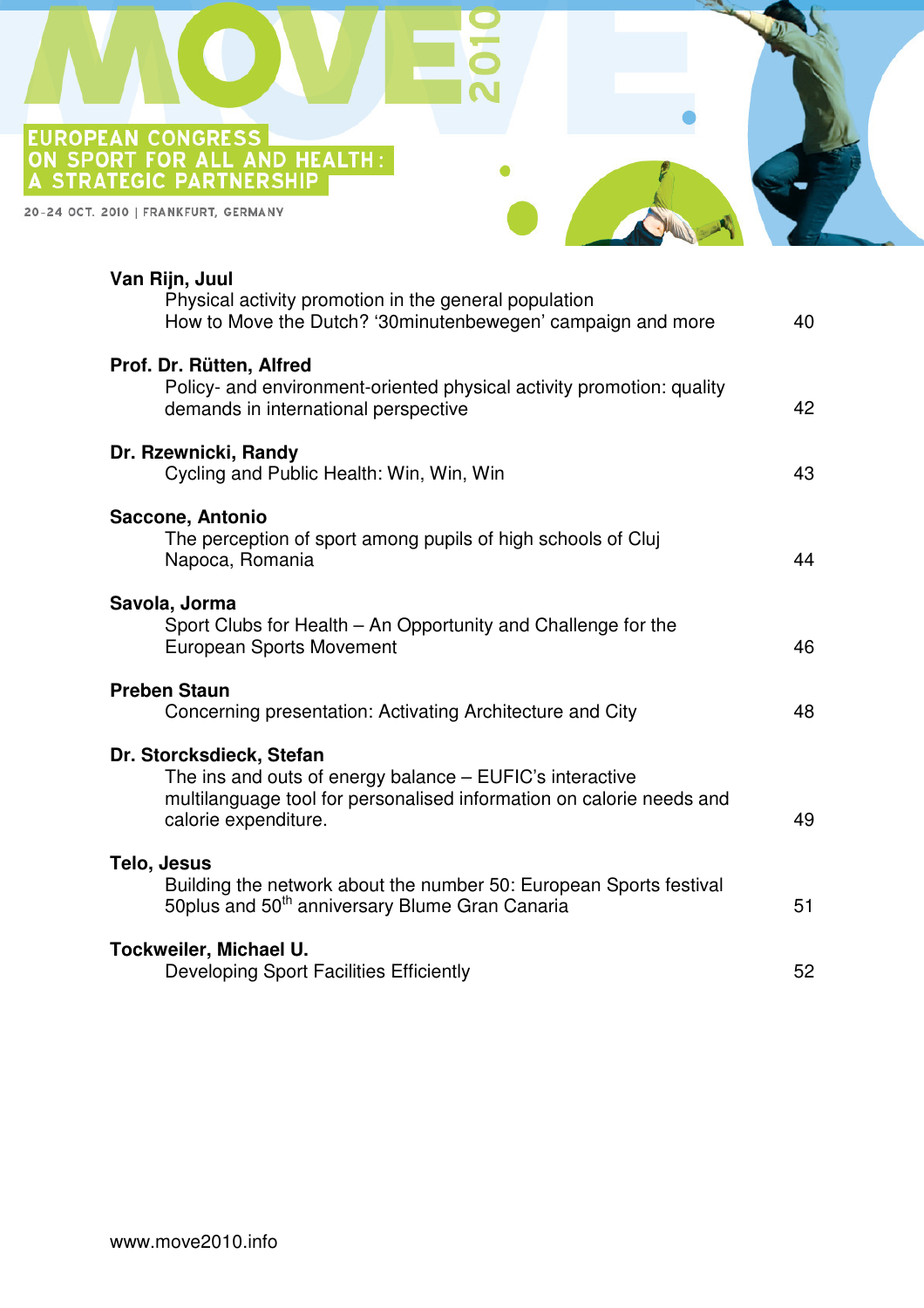

## **Prof. Dr. Winfried Banzer**

#### **HEPA Europe, the European network for the promotion of health-enhancing physical activity**

Winfried Banzer, Willem van Mechelen, Andrea Backovic Jurican, Finn Berggren, Charlie Foster, Maarten Koornneef, Brian Martin, Jean-Michel Oppert, Francesca Racioppi, Harry Rutter, Radim Slachta, Michael Sjöström, Mireille van Poppel, Tommi Vasankari, Sonja Kahlmeier

Insufficient physical activity is now clearly recognised as one of the leading risk factors for a number of noncommunicable diseases and conditions, including cardiovascular ones, type II diabetes, breast and colon cancer, overweight and obesity. While sports for all has a long history, only a few examples of long-term integrated physical activity promotion strategies have been in place in Europe until recently, when several experiences are being developed in different European countries, both in terms of national policy developments and of interventions which involve different sectors, such as those of education, urban development, transport and the environment, sports and leisure, in addition to the health sector.

HEPA Europe, the European network (Cavill, N., Kahlmeier, S.& Racioppi, F. (editors) (2006b). Physical activity and health: evidence for action. Copenhagen, WHO Regional Office for Europe) for the promotion of health-enhancing physical activity, was founded in May 2005 to provide a platform for sharing these developments and facilitating the dissemination and implementation of evidencebased policies and strategies (Evidence-based physical activity promotion - HEPA Europe, the European Network for the Promotion of Health-Enhancing Physical Activity.

J Public Health 14: 53–57.

www.springerlink.com/content/a88v532830273444/fulltext.pdf). HEPA Europe aims at strengthening and supporting efforts and actions that increase participation in physical activity and improving the conditions favourable to a healthy lifestyle. It focuses on population-based approaches for the promotion of health-enhancing physical activity, using the best-available scientific evidence. HEPA Europe is working closely with the WHO Regional Office for Europe. At the last annual meeting in November 2009, HEPA Europe counted almost 100 member institutions from 29 countries in the European Region, including ministries, universities and NGOs.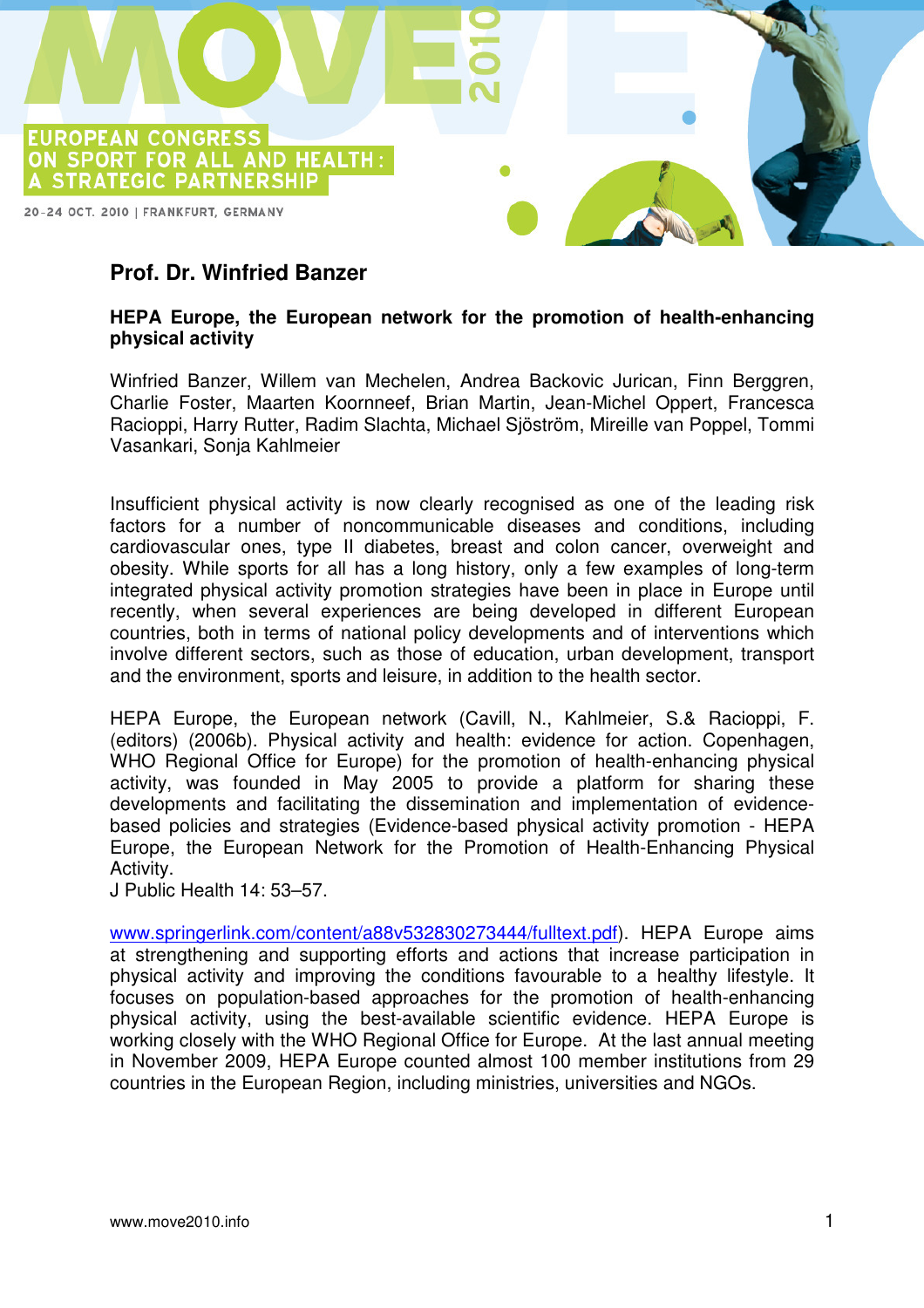**EUROPEAN CONGRESS** ON SPORT FOR ALL AND HEALTH: A STRATEGIC PARTNERSHIP

20-24 OCT. 2010 | FRANKFURT, GERMANY

The direct use for the practice of physical activity promotion and intersectoral approaches are priorities of HEPA Europe. Projects include an advocacy booklet on physical activity and health addressed to policy makers from a broad range of sectors. The booklet is now available in 11 languages and has been rated as "excellent" by the British Medical Association. HEPA Europe has also supported the development of a web-based inventory of existing policy instruments (http://www.euro.who.int/en/what-we-do/health-topics/disease-prevention/physicalactivity/activities/hepa-europe-project-on-promotion-of-physical-activity-internationalinventory-of-national-policies-and-documents). Currently, the network has working groups on HEPA promotion in children and youth, in health care settings, in socially disadvantaged groups and on monitoring and surveillance. It is also active in the development of guidance on economic valuation of cycling and walking (www.euro.who.int/HEAT).

More information about the activities of HEPA Europe can be found at www.euro.who.int/hepa and in its work program 2009/2010.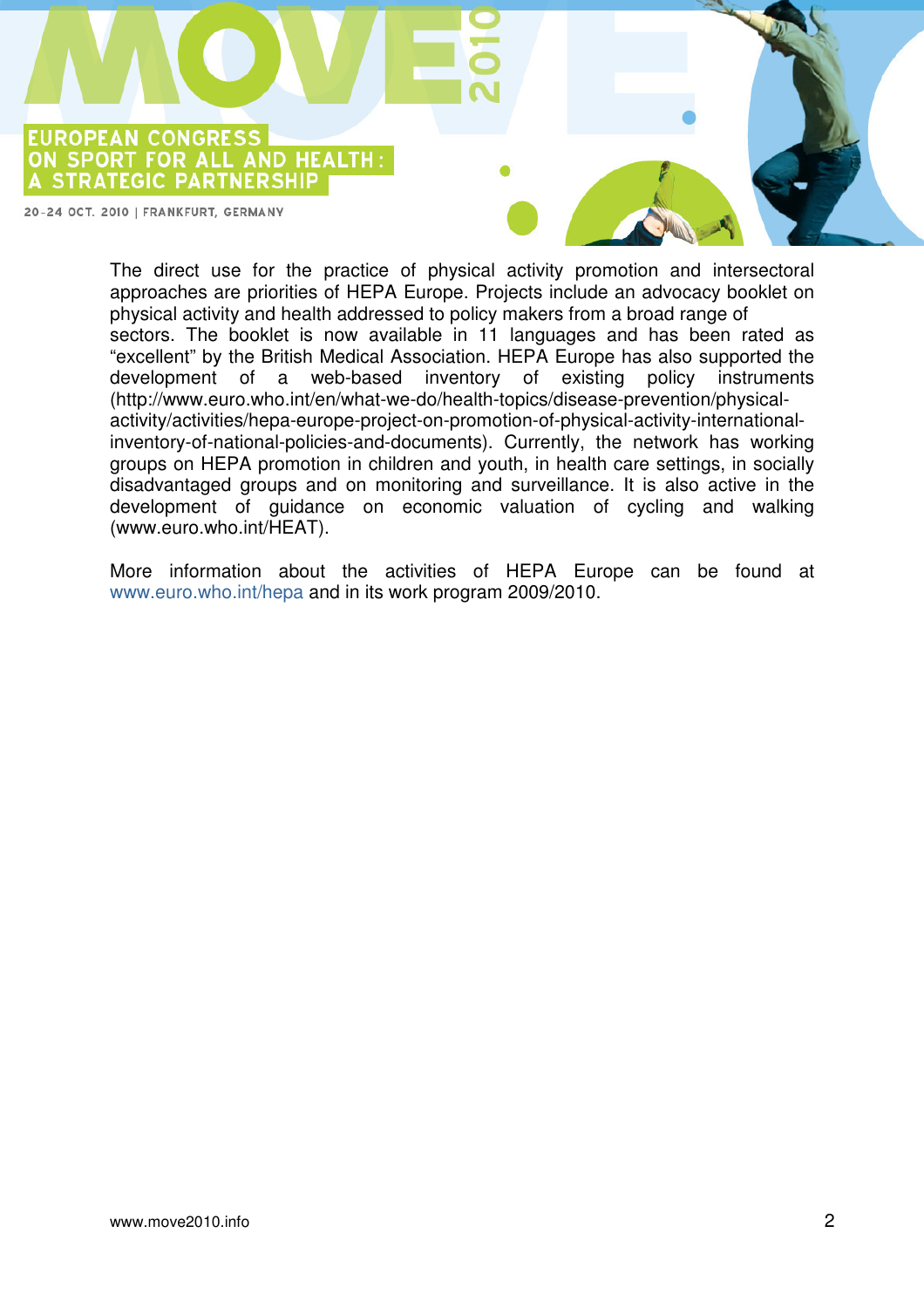

## **Prof. Dr. Winfried Banzer**

#### **Quality Seal Sports for Health of the German Olympic Sports Confederation**

In cooperation with the German Medical Association the German Olympic Sports Confederation, a non-governmental umbrella organization of German sports has developed the Quality Seal SPORT PRO GESUNDHEIT (Sport for Health). The Quality Seal stands for high-quality, effective and nation-wide preventive exercise programmes offered by sports clubs. The major aim is to make sports available for all, regardless of age, gender or social status and promote healthy lifestyles. The sport courses focus on the prevention of cardiovascular conditions, musculoskeletal diseases and specific risks and stress-related illnesses.

In order to qualify sports clubs and their trainers must fulfil the following criteria:

- $\triangleright$  Target group-oriented courses
- $\triangleright$  Qualified trainers
- $\triangleright$  Uniform organizational structure
- $\triangleright$  Preventive health check-up
- $\triangleright$  Supported by quality management
- $\triangleright$  Sports clubs as active health care partners

Partners of the German Olympic Sports Confederation include

- German Medical Association / State medical councils
- Federal Ministry of Health / State ministries of health and Sports ministers
- ▶ Head Associations of German Health Insurance Companies
- ▶ German Association for Sports Medicine and Prevention German Society for Sports Science

The health insurance companies bear a part of the expenses of the courses for their members. Interested members have to register at their health insurance company before taking the course. The financial support meets about 80 % of the costs and is granted max. twice per annum.

#### **Vita Prof. Dr. Banzer**

Prof. Winfried Banzer is Dean of the School of Psychology and Sport Sciences, and Head of the Department of Sports Medicine – Prevention and Rehabilitation at Goethe University, Frankfurt. His research interests include preventive sports medicine and health promotion, and healthy ageing. His professional memberships include the EU Expert Group Physical Activity Guidelines, the Platform on Diet, Physical Activity and Health of the European Union, and the Steering Committee of the European network for the promotion of health-enhancing physical activity (HEPA/WHO).

www.move2010.info 3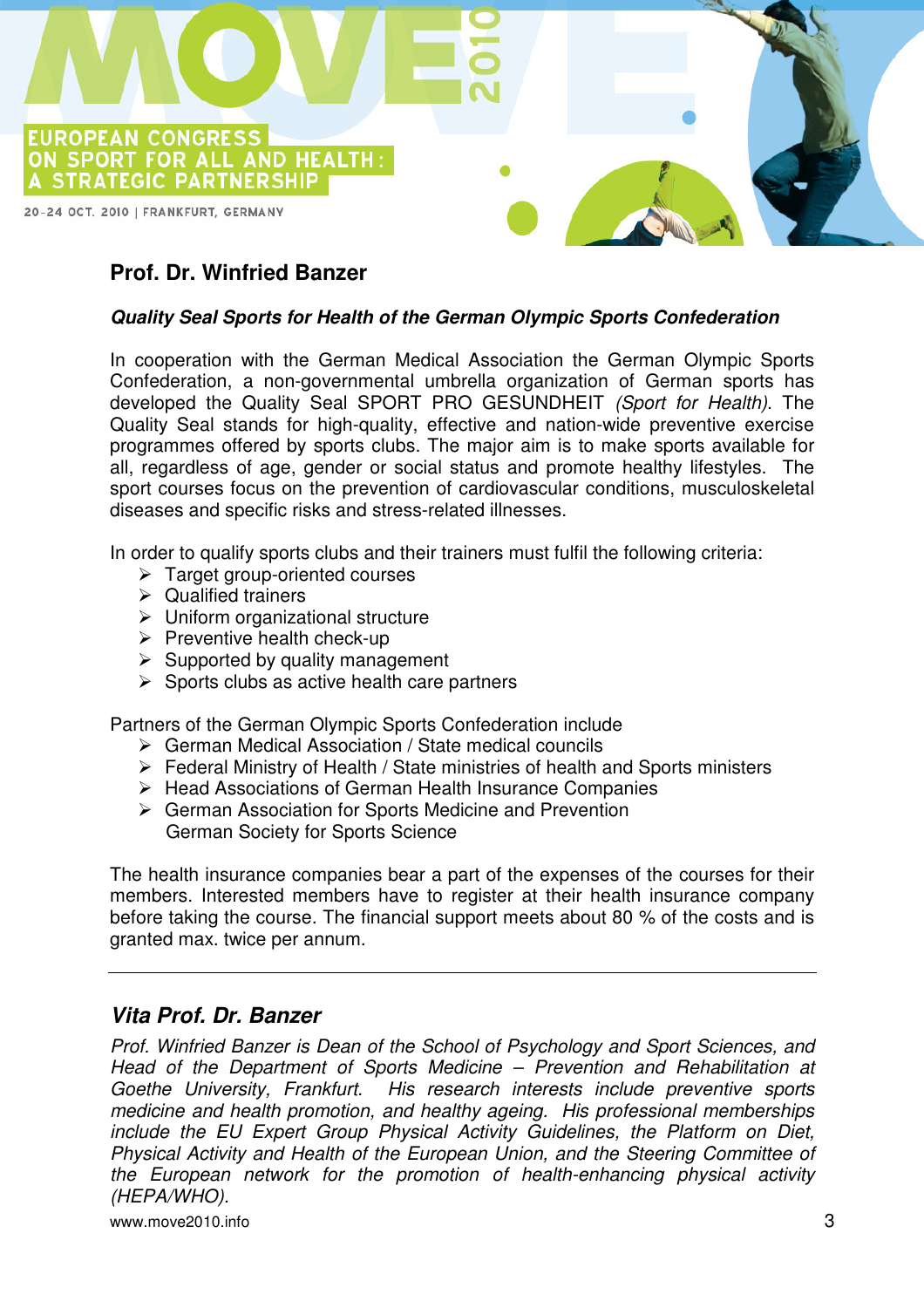

## **Ramon Boixadera**

Co-author: Jordi Cavero

#### **The Euro Sport Health project**

#### **Introduction**

The experience of Barcelona Provincial Council in the coordination of projects focused in the sport sector boosted the initiative to develop an ambitious project in the field with an international scope. Besides, the Festival of the Sport held in the province of Barcelona, has also become a catalyser to promote the establishment of the Day of the Sport in Europe, an expected result of the Euro Sport Health project. The Festival of the Sport is a popular sporting fest in which everyone may take part, where the activities are adapted to the physical level of the participants. For these reasons, we have developed the Europe Sport Health project, a model of network to promote health through sport.

#### **Development**

The Euro Sport Health project main objective is to identify and exchange best practices for the health promotion through the sport for all at local level.

Other specific goals are of the project are:

- $\triangleright$  To promote the health benefits of the sport practice and physical activity.
- $\triangleright$  To encourage the participation of citizens in sport as a regular activity.
- $\triangleright$  To disseminate the values of the sport as a part of an active life style and its benefits for people's health.
- $\triangleright$  To create a network of territories in order to identify and exchange best practices.
- $\triangleright$  To implement the "day of the Sport" in each territory participant in the project.

The leader of the project is the Provincial Council of Barcelona and the partnership is composed by 5 partners:

- Cyprus Sports Organisation (Cyprus)
- University of Castilla-La Mancha (Spain)
- ▶ Budapest Association of Sports Federation (Hungary)
- Azienda USL della Valle d'Aosta (Italy)
- $\triangleright$  Belfast City Council (North Ireland United Kingdom)

The project will be implemented until the 31st March 2011 with a total budget of 299.760 Euros.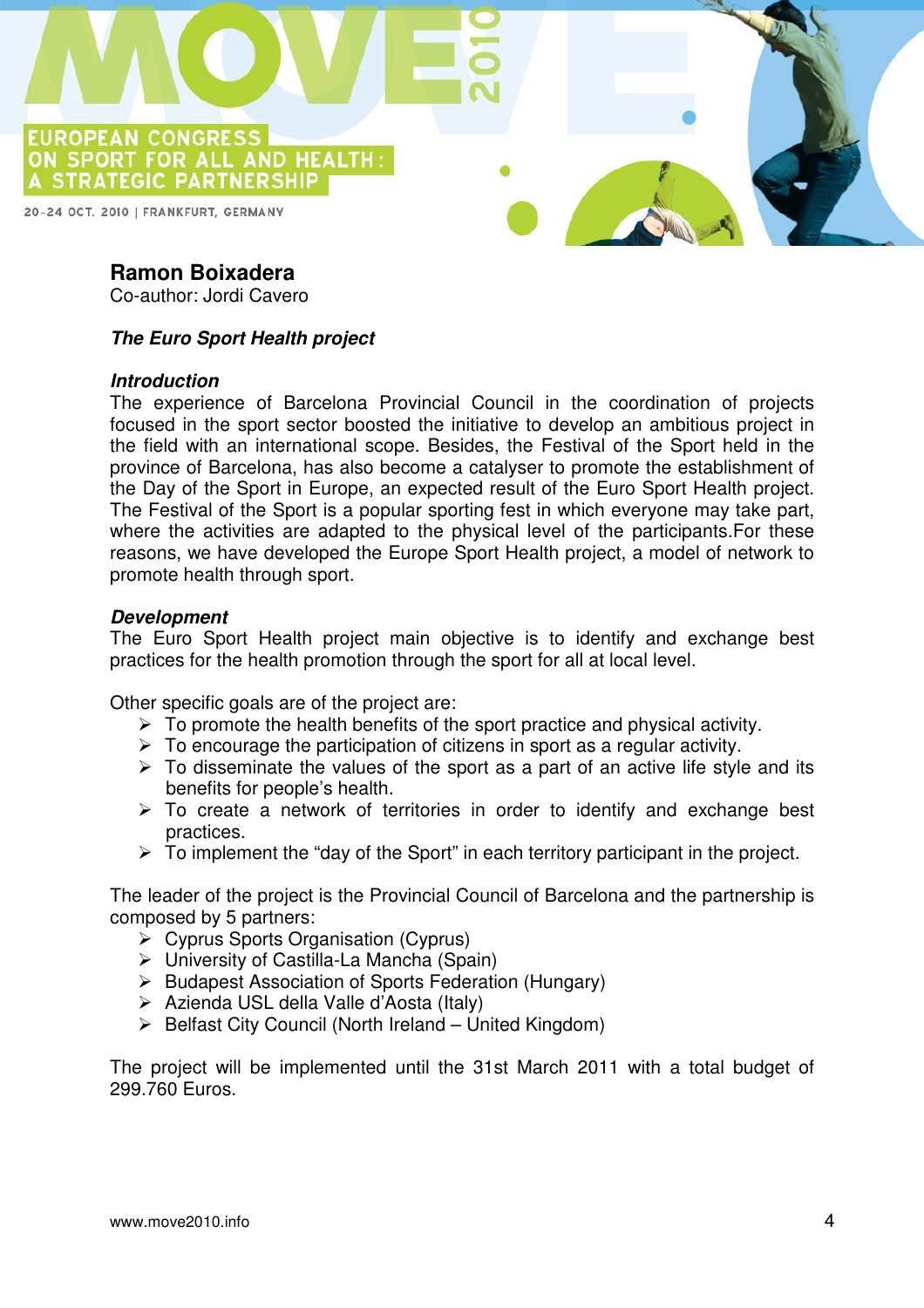

The expected main products of the project will be the following:

- $\triangleright$  Edition of a guide of best practices in the field of health promotion through sport for all at local level. The assessment tool to collect best practices is based in 21 indicators classified in common aspects and specific aspects, the latter divided in the dimensions of organisation, program, personal development and repercussion of the program.
- $\triangleright$  Creation of a network in the field.
- $\triangleright$  Implementation of the "Day of the Sport" in several European territories.

#### **Conclusion**

It is basic to promote the sport activity among the population trying to make easy its practise avoiding barriers. Therefore we consider that the Euro Sport Health project can contribute to increase the quality of the sport practices in Europe by providing a common best practice guide as a reference.

Provincial Council of Barcelona is aiming to join with other territories in Europe and develop an active network that will have a great impact in all territories. As a final result, we aim to establish the European Day of Sport.

Project co-financed by the European Commission – EAC/21/2009 Preparatory action in the field of sport

## **Vita Ramon Boixadera**

MBA - EADA business school (2003-05); Master degree in Direction and Administration of the Sport – University Olympic Institute of Sport Sciences – Complutense University – Madrid (2000-01).

Communication and International Relations Responsible – Provincial Council of Barcelona, Sport Service (since April 2005). Associated Professor – INEFC (National Institute of Physical Education of Catalonia) (since 2006-2007). Responsible of volunteers training at the  $20<sup>th</sup>$  European Athletics Championships – Barcelona 2010 (April 2008 – August 2010). Manager of Spoqua LC, sport services company (2002- 2005). Coordinator of the Olympia Project (2002-2005). Manager of the Handball section of U.E. Lleida, S.A.D. (Handball Honour Division) (1998-2003). Manager of Club Esportiu Lleida Llista Blava (Roller Skating Honour Division) (2001-02). Responsible of the organization of the European Seminar of Sport Management of the EASM (European Association for Sport Management) (2000-01 in Vitoria/Gasteiz).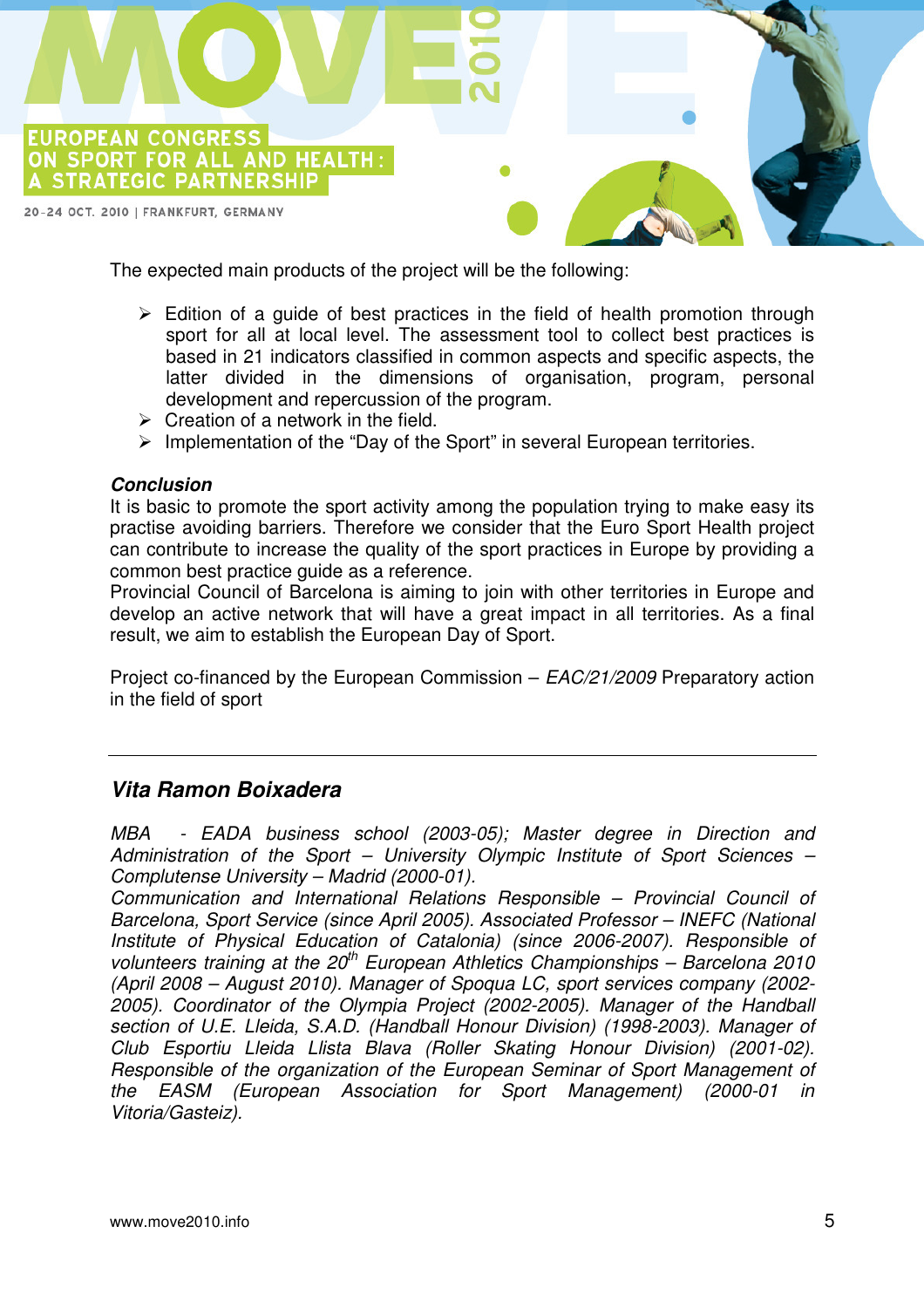

## **Antonio Borgogni / Erika Vannini**

#### **The Relevance of Informal Sport Facilities in the Urban Scenario**

The speech presents a part of an ongoing qualitative research whose applicative field concerns a qualitative study based on interviews and observations about the active city perspective and about the projects involving citizens in planning sports and recreational areas. The research compares several European case studies.

The focus of the speech is on the informal or semi structured public spaces which become body facilitating environments allowing everybody to practice physical activity and sports. Those urban landscapes encourage walking (walking groups, safe route to school, urban trekking), jogging, cycling, playing, and post modern activities like skate board and parkour, as well as a wide range of bodily practices and sports, often brought by migrants, like cricket, ecua-volley, pelota, petanque, and flag throwing.

A body facilitating environment, together with information, sensitization, and educational actions, can play a crucial role in the promotion of the practice of physical activity, sports, and active lifestyles also for people in disadvantaged situations. Sometimes those environments are intentionally planned and built, sometimes are historical parts of the urban weave, in other cases they are object of informal appropriation, in much rarer cases they are the results of collaborative planning.

The analysis of the cases shows the need of tailoring projects and procedures for the specific context. Nonetheless, the inter-sector cooperation, the intelligent management of policies concerning public space, the monitoring, the strong attention to the processes, and the motivation to involve citizens in planning more sustainable environments, are between the most successful factors.

#### **Vita Antonio Borgogni**

Assistant Professor at the Faculty of Sport Sciences in the University of Cassino (Italy).

"My main research fields are the relationship between the body and the city through the theory that hypothesises the body as the analyser of the quality of city life, the participative processes of planning public spaces for sport and leisure, and the didactics of sports with particular emphasis on the social aspect."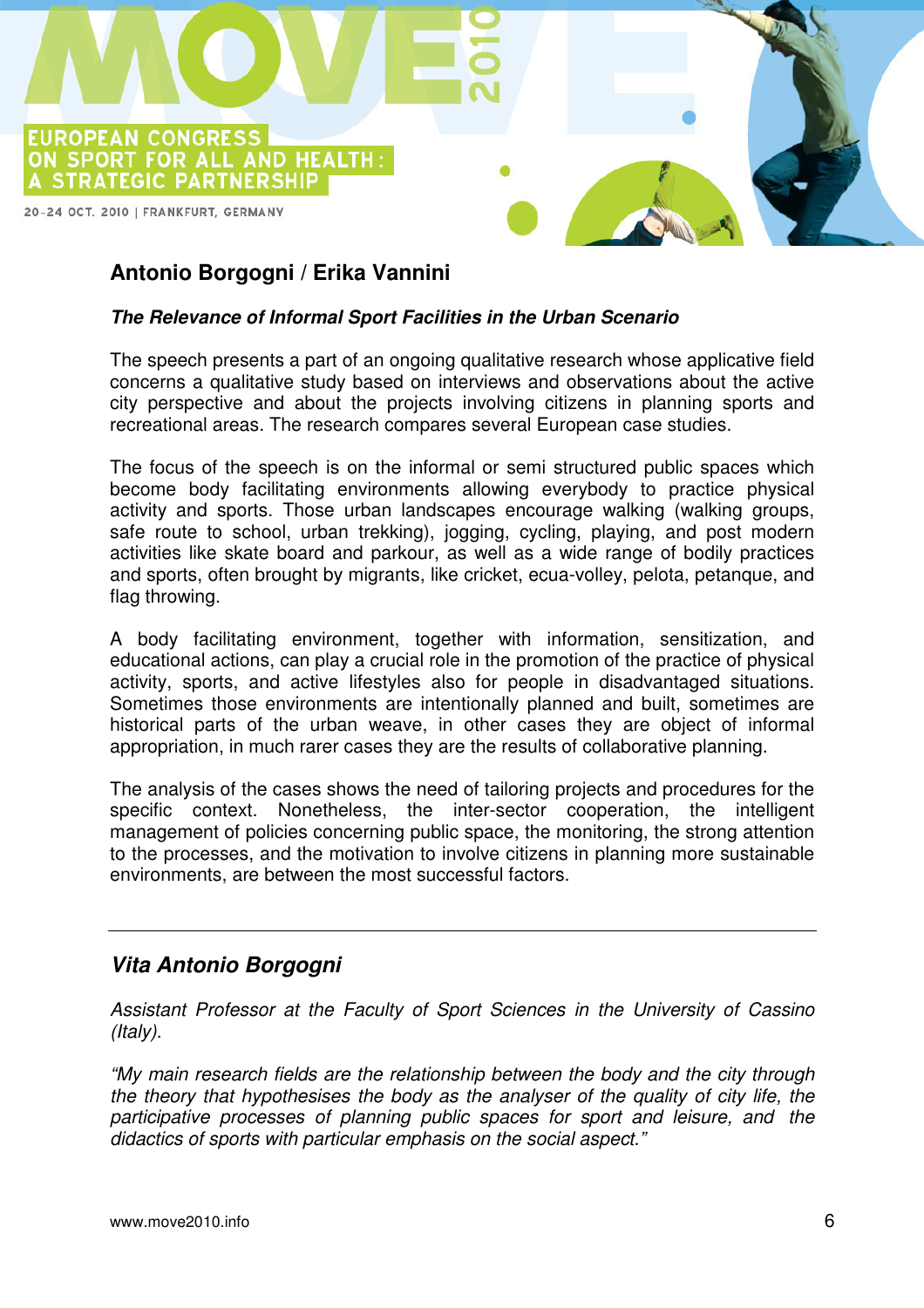

## **Prof. Dr. Walter Brehm**

#### **Modules of campaigns for sport for all and health. What is successful in midlife development?**

Adults in what might be termed 'midlife development' are characterized as a group with unclear demarcations between adolescence and older adulthood. This is especially true because of the high plasticity of human development during this period of the lifespan. The fitness of the adult population is decreasing during this period, and risk factors and other health problems increase, often becoming more chronic during the transition from middle to old age.

Concerning sedentary behaviour during this lifespan, 60% of the adult citizen of Europe detect in the the Eurobarometer Survey from 2009 that they are physically active less than once a week. Asking adults in different industrialized regions, if they exercise for at least two hours every week with at least moderate workload (sweating) the positive answers decline till 10% – and that means up to 90% are showing a sedentary behaviour connected with many risks for health.

Concerning the barriers towards being more active, we have a high agreement between studies showing lack of time, lack of social support, bad health and no opportunities in the neighbourhood as important barriers for middle aged adults. An analysis of publications is showing, that the following intervention campaigning possibilities trying to change significant the activity behaviour of the adult population are used:(1) Information, Advice and Counselling, (2) Activity Programmes and Improvement of Infrastructure, (3) Networks of interventions.

The lecture will differentiate these possibilities and will give an overview over the knowledge how successful these interventions are.

#### **Vita Prof. Dr. Walter Brehm**

Professor at the University of Bayreuth (Sportpedagogic, Sportpsychology, Organisation in Sport, Health and Fitness); Head of the Institute of Sport Science at the University of Bayreuth (1994 – 1996, 2000 – 2002, 2004 – 2006); Speaker of the Bavarian Sport Science (1997 – 2000, 2007 - 2009); Dean of the "Kulturwissenschaftliche Fakultät", University Bayreuth (2007 - 2009); Visiting Professor Wuhan Institute of Physical Education, since 2009; Vice-President of the German Gymnastic Federation, since 2009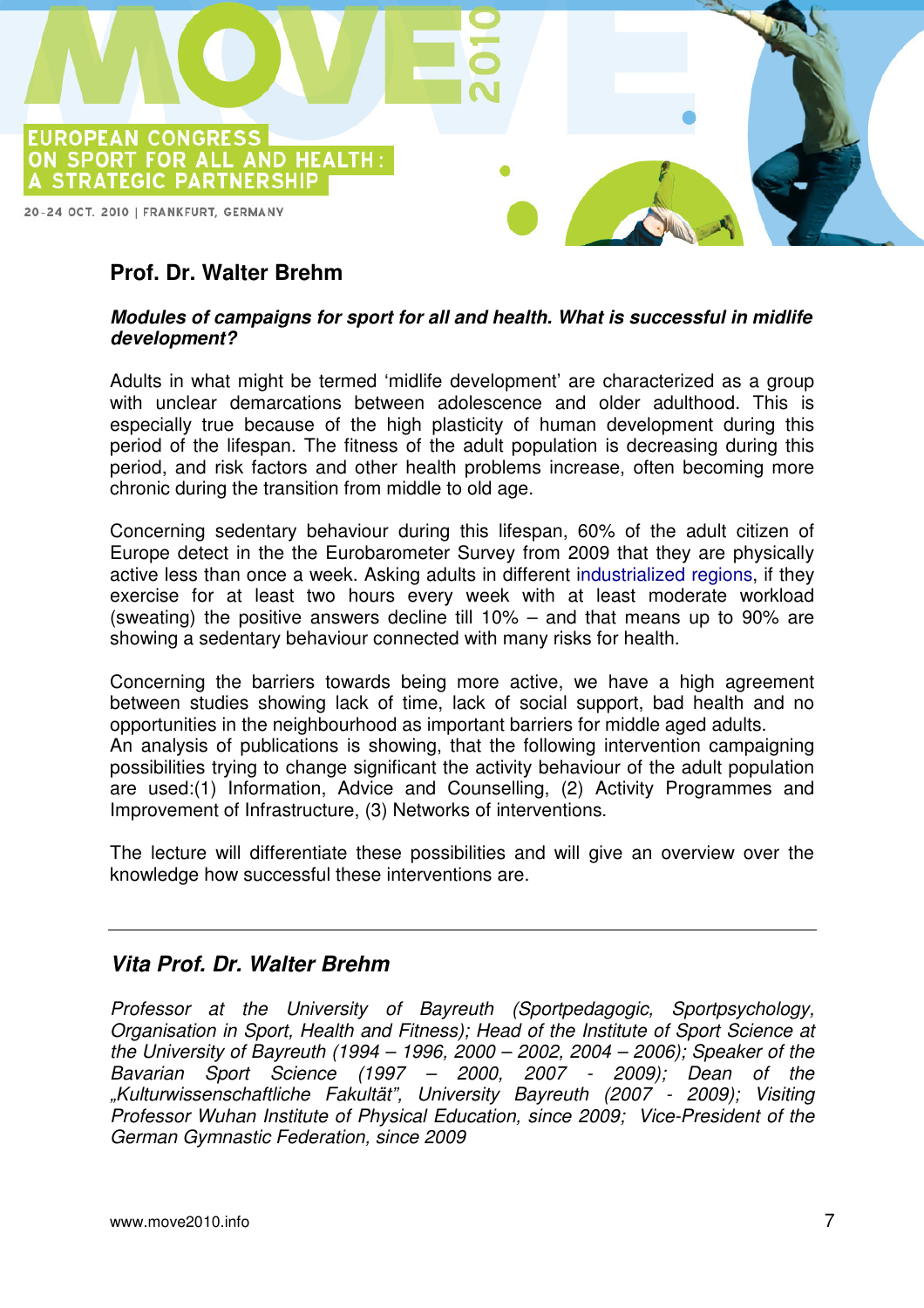

## **Bae Dixon**

#### **TAFISA Triple AC Program: Utilising the City Setting to Encourage Participation in Sport for All and Physical Activity**

It is estimated that by 2050, 70 percent of the world's population will live in cities, with an everyday increase in urban population by 200,000. By their nature, cities have established infractructure, administration and communication systems, policy and existing sponsorship of sports based programs. This, combined with an increase in sedentary lifestyles within cities, this makes cities and communities the perfect setting to reach out to citizens to promote and encourage participation in Sport for All and physical activity.

To this end, TAFISA, in cooperation with the IOC, is developing a global strategy for encouraging participation in Sport for All and physical activity, including the "Active Cities – Active Communities – Active Citizens" program, "Triple AC". The Triple AC is a social marketing program aiming to encourage cities and communities to develop a culture of physically active living with active citizens who reap all the benefits this entails, including health, social, environmental, economic, and integration benefits.

There has already been much scientific research in the field of Active Cities and many comprehensive Active Cities programs have been established around the world. However, to date there is no program that both promotes and encourages the concept of active cities as well as allowing the sharing of knowledge and experiences internationally to create a dynamic worldwide network of active cities and communities. As a global marketing and communications based program, focussing mainly on encouraging, recognising and rewarding Active Cities programs and interventions, the The Triple AC aims to fill this gap.

Development of Triple AC commenced one year ago with a series of international workshops. The program is being developed in cooperation with the IOC, with input from other international bodies, including WHO Healthy Cities Network, and established Active Cities from around the world.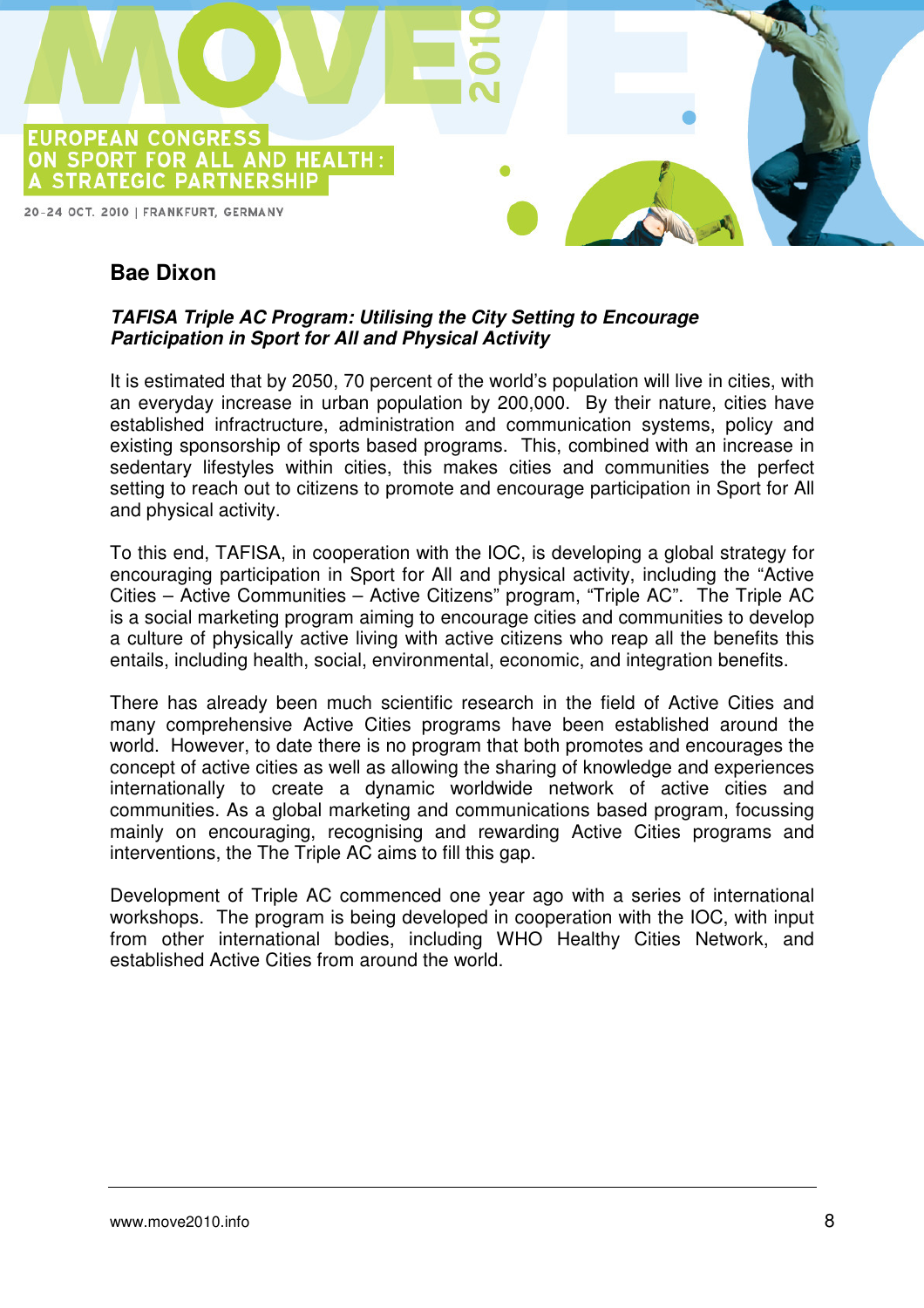**EUROPEAN CONGRESS** ON SPORT FOR ALL AND HEALTH: A STRATEGIC PARTNERSHIP

20-24 OCT. 2010 | FRANKFURT, GERMANY

Triple AC's core is recognition and rewarding of innovative and effective Active Cities initiatives and programs. Participants will have access to a self-assessment rating questionnaire which allows them to qualitatively establish, and then subsequently monitor, their level of activity and improvements. The Triple AC is a global program that is widely inclusive, applicable, transferrable and open to any city, community and citizen, regardless of level of development, race, religion, financial situation, size or location.

The Triple AC program will be formally launched in 2010 with continuing development based on participant needs and requests. The first round of Triple AC awards will be presented late 2010. Ultimately the Triple AC program will form a global network of cities, communities and citizens learning from each other and working toward a shared goal of active living, but still operating in unique ways that are relevant to their local level of development, customs and interests.

#### **Vita Bae Dixon**

Bae Dixon graduated from Monash University in Melbourne, Australia, with a Bachelor of Engineering (Honours) and Bachelor of Science. Before commencing in the sports sector after a lifetime exposure through family contacts and personal interest, several years in the engineering industry allowed development of project management, business development, marketing and communications skills widely applicable to any sector. Bae has also held voluntary positions including fundraising and event management throughout the duration of her professional career.

Bae has been with TAFISA since January 2009, initially in the role of Project Manager, and currently as Director of Business Development and Marketing. Her role includes event and program presentation, coordination and development, international stakeholder liaison and relationship management, business strategy development, marketing and communications.

Specifically, Bae has been deeply involved with the TAFISA Business Strategy development, including marketing and communications policy, and program development, including the TAFISA Active Cities – Active Communities – Active Citizens Program, "Triple AC". Bae has substantial experience both presenting to and facilitating working sessions for a wide range of international audiences.

Bae is based in Frankfurt, Germany, and has a keen interest in sports, culture, travel, cuisine and people.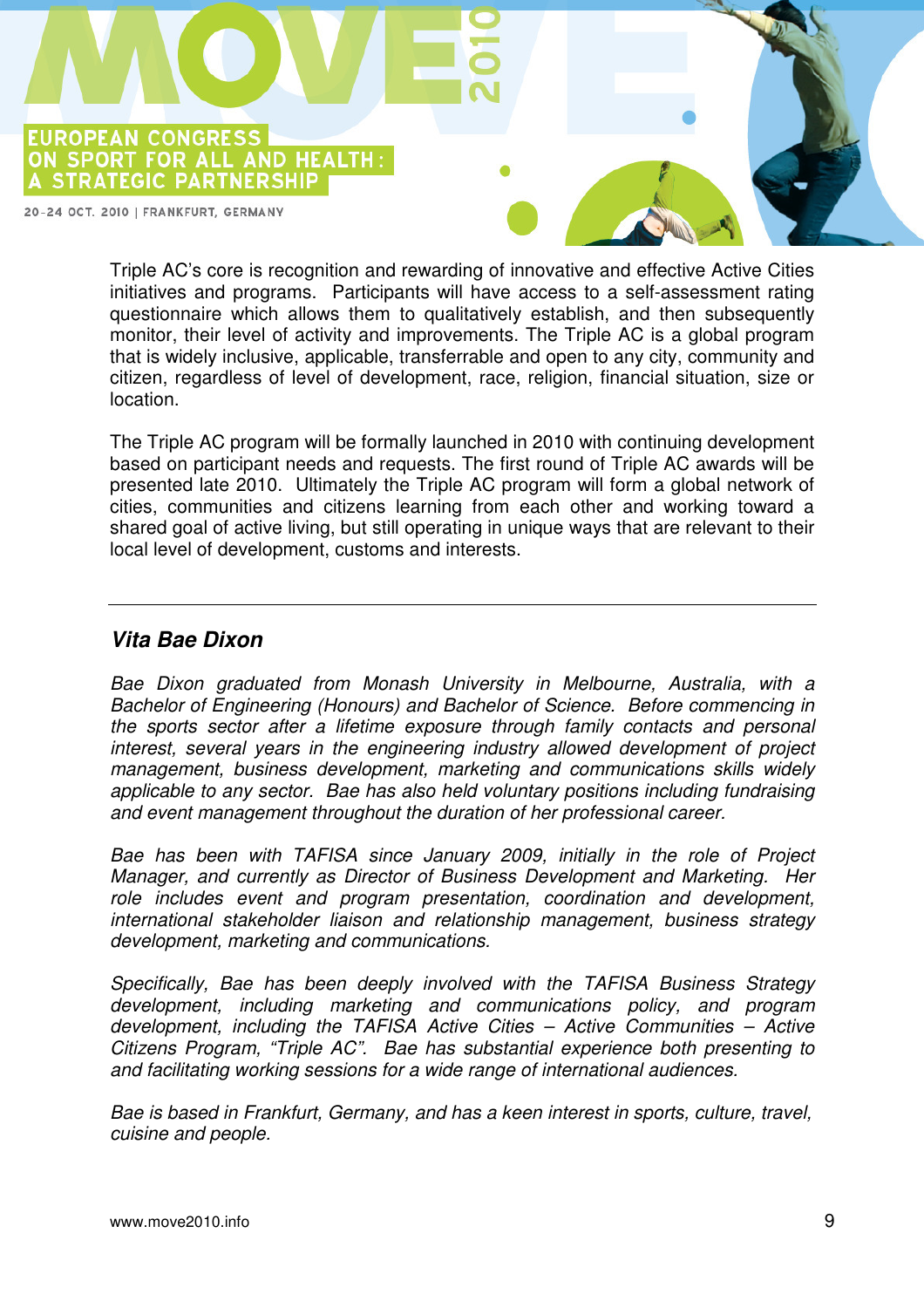

## **Raymond Fismer**

#### **Getting Babies on Bikes & Grampas on Trikes- How to Run Win-Win-Win Campaigns**

#### **Subject**

Everyday cycling is a perfect means to integrate physical activity into people's lives. LIFE CYCLE presents a systematic approach how to plan and implement effective cycling campaigns.

The target groups cover the whole life span, in order to adopt and keep up cycling as a life-long habit:

- $\triangleright$  Kindergarten children and pupils: What can institutions like pre-schools do to provide cycle training? How can schools encourage pupils to cycle to school?
- $\triangleright$  Families / Parents: What can parents do to help their children cycle as their prime mode of transport?
- $\triangleright$  Adults: What can employers do to get more people cycling to work? How can local authorities get more people cycling to shops or leisure destinations?
- Older people: How can general practitioners/family doctors & organisations for the elderly get more people cycling, focussing on the health & social benefits?

#### **How we will work**

The participants will work on example projects of their own choice, identifying the obstacles and potentials and applying the LIFE CYCLE approach systematically. They will be supported by examples and tips from the Best Practice Handbook and the Intervention Manual.

#### **What you can expect to learn**

- $\triangleright$  Experience developing an intervention plan to promote cycling
- $\triangleright$  A better understanding of the potentials and obstacles in your specific field of work and with your target group
- $\triangleright$  Knowledge about the LIFE CYCLE approach (lifelong cycling)
- $\triangleright$  Acquaintance with the resources LIFE CYCLE offers (Intervention Manual, Best Practice Handbook, website, contacts, and more)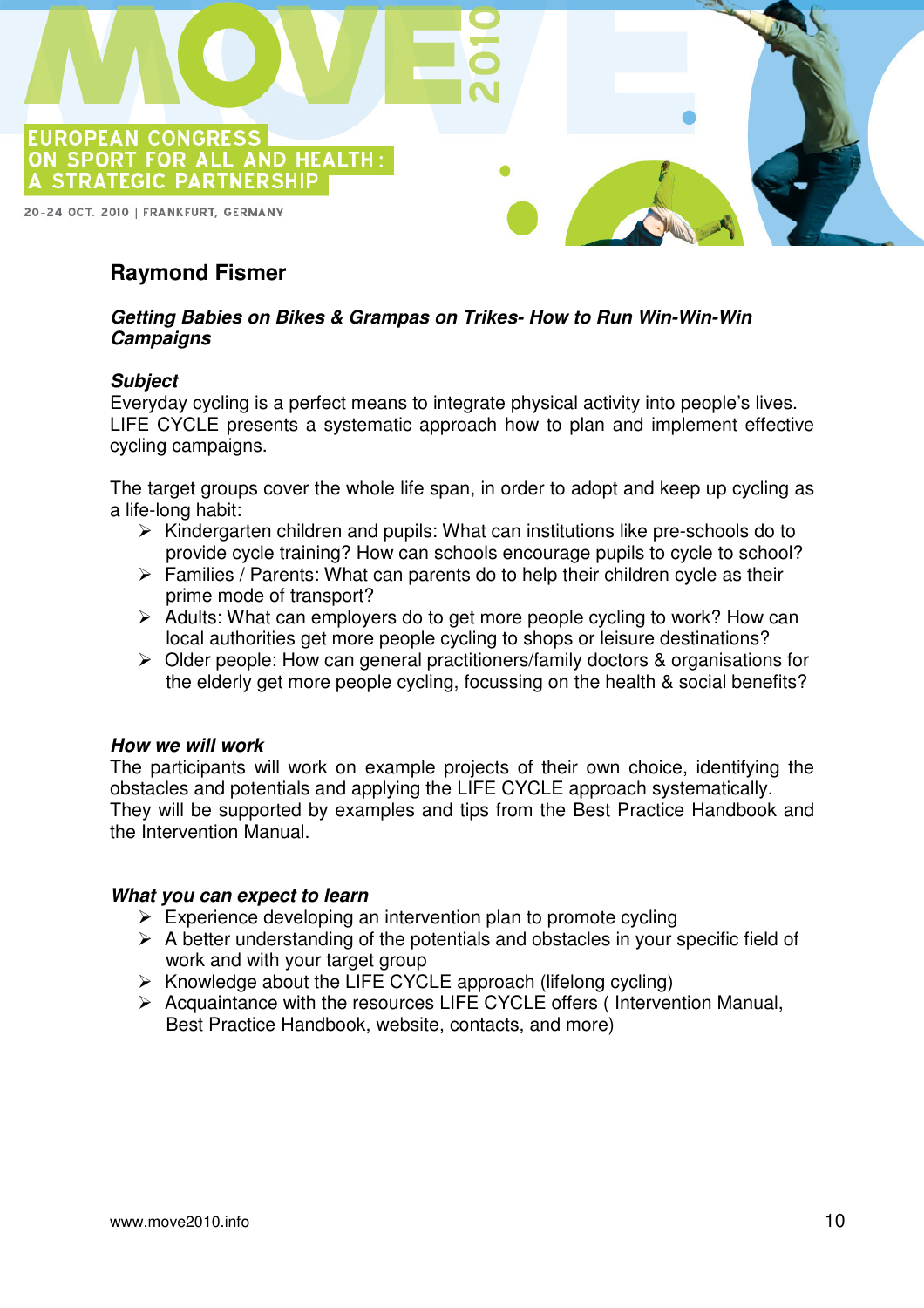

#### **About the LIFE CYCLE project**

Since 2008, 10 partners from 9 European countries have been cooperating to identify and test the best measures to promote cycling as a lifelong habit.

On the project website www.lifecycle.cc they have published (for free use) a Best Practice Handbook and an Intervention Manual, summarizing the project's experiences and results.

LIFE CYCLE is a project funded by the EU Public Health Programme.

#### **Vita Raymond Fismer**

Working at ADFC (German Cyclists' Federation) head office Bremen as project manager and accountant. Long-time experience in adult education and in moderation of workshops and groups. Diplom-Physiker (advanced degree in physics).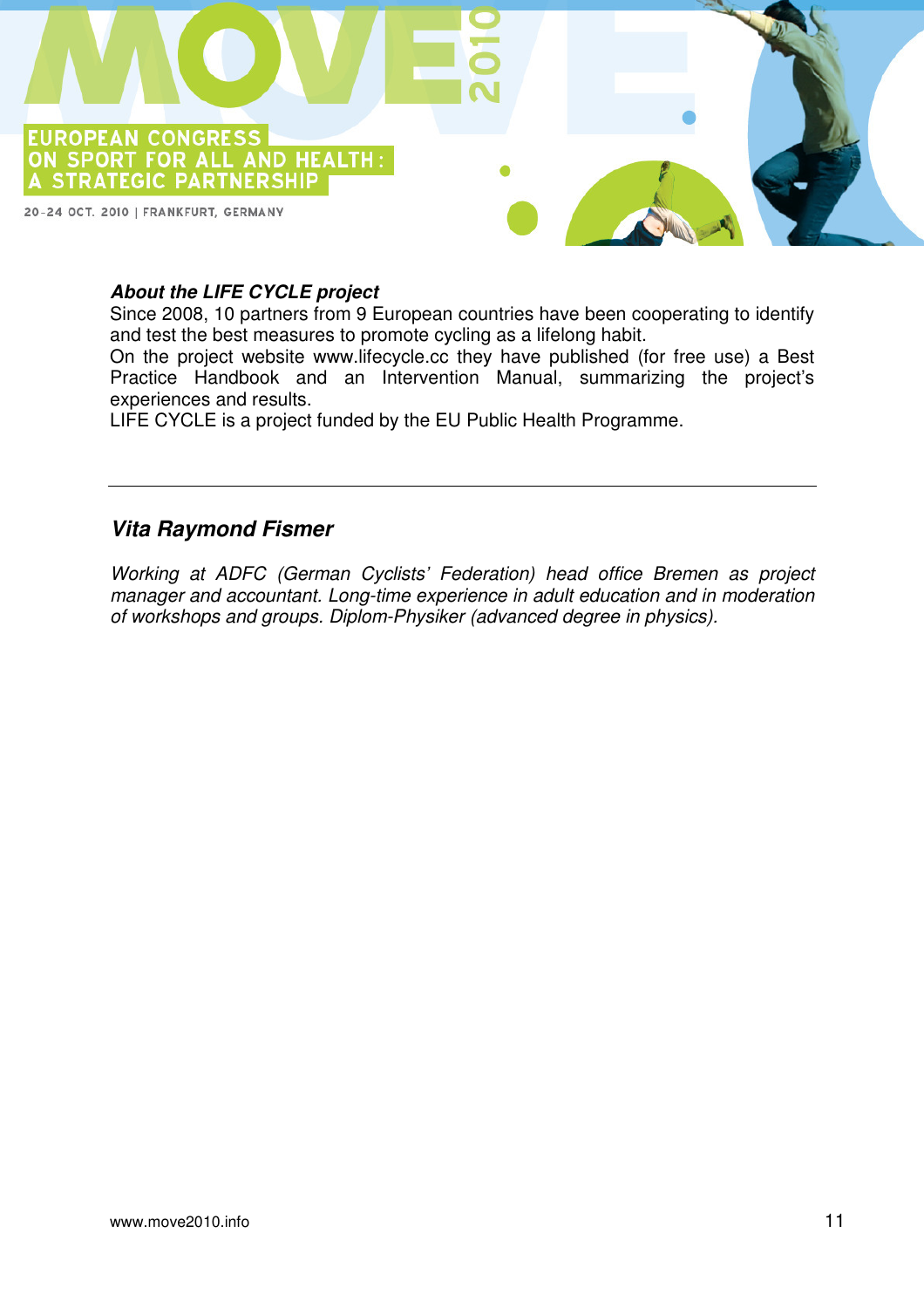

## **Helmut Fleischer**

#### **"Germany on the move!" Germany's largest health initiative**

Since 2003, this health initiative and its comprehensive network of many movement and participation opportunities have succeded again and again in motivating people to either start or to keep exercising.

#### **The initiators**

"Germany on the move!" was initiated by the BARMER (now BARMER GEK) private health insurance fund, the Bild am Sonntag newspaper and the ZDF TV broadcasting station. The starting pistol was fired on World Health Day in April 2003 and since then, over 35 million have taken part in the many events associated with the topics of health, more movement and a healthier diet.

#### **The objective - prevention**

The objective of this heath initiative is to motivate independent, proactive and healthy behaviour in order to become or remain fit. Whether young or old, entry level or advanced, whether one prefers to get moving in a group, in the open air or at home, "Germany on the move!" offers something for everybody.

#### **Relevance**

Inadequate movement is a risk factor for many diseases e.g. excess weight, diabetes, back complaints, high blood pressure and cardiovascular diseases and it is an international problem. Endurance-oriented movement can prevent this and help lead to a higher quality of life. A healthy diet and relaxation also play their part.

#### **The partners**

There are national and regional campaign days and events that - being linked with many initiatives - indicate the benefits of special types of sport and inspire people to take part and stay involved. Throughout the year, there are changing programmes that are being implemented by competent partners.

At a national level, these variously include the Federal Ministry of Food, Agriculture and Consumer Production together with The Federal Ministry of Health with their "IN FORM" initiative, the German Gymnastics Association e.g. with their children's gymnastics test, the German Olympic Sports Confederation with the German Sports Badge and the German Red Cross, as well as the German Ski Association, Nintendo, Bionade and many more. There are also very many partners at regional and local levels, together with service providers such as doctors, pharmacists, spa and health resorts, associations etc.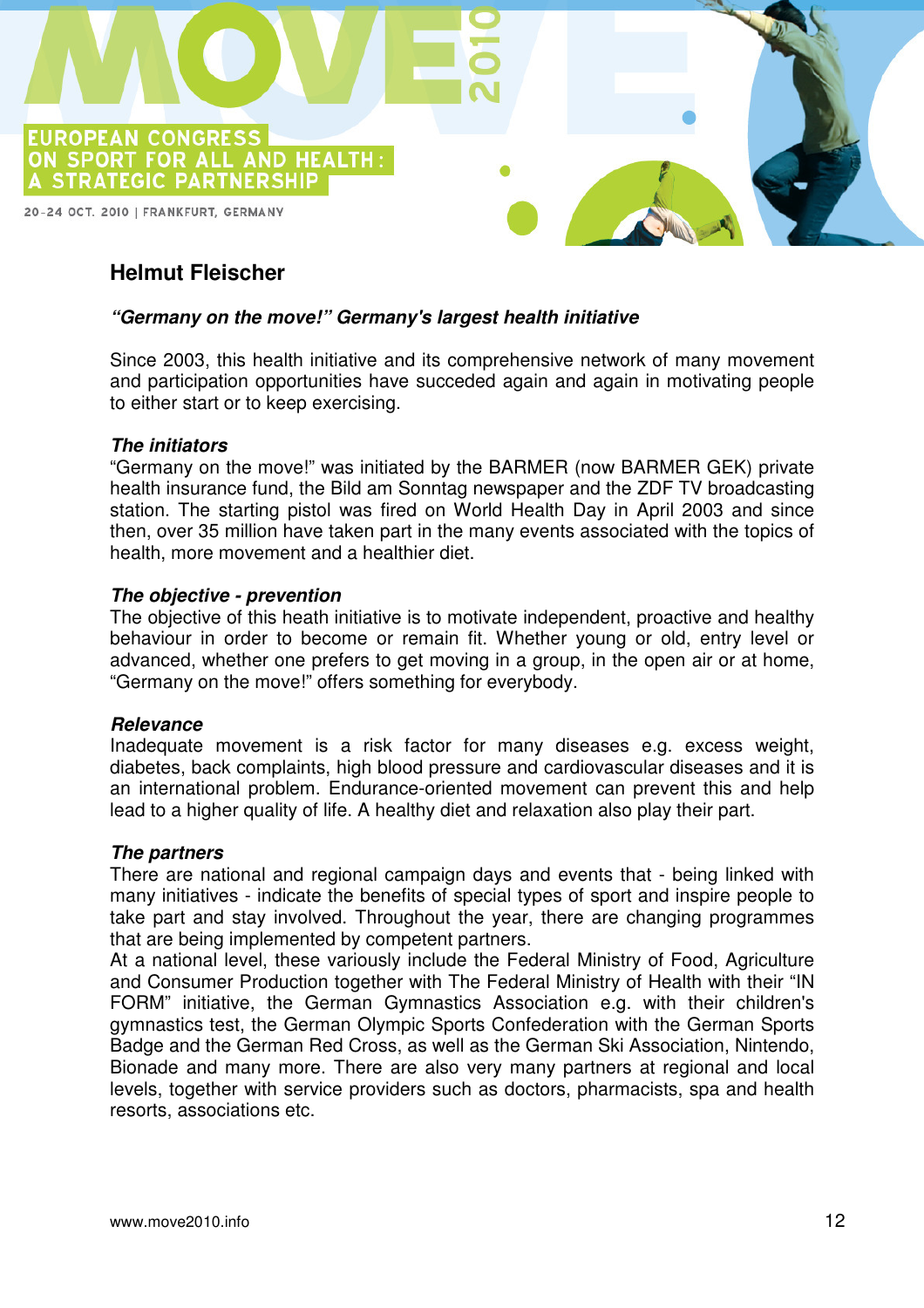

#### **The Concept**

The concept of the health initiative is based upon five core elements that are arranged in an interactive and integrated way.

- 1. Information
- 2. Events
- 3. Cooperation
- 4. Offers/Campaigns
- 5. Rewards/bonus programmes

#### **Vita Helmut Fleischer**

#### **Career History**

Banking Administrator; Studies at Stuttgart University for Applied Sciences; Academy of Advertising; Public Relations Speaker of a Financial Institution; Management functions at several renowned German advertising and PR agencies (R.W. Eggert, ABC) serving international clients; Establishment of own agency: H.F. & P., Agentur für Kommunikation GmbH [H.F.& P.,Communication Agency Ltd]

#### **Areas of Focus**

HFC is a proprietor-operated consulting company in the focus area of communication, especially for the development of holistic strategies and cross communication.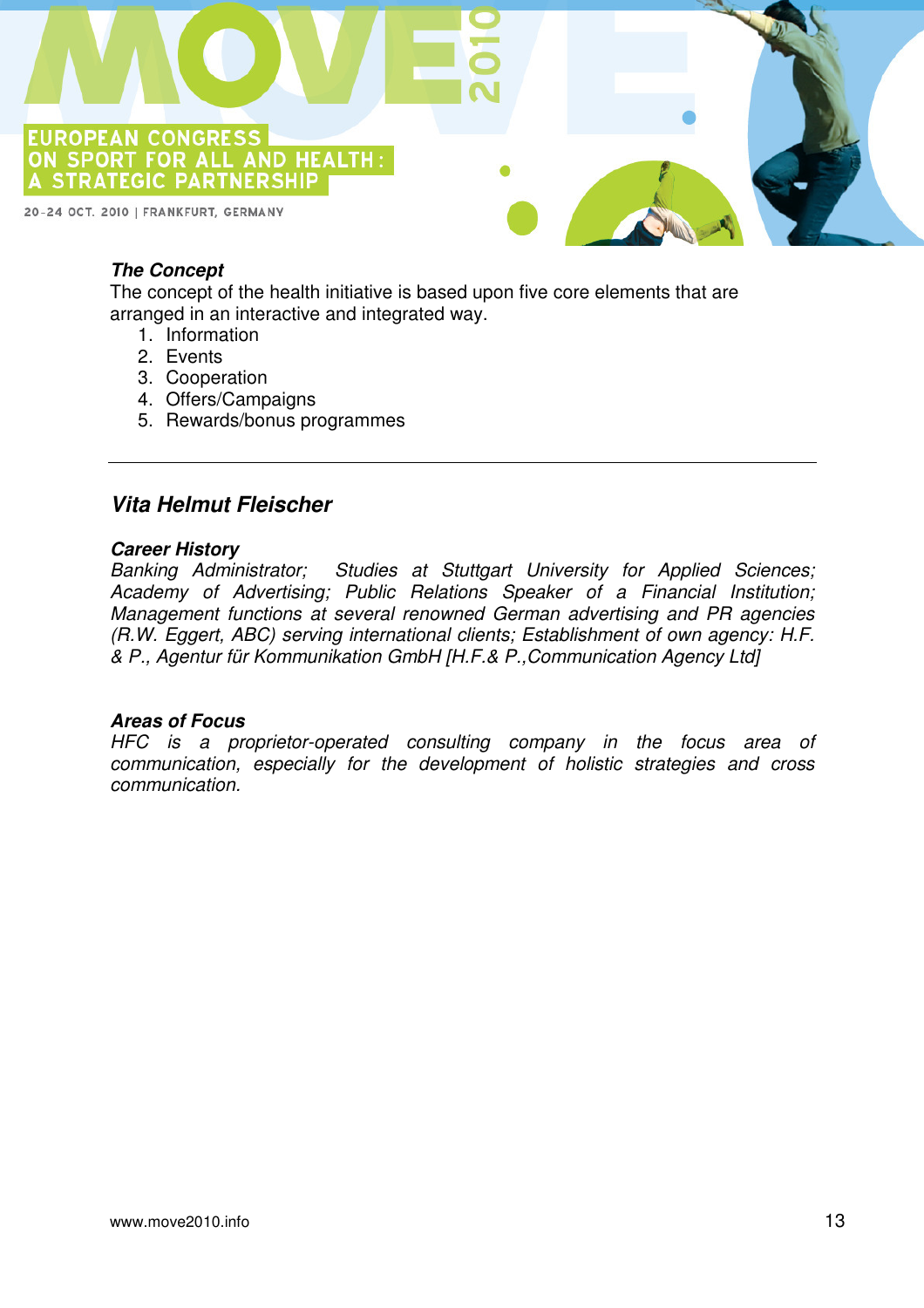

## **Guy De Grauwe**

#### **Health Strategies for an Active Workplace**

#### **PART I : the European Federation for Company Sport, the leading federation in the field of company sport**

- 1. Created in 1962 to strengthen human and cultural contacts across national borders through company sport
- 2. Target public: workers and companies who play a crucial role in society and in the welfare of a country
- 3. Core values: health, togetherness, well-being, sociability, equality
- 4. 29 member countries
- 5. Services: sport related activities
	- a) European Company Sport Games in Summer and Winter
	- b) EFCS labelled events
- 6. Services: health related activities
	- a) Creation Health Management
	- b) Implementation step campaign
	- c) Every year Active Workplace Conference
	- d) Health awards

#### **PART II : EFCS focuses on the health and movement aspect**

- 1. Objectives and realisations health management conforms to the EU PA Promotion guidelines and the workplace guidelines
	- a) To collect, to exploit and to spread the knowledge that is massively present in EFCS
	- b) To examine good practices
	- c) To build up health awareness amongst workers and companies
	- d) To encourage EFCS member countries to focus not only on the pure sport activities but also on the benefits of company sport for the worker
	- e) To concept and implement health programs
	- f) To organise an Active Workplace Conference on a yearly basis since 2008
	- g) To introduce EFCS health award
	- h) To introduce Active Workplace awards/certificate
	- i) To organize a European Active Workplace day
	- j) Creation of a small but highly qualified health management team
	- k) Organisation of a step campaign.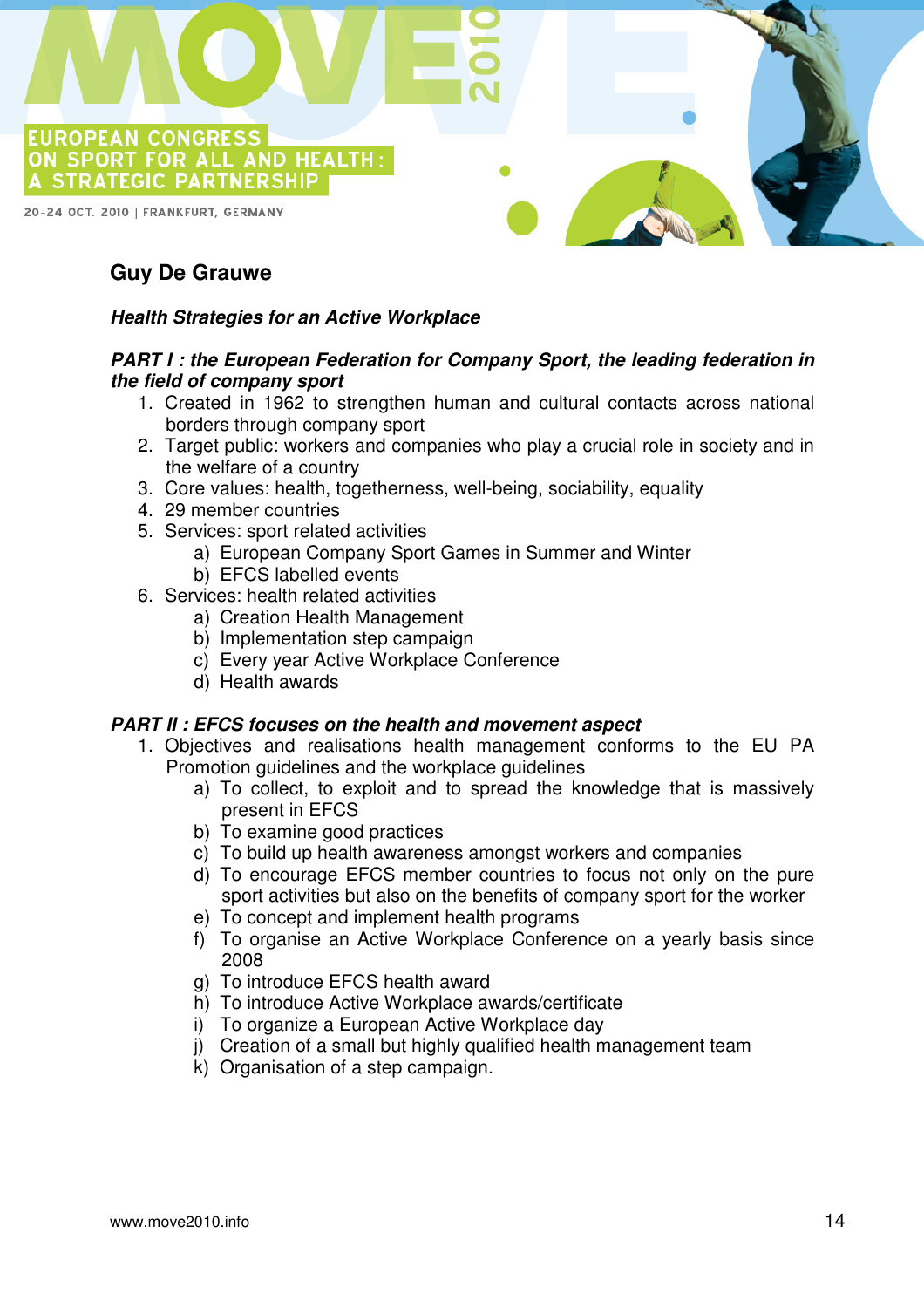A STRATEGIC PARTNERSHIP 20-24 OCT. 2010 | FRANKFURT, GERMANY

**EUROPEAN CONGRESS**<br>ON SPORT FOR ALL AND HEALTH:

## **PART III : Good practices in Belgium, founding member of EFCS**

A. In the Flemish federation for Company Sport

- 1. To educate to adapt a healthier eating habit, to educate how to build up a good physical condition
- 2. To organise health related clinics (i.e. healthy food, back massage,…)
- 3. To organise free activities on site, activities that need no special talent, nor special equipment aimed at the non active worker
- 4. To use qualified trainers and personal buddies
- 5. To explain benefits for the worker and for the company
- 6. To organise initiations in several sporting disciplines
- 7. To organise promotional events to attract non member companies
- 8. To organise i.e. a ball game day, a recreational triathlon with the participation of celebrities
- 9. To organise events for different categories of competitors (recreational, active, highly active)
- 10. To help the companies organising health related activities and tailor made 1 day company sport event
- 11. To offer very cheap insurance policy

#### B. In the Bank J. Van Breda

- 1. high sick leave rate
- 2. construction of a small fitness room in new head office
- 3. qualified trainer/coach
- 4. 1 year contract between worker-company -> win-win situation
- 5. 154 participants out of 403 staff (38%)

Result: awarded as the "fit company 2009", award recognised by the government and handed over by the Flemish minister-president.

## **Vita Guy De Grauwe**

**Profession**: translator **Hobbies**: sport, architecture, culture, British humour, wine & dine, travelling, languages, journalism, nature **Sports career**: from 1962-1982 soccer with KSV Veurne, KVV Coxyde and KSC Eendracht Aalst **Career in company sport**:

From 1980 until today on Flemish, Belgian and European level, first as active sporter, later as board member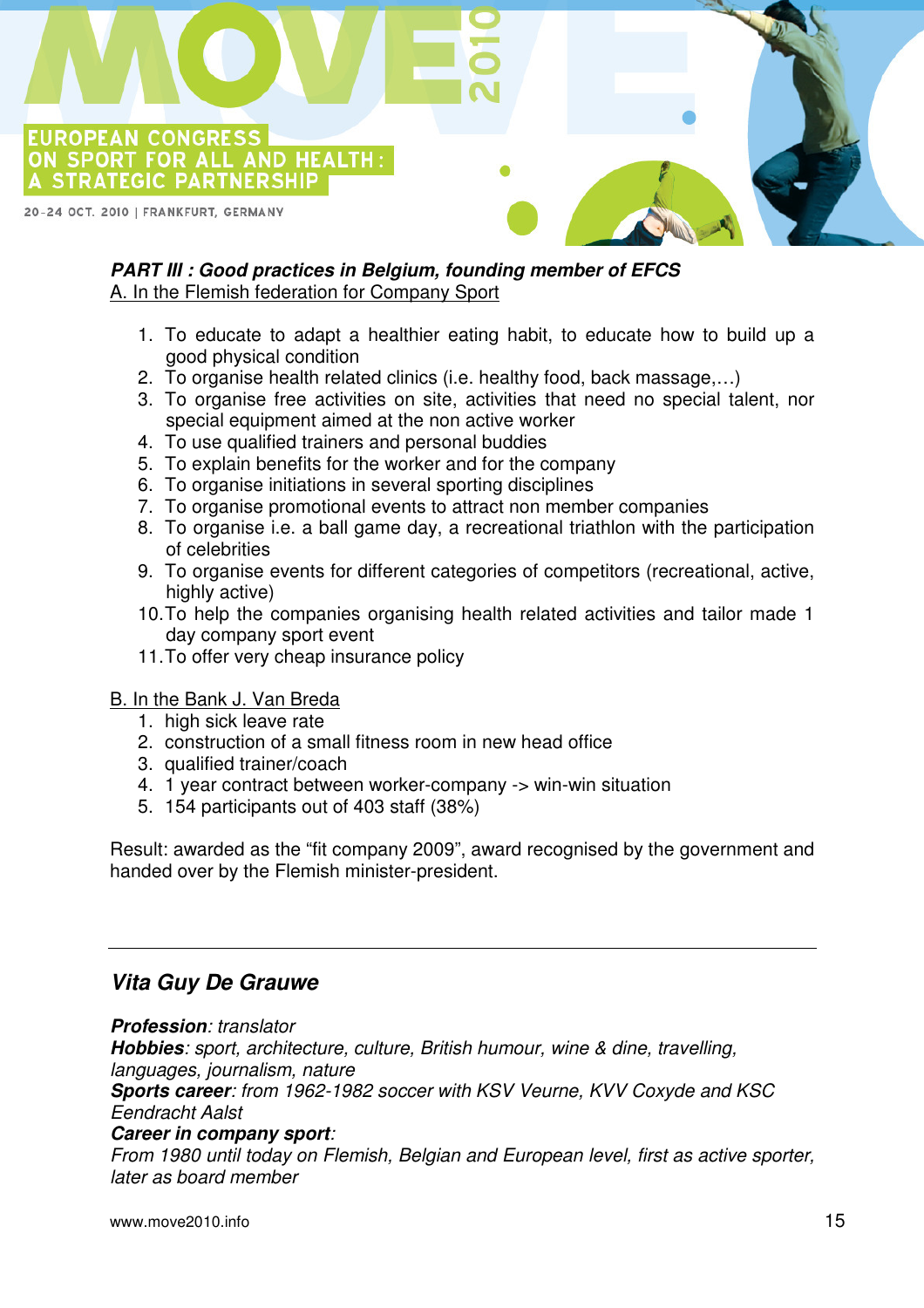

## **Prof. Dr. Herbert Hartmann / Saska Benedicic - Tomat (ISCA)**

#### **Sport and Health – A major trend and a vehicle for development**

One of the central health issues of our time is the growing lack of physical inactivity among many population-groups. Alarming figures about increasing tendency for unhealthy populations because of physical inactivity has pushed national and international programmes and campaigns counteracting inactivity on a top rank of the social-political agenda all over the world. Apart from programs and actions undertaken by governments and the public health sector, the past few years have also seen numerous national and international sport organisations, particularly in the area of Sport for All, which have taken up the social challenge and have offered to contribute to the keeping and furthering of good health. But within the framework of political discussions regarding health, the potential of organised sport has hardly been taken seriously. Also health system professionals recognise the possibilities sport offers with scepticism or even more with dismissal. Even within the sport system itself, there are still resistance and barriers, to get strongly involved. But the situation has started to change. Important political documents, primarily the <EU Physical Activity Guidelines>, assign organised sport a prominent position in regard to the improvement of health. However a critical question is, if organised sport will be able to take up the position as a strong stakeholder in the field of health promotion. Reservations seem to be reasonable and deficits are obvious. Going to take up the challenge for adding a clear health related profile to the philosophy and policy of a sport association it's necessary to develop a systematic approach with a conclusive and consistent strategy. During the lecture a model for a health promoting strategy of a sport association will be presented and clearly defined by the example of the <ISCA Health Promotion Program> and its projects (PATHE; SANTE; MOVE) as the supportive pillars of the strategy. Projects use the most widespread civil society movement to reach individual citizens, local communities, and special target groups. They transform knowledge to action at citizens level. And it inspires the Sport for All sector to improve and increase its contribution to creating better and healthier societies.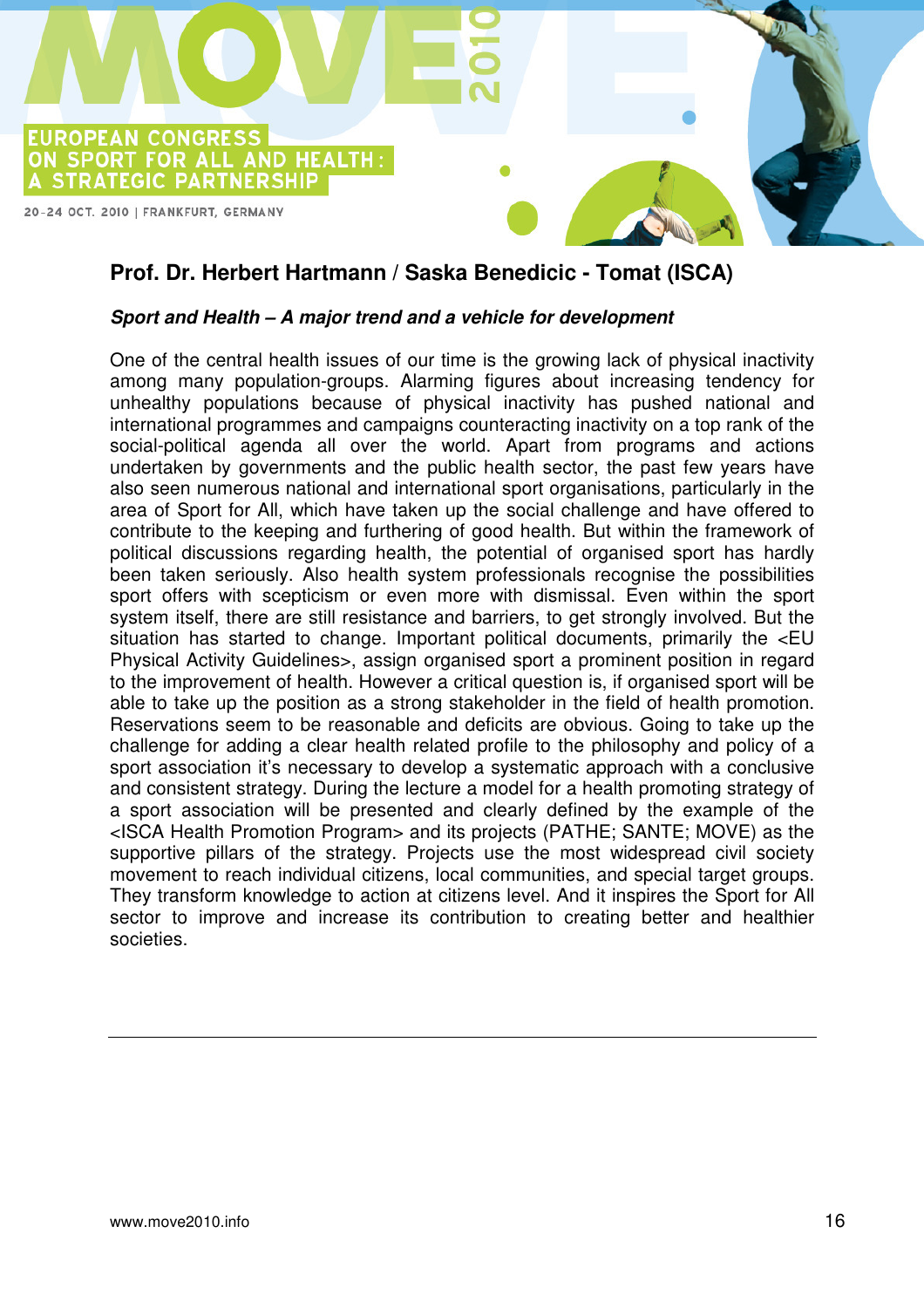

## **Vita Prof. Dr. Herbert Hartmann**

Prof. Dr. Herbert Hartmann was Professor (emeritus) for sport science at the University of Darmstadt (Germany). Main subjects of teaching and research: sport and education; historical and topical perspectives of sport development; quality management in organized sport; sport for senior citizens; health enhancing sport. Leading functions in organized sport: vice-president of International Sport and Culture Association (ISCA) and European Confederation of Sport and Health (CESS). Honouree member of German Gymnastic Federation (DTB); member of DTB board of General Gymnastics.

## **Vita Saska Benedicic Tomat**

Saska Benedicic Tomat is working as a Project manager in ISCA. She has been actively involved in the development and implementation of the PATHE, SANTE and other ISCA projects. As »Expert adviser« she is involved in development of the »Health strategy« and »Healthy clubs« in Sports Union of Slovenia. At the same time she is author and co-author more than 120 reviewed articles/books/brochures on various issues of sport, health, quality management and voluntarism.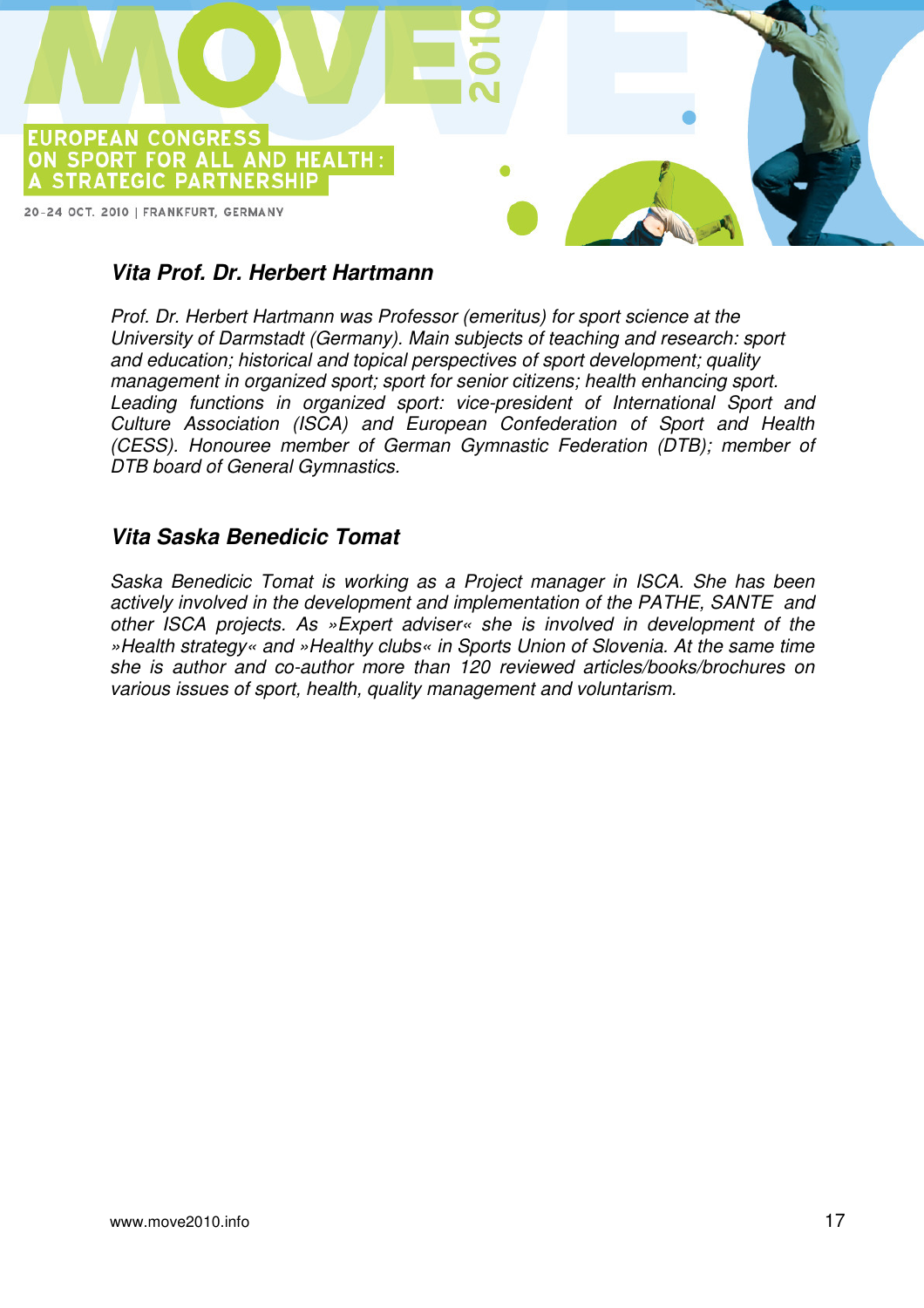

## **Georg Kemper**

#### **Sport Development Planning Frankfurt am Main**

Frankfurt am Main sees itself as a city of sport, which enjoys an outstanding reputation due to its top-class sports events and internationally known sports teams. Frankfurt am Main also sees itself as a sports loving and active city, which promotes the function of sport integrating society as an essential component for providing the basic needs for its citizens and giving financial support as an important element of social, health, education and leisure policy of this city.

A great deal has changed in recent years in the city of Frankfurt am Main in terms of the demand by the city's population for sports facilities and sports programmes. The general trend towards individualisation is also clearly recognisable in the sports field; health, fitness, fun and recreation are replacing what have been up to now the dominating sport motives of competition and performance with a continuously growing proportion of people actively participating in sports. This extension to the current areas of activity of municipal sports policy requires a new definition of sport promotion and development, which adapts to the changing conditions.

In order to be able to plan and design the objective as well as the types of offer and organisation of sport as well as the facilities for sport and physical activity in the city of Frankfurt am Main with tomorrow's needs in mind, Frankfurt Sports Authority has put out to tender the scientific monitoring of an integrated sport development planning.

Together with Institut für Kooperative Planung und Sportentwicklung (IKPS) (Institute of Cooperative Planning and Sports Development) and Institut für Sportwissenschaften (Institute of Sport Science) of Friedrich-Alexander-Universität Erlangen-Nürnberg, comprehensive stocktaking in the infrastructure and offer range in the Frankfurt sports field was drawn up as a first step. Following this a representative questionnaire on the sports behaviour of Frankfurt's population was carried out and analysed. On the basis of these investigations and results key objectives, measures and recommendations for action for sport development for the coming years was able to be worked out and formulated – in the framework of a cooperative planning process with specialists from the fields of politics, administration and organised sports.

The final report from the Sport Development Planning Division Frankfurt am Main will be published shortly; excerpts from this will be presented in the framework of the MOVE2010-Congress in the form of a presentation.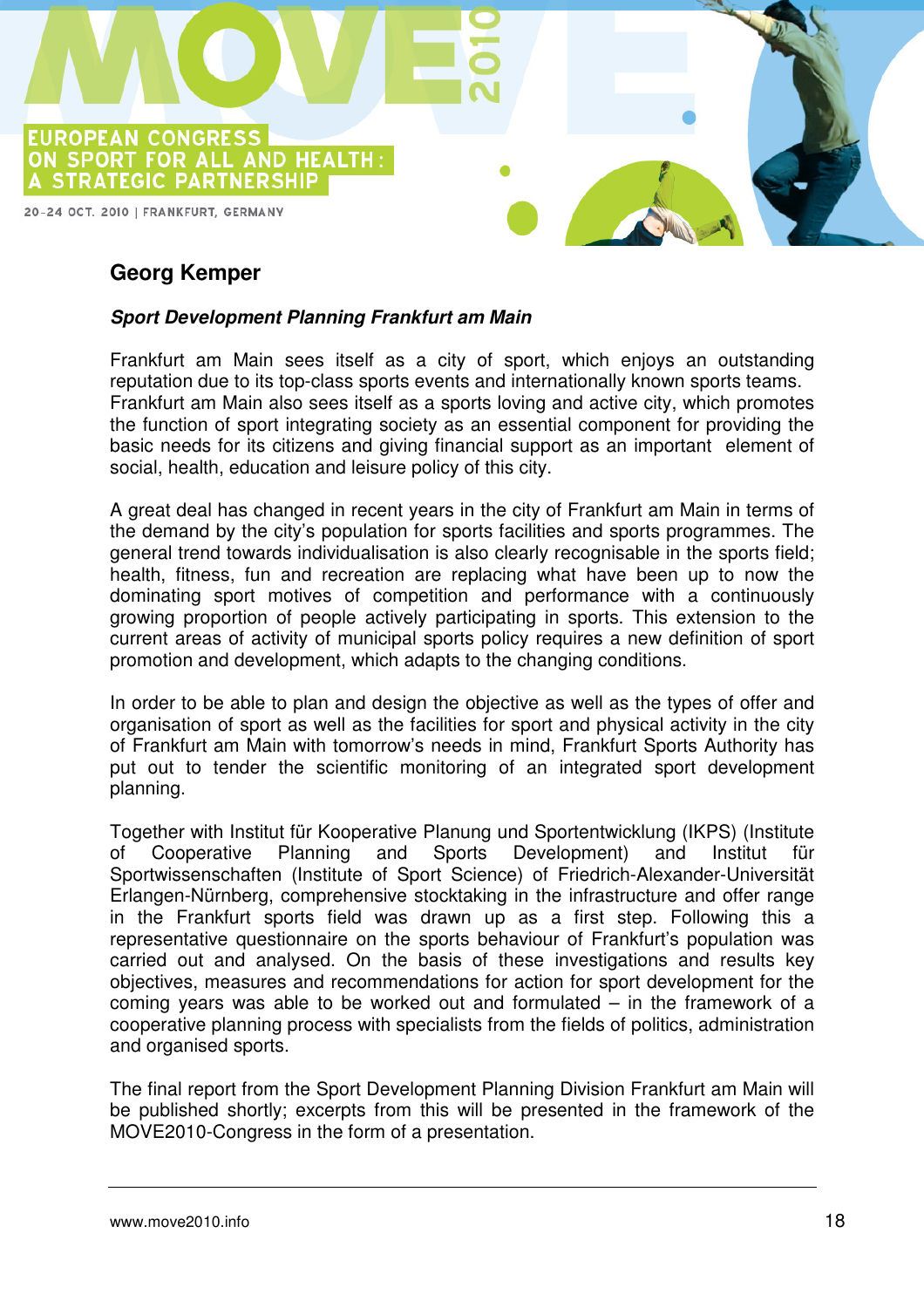

## **Vita Georg Kemper**

Georg Kemper, born on 15th April 1964 in Bonn, studied Sports Economics at the University of Bayreuth (Degree). From 1990 until 1995 he worked as a consultant at Deutscher Sportbund (DSB) "Competitive Sport for Olympic support centres and national sports federations. In 1995 he changed as Director for International Cooperation to the National Olympic Committee Deutschland (NOK) and became the managing director of Deutscher Leichtathletik-Verband (DLV) (German Athletics Federation) in 2004. Since 2008 he has managed the Sports Authority of the city of Frankfurt am Main.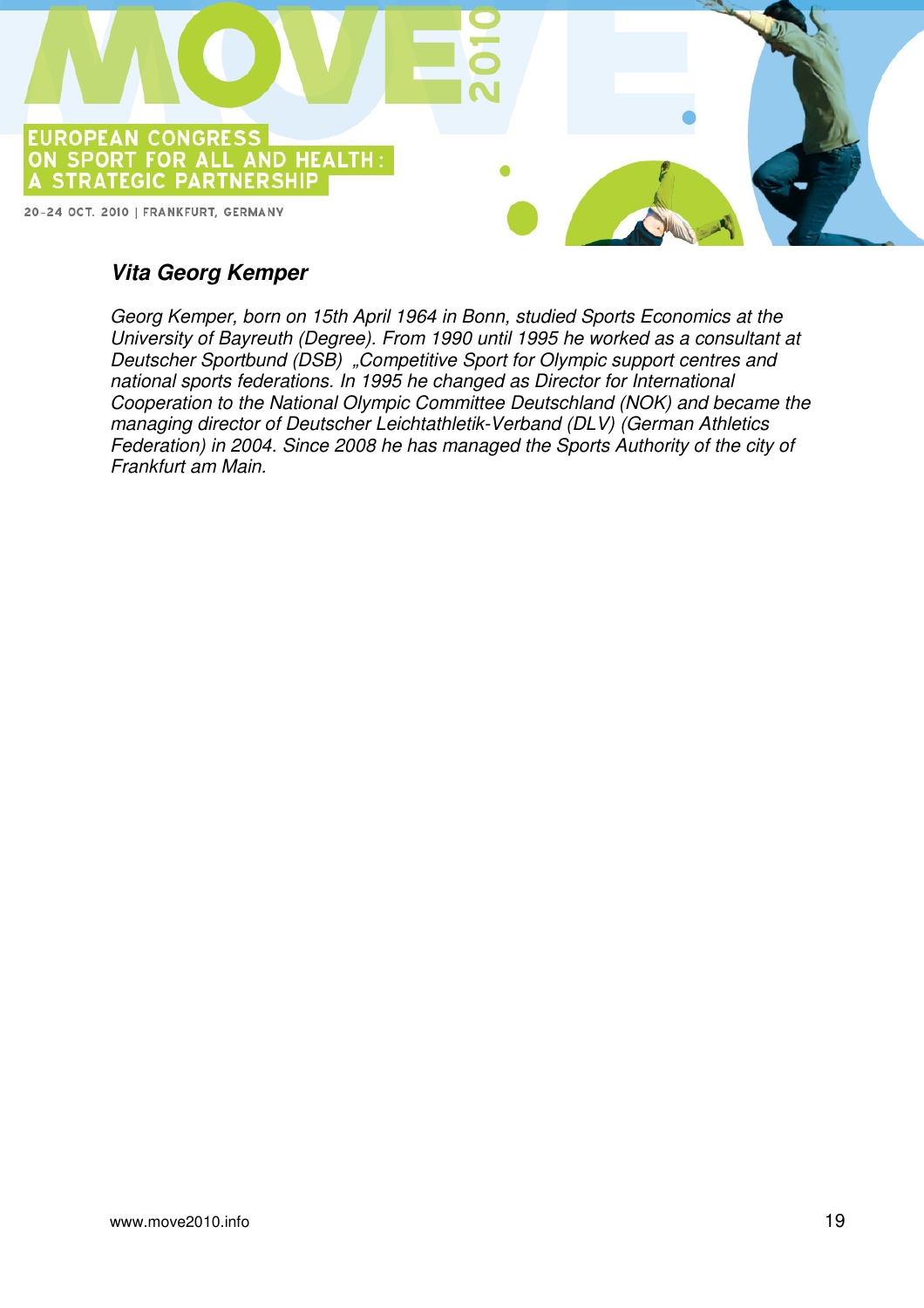

## **Jacob Kornbeck**

**EU involvement in sport and health. The expectations of the European Commission with regard to partnership projects** 

## **Vita Jacob Kornbeck**

Policy Officer in the European Commission, Sport Unit

A Danish national, Jacob Kornbeck is a graduate of Universität Trier (Germany) and the Open University (UK). A historian and social scientist, Jacob joined the EU Civil Service in 1999. His current appointment is within the Sport Unit of the European Commission's Directorate-General for Education and Culture (DG EAC) where he has been working since 2001. Jacob is in charge of anti-doping issues, sport & health (obesity prevention), relations with the Council of Europe, UNESCO and the WHO as well as with the academic world. In particular, Jacob represents the Commission in the Council of Europe's various anti-doping structures. He was involved in the preparation of the Commission's White Paper on Sport (2007) and EU Physical Activity Guidelines (2008).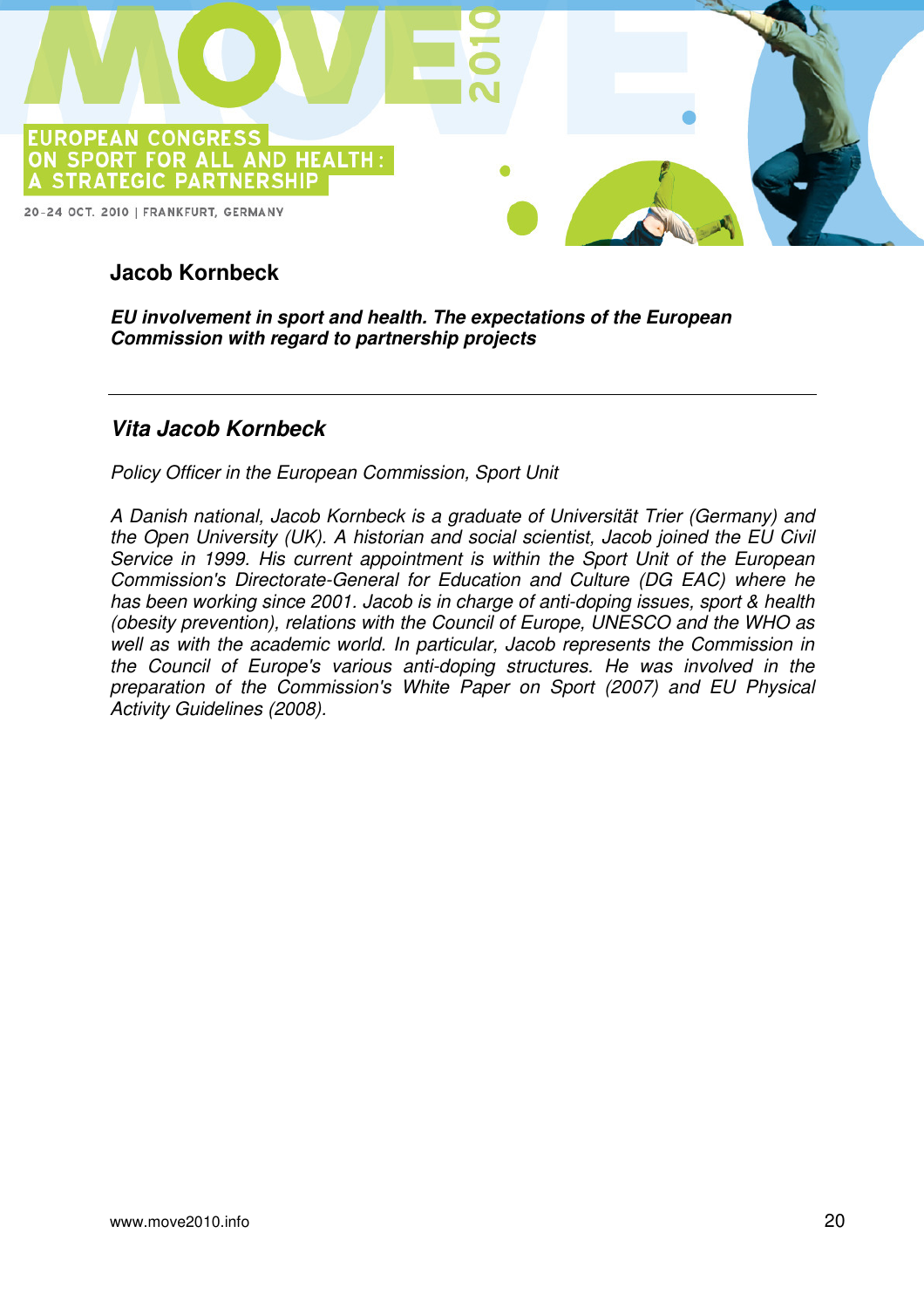

## **Anders Kragh Jespersen**

#### **A Healthy Place – more years with Sport and Community**

DGI associations will the following years become a healthy place for people to seek to and be a part of under the concept "A Healthy Place – more years with Sport and Community".

When you decide to become a part of, and active, this place, you (and your family) are heading for a healthier lifestyle, a longer and sound life with sport and community.



Concept developed by Anders Kragh Jespersen, april 2010 - attached as an annex

#### **Preface**

- $\triangleright$  To improve the public's health
- $\triangleright$  To give everyone options for a healthy life.

#### **Objectives**

- $\triangleright$  E.g. DGI is known for being the organisation that with its associations can assist people to a healthy lifestyle and several years with sports and community.
- $\triangleright$  E.g. a number of clubs and sport facilities are involved in the vision "A Healthy Place – more years with Sport and Community".

#### **Subsidiary objectives**

 $\triangleright$  E.g. DGI has developed a number of training approaches that are handled by certified instructors and that have documented health promoting effect.

#### **Success Criteria**

- $\triangleright$  E.g. z number of associations have offered and y number of people have gone through the progress.
- $\triangleright$  E.g. participants' health situation has improved (based on established criteria).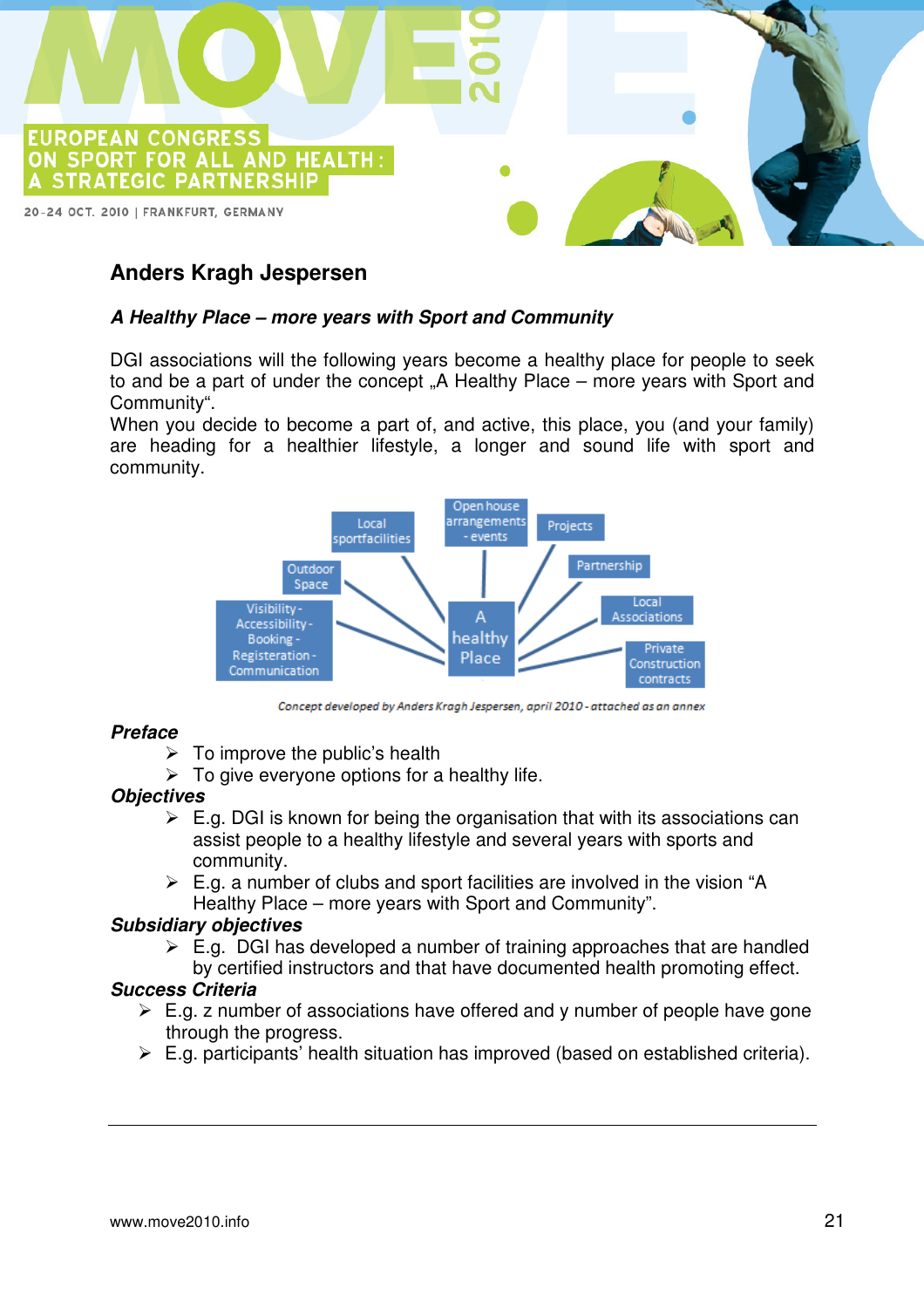

#### **Vita Anders Kragh Jespersen**

Former gymnast and music pianist for gymnastic teams in the 1970es. Graduated with Cand. Science degree from University of Aarhus 1981 Human Geography and Planning, later from University of Copenhagen 1983 Sport Science. Since 1983 employed in DGI as Sport for all Consultant 1983-1995 , Leader of Advising Department 1995-99, Development Adviser 2000-2007, leader of Project Management 2007-2008 and now Development Adviser within gymnastic, fitness and health. Live in Aarhus, Denmark. Have wife and two daughters of 14 and 18. Leisure activities as running, roller-skating, bicycling and winter bathing. Board member positions in local fitness training club and academy of music choir for young girls.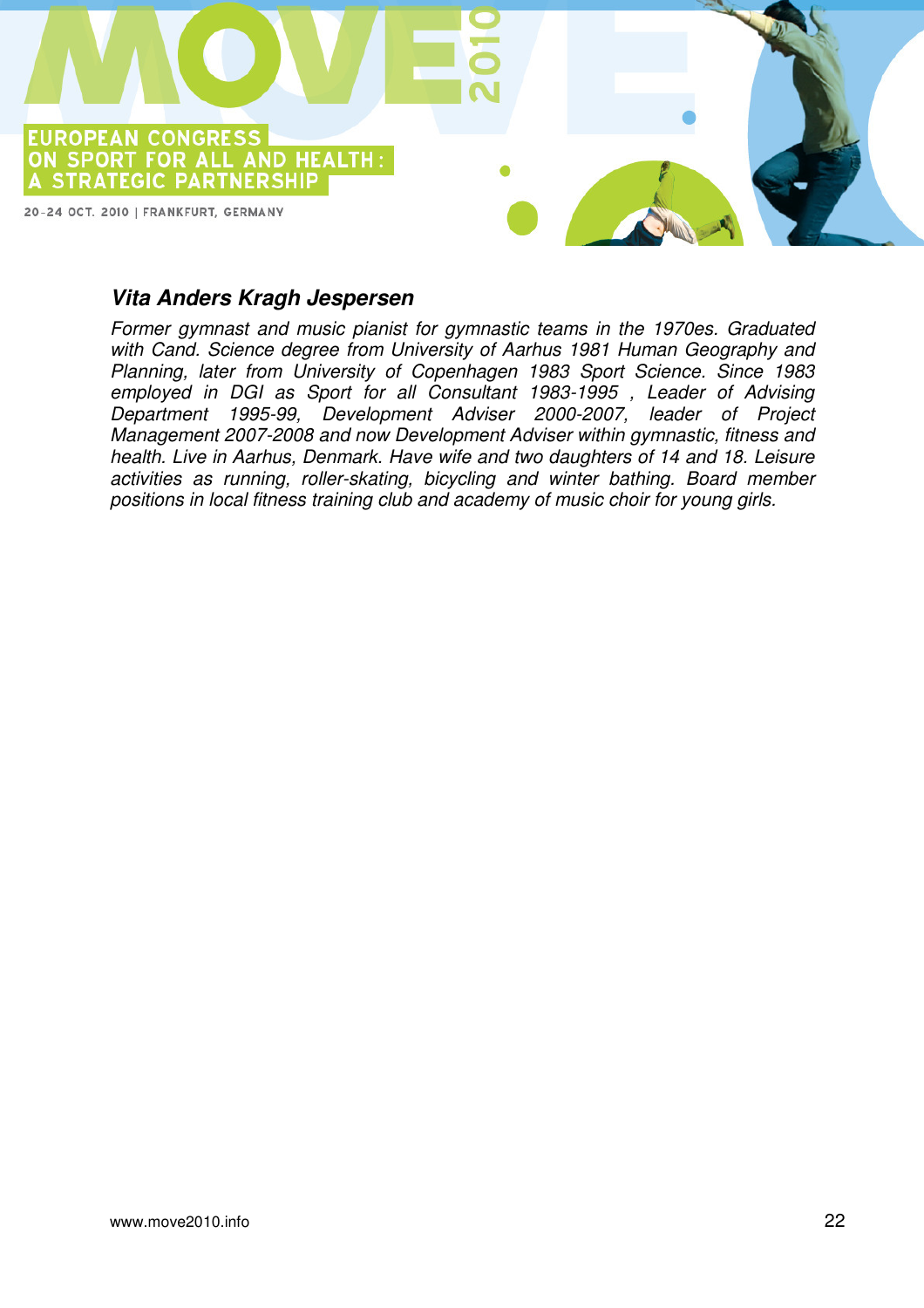

## **Kenneth Marchtaler**

#### **The Martial Arts Phenomena - Effects on Health**

#### **Violent Sport Health Hazards**

Every activity has its dark side. In martial arts it is violent sport. Violent sport is different than any other sport in that a person can win by physically hurting their opponent i.e. a Knock-Out wins in Boxing or TKD. According to the Manuel Velazquez Collection featured in the Journal of Combative Sport in November 2007, there were 1465 recorded deaths due to boxing up to November 2007. This does not include the frequent brain trauma and permanent damage from blows to the head. Since 1983, the Canadian, American & Australian Medical Associations have all called for ban on Boxing. The Canadian Medical Association also recently launched a campaign to ban MMA style events in Canada

#### **Support for Violent Sport is Increasing**

In the USA, television viewing of Mixed Martial Arts style events has surpassed Boxing. In 2010 the IOC gave Patronage for the  $1<sup>st</sup>$  World Combat Games which included sports that could be termed violent. Governments are allowing violent sporting events to take place where they were previously banned. Despite the warnings, deaths due to violent sport are increasing at a rate exceeding 100 per year.

#### **Martial Arts Has 2 Main Components**

**Combat Sport Component -** Students train for sport. Opportunity to compete exists from Regional Tournaments to the Olympics Games and beyond. Combat Sport offers a huge financial opportunity to participants and their supporters.

**"Martial Wellness" Component -** Students choose to train as a lifestyle choice. Opportunity exists from age 3 years old to over 90. Provides means to living a long, healthy & moral life.

#### **Martial Arts History**

Every civilization has developed strategies and techniques that would help them protect themselves. Combat Sport has always been a way for ancient warriors to test their skills for war. Martial Wellness on the other hand has its roots in the Shaolin Temple in China around 500AD. Techniques were developed by Buddist Monks to improve their health and for protection from Bandits. Since that time Asian Martial Arts have made their way throughout the world

#### **The Martial Arts Population**

www.move2010.info 23 Asian Martial arts began to migrate to the western world after the  $2<sup>nd</sup>$  World War. They continued to grow in popularity as serviceman returned home from duty in Japan, Okinawa and Korea. They were introduced in on a mass scale by the Silver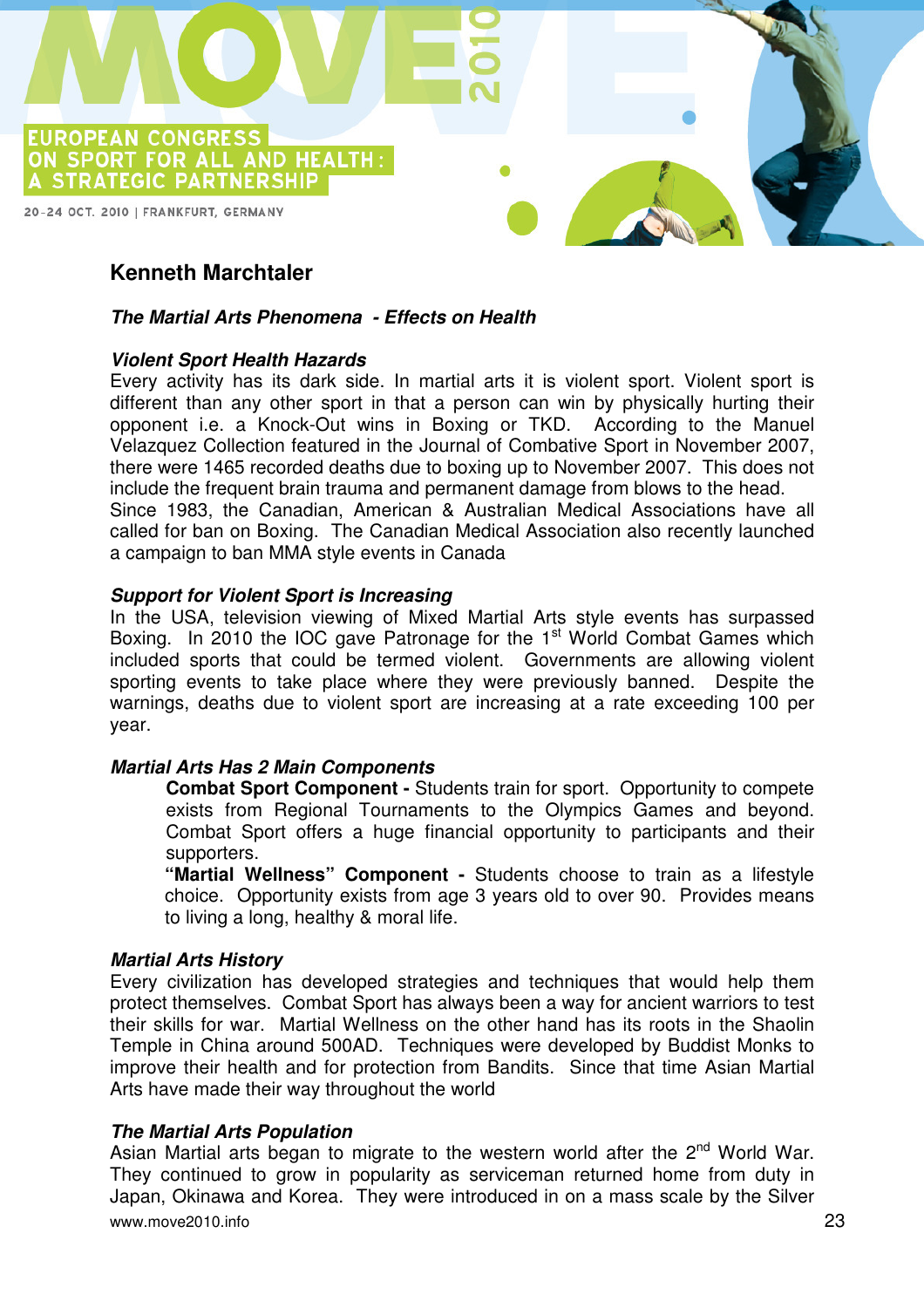

Screen in the 1970's. In 2005, there were approximately 20 Million people taking part in martial arts practice in the USA (7% of the population). Those people took lessons in one of 30,000 martial schools/clubs. If we globalize these stats it would mean that over 400 Million people practiced martial arts worldwide in that year. This represents the largest sport market in the world. Twice that of soccer!

#### **The Martial Wellness Sector**

Less than 10% of martial arts students like to compete. This would mean that approximately 360 Million look to Martial Wellness as a way to improve their lives. The benefits can be seen and measured at every age level

#### **Pre-School Benefits (Age 3 to6)**

Age specific curriculums teach essential life skills which includes Focus, Discipline, Coordination and Memory. They re-enforce good family values. Controlled classrooms teach pre-schoolers how to behave in a social environment. According to child psychologists, these are the most influential years in child's development

#### **Benefits to Children (Ages 7 to 12)**

Provide a physical activity that improves or maintains strength, balance and flexibility. The Belt System teaches children how to set and achieve goals. "Focus" Drills help kids improve their marks in school (many students go from average grades to outstanding in months). Self-Defence Skills help children feel more confident about their own abilities. Emotional control exercises help kids to learn how to control anger and fear. Martial arts produce happier, healthier kids!

#### **Adults/Teens Benefits (Ages 13 & Up)**

Martial arts practice provides physical activity that improves or maintains strength, balance & flexibility. It is a non-religious based environment that supports good social and morals values. Self-Defence skills teach people how to be "Fair" and "Assertive" (student how to apply the appropriate Response to conflict). Adults find themselves in a safe community where they can continue to enhance their lives. Martial Arts Programs help busy Adults to "De-Stress"!

#### **No Age limitations**

Martial Wellness has no age limitations. In China, much of the seniors' population practices Tai Chi in the parks to counter aging and health deterioration. Okinawa, the birthplace of Karate, has recorded the lowest mortality rate and longest life expectancy in the world. People around the world have been practicing martial arts and enjoying its life altering effects for millenniums. Removing the Violence and promoting the Wellness components of martial arts will help it affect even more lives in the future.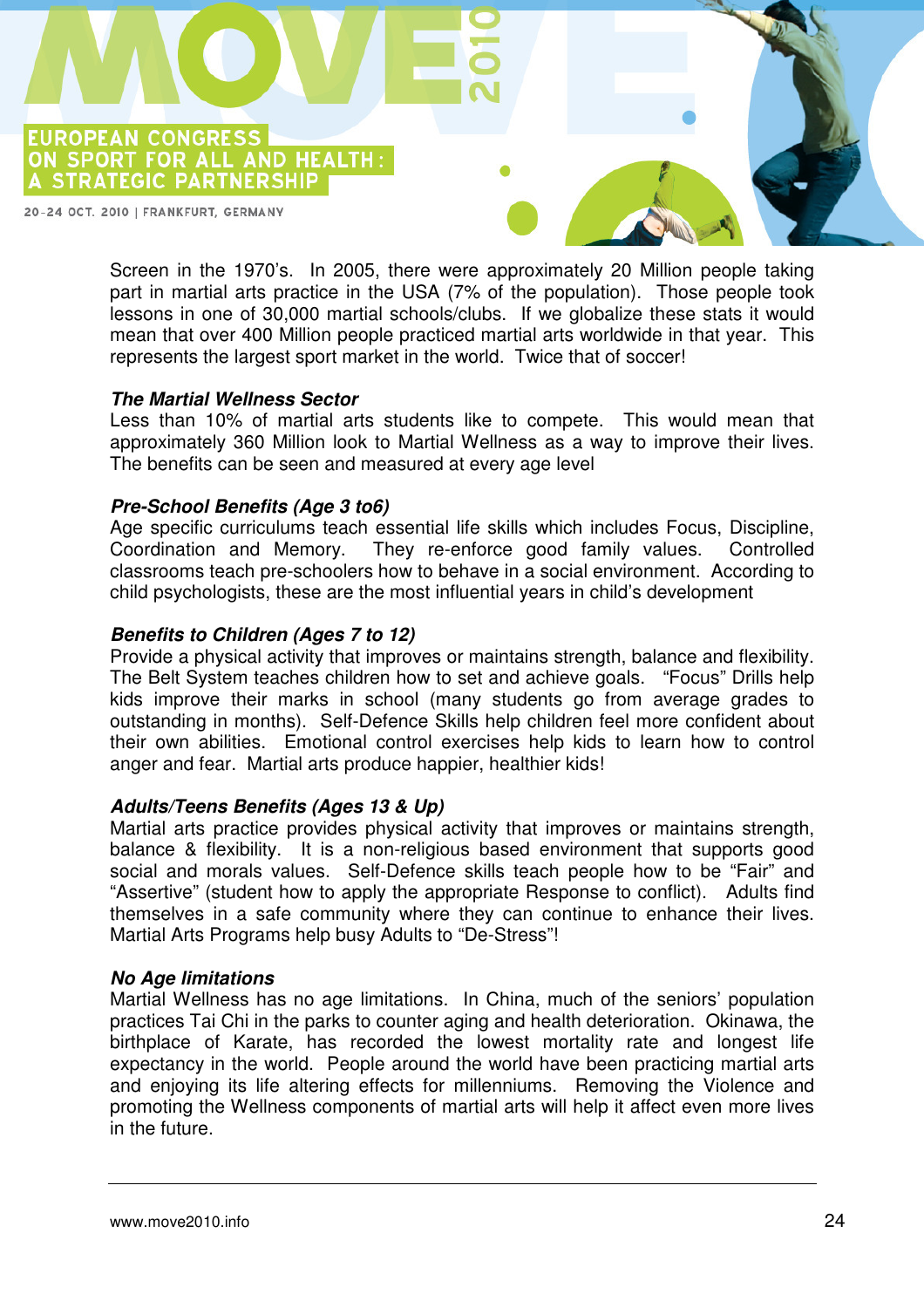

## **Vita Kenneth Marchtaler**

Ken Marchtaler has studied and taught martial arts for more than 20 years. He holds Black Belt degrees in Okinawa Shorin-Ryu Shorinkan Karate, Shorin-Ryu Shinkokai Karate, Okinawa Kobudo and Ryu Kyu Kobudo. He also holds a Brown Belt in Yoshinkan Aikido and has completed the National Association of Professional Martial Artists "Fitness Kickboxing", "EZ Defense for Women", and "EZ Defense for Children" programs. He has operated OMAC Martial Arts in Victoria for over 9 years, teaching Okinawa Karate, Okinawa Kobudo, Fitness Kickboxing, and self-defense techniques to children and adults of all ages. He is a member of the Okinawa Shorin-Ryu Shorinkan Karate-Do Kyokai & Okinawa Kobudo Kokusai Rengokai of Naha, Japan, and the Canadian National Martial Arts Association.

Ken draws his ability to design and instruct successful programs from his experience in various senior management positions outside of martial arts including a 12 year career in Banking. He also believes in contributing to his community and has served as a volunteer director on several non-profit boards, including Chairman of the World Martial Arts Games Committee (WMAGC), President of the Canadian National Martial Arts Association (CNMAA), Vice President of Sport for All Canada, Past Canadian Director for the World Organization of Martial Arts Athletes (WOMAA), Past President of Crime Stoppers, Past Vice Chairman of the Victoria Heritage Foundation and the steering committee for 2003 Island Martial Arts Challenge. In 1991 he was the recipient of a Community Service Award from the Royal Canadian Mounted Police, presented to him at a special gathering of community officials and police. He has been guest speaker at many events and public schools and has made several appearances on radio, international news and television. When not immersed in other activities, he enjoys writing. His written articles have appeared in newspapers and magazines across North America.

Since 2005, Ken served as Head Coach for the Canadian National Martial Arts Team. Ken has also competed on an international level securing 1st Place, Gold Medal, World Champion in Black Belt Empty Hand Forms and 1st Place, Gold Medal, World Champion in Black Belt Bladed Weapons Forms at the WOMAA World Martial Games VI in 2005.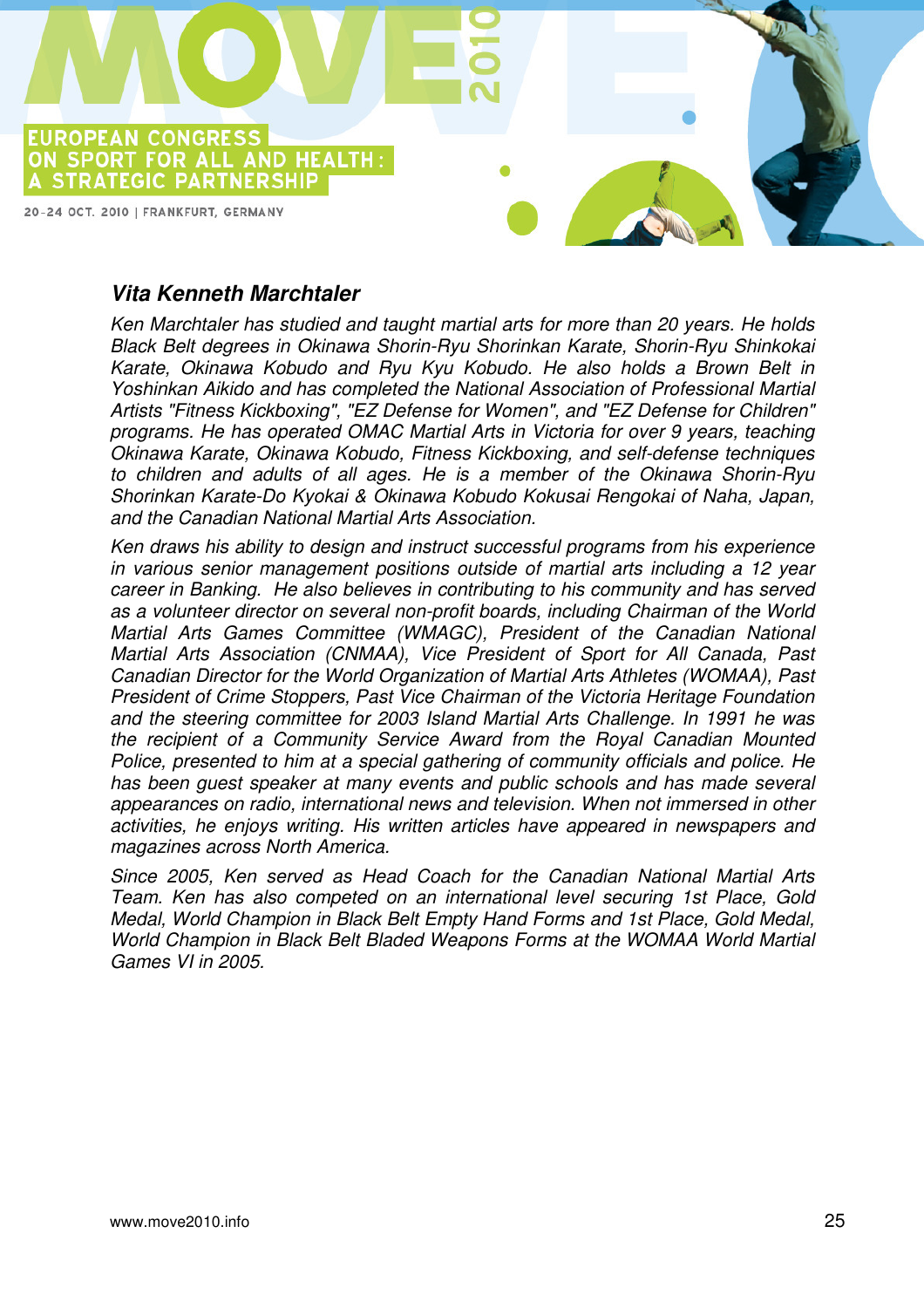

## **Dr. Brian Martin**

#### **Strategies in Physical Activity Promotion. Developments in Public Health and thoughts about the role of Sport for All**

The role of regular physical for health is well documented and physical inactivity is increasingly recognised as an important public health problem. Relevant background and policy documents have been developed and structures for physical activity promotion are beginning to emerge in the international health sector. Physical activity behaviour at the population level is influenced by many factors, and Sport for All has traditionally been one of the main actors in this field. It can also contribute to meeting the new challenges introduced by demographic changes and technological development.

#### **Vita Dr. Brian Martin**

Brian Martin received his MD in 1990 from the Medical Faculty of the University of Basle and his MPH in 1996 from the Harvard School of Public Health. He qualified as a specialist in Prevention and Public Health FMH (Swiss Medical Association) in 1997 and holds the Certificate of the Swiss Society for Sports Medicine SSSM since 1999. He has worked in health promotion since 1993 and full-time in health promotion through physical activity and sports since 1996. Apart from his work in the development and the implementation of strategies for the promotion of physical activity and sports, his particular scientific interest lies in the epidemiology of physical activity and in the development and in the effectiveness of interventions for the promotion of physical activity. From 2000 to 2004, Brian Martin has been the head of the Health Promotion Unit at the Swiss Federal Office of Sports Magglingen and from 2005 to 2009 he has been the Head of the Physical Activity and Health Branch and a professor at the Swiss Federal Institute of Sport Magglingen. Since July 2009 he is the head of the Physical Activity and Health Work Unit at the Institute of Social and Preventive Medicine at the University of Zurich.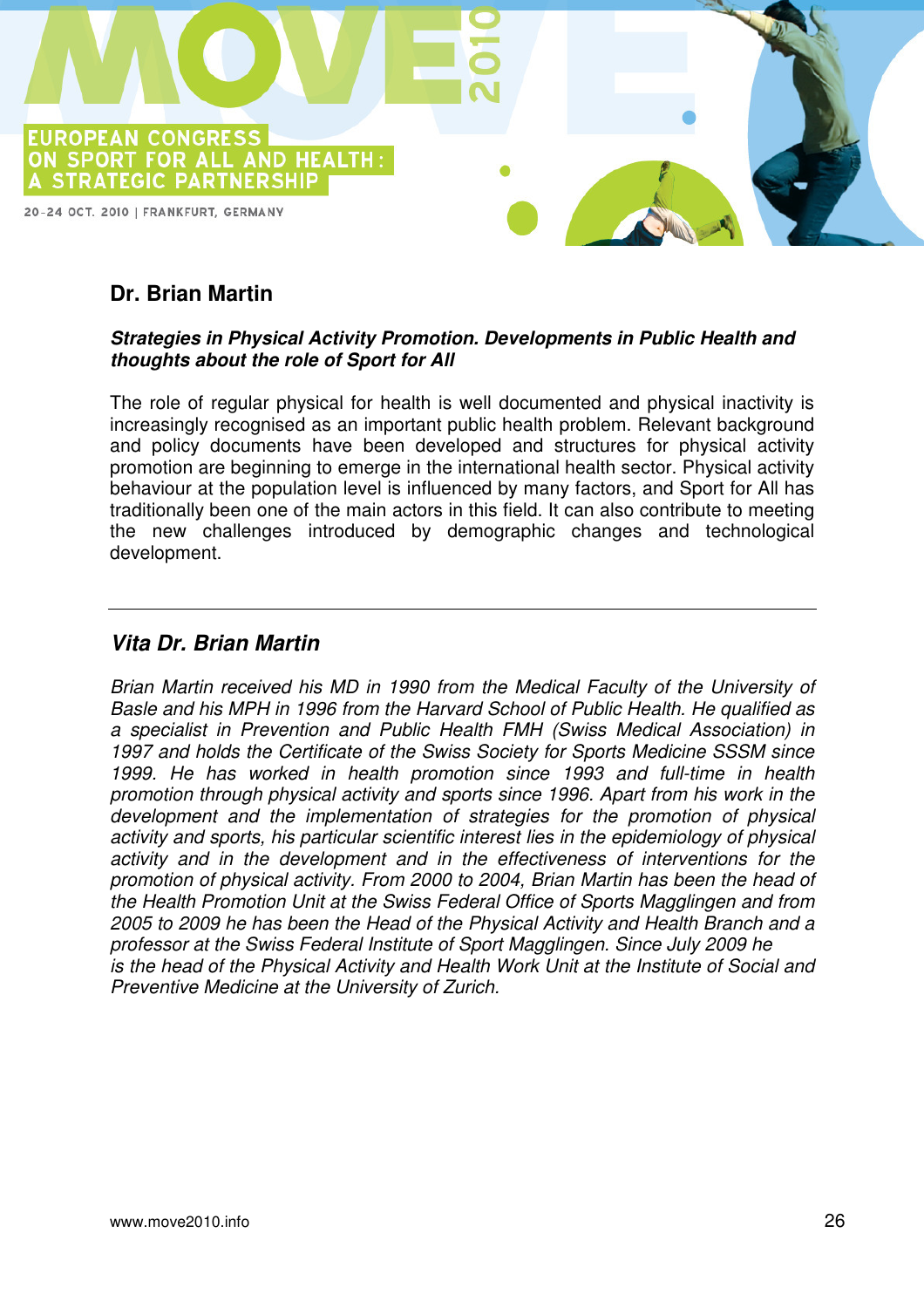

## **Prof. Dr. Dušan Miti**ć

#### **AEROBIC HAPPENING – investment in education**

AEROBIC HAPPENING is an original brand of the Department of recreation of the Faculty of Sport and Physical Education from Belgrade, created by a group of professors in interaction with their students. The final generation of the Department of recreation creates a concept of event dynamic and structure. After eight Aerobic Festivals based on observation of reviews and competition in sports aerobic Aerobic Happening is a new form of gathering of aerobic fans that have an opportunity, through public classes, to directly exercise with the selected instructors who present a program and the club they work for. The central problem that a particular generation of students` project is dealing with is the happening concept which primarily has to be a challenge and satisfaction to the instructors presenting certain aerobic forms. Based on the conception, a dynamics of participants is elaborated and the necessary logistics is operatively realized. The event presentation and coverage in media as well operative work on marketing support complete the process of a new generation of recreation organizers. Beside the posters, banners, leaflets, this year, beside the electronic media, the greatest influence was achieved by the presentation and invitation via "face book".

#### **Key words: Aerobic happening, building up of event dynamics, students' project**

#### **Vita Prof. Dr. Dušan Miti**ć

Prof. Dr. Dušan Mitić is dean of the Faculty of Sports and Physical Education, Belgrade University since 2008. Since 2009 he is presidency memeber of the Serbia Olympic Committee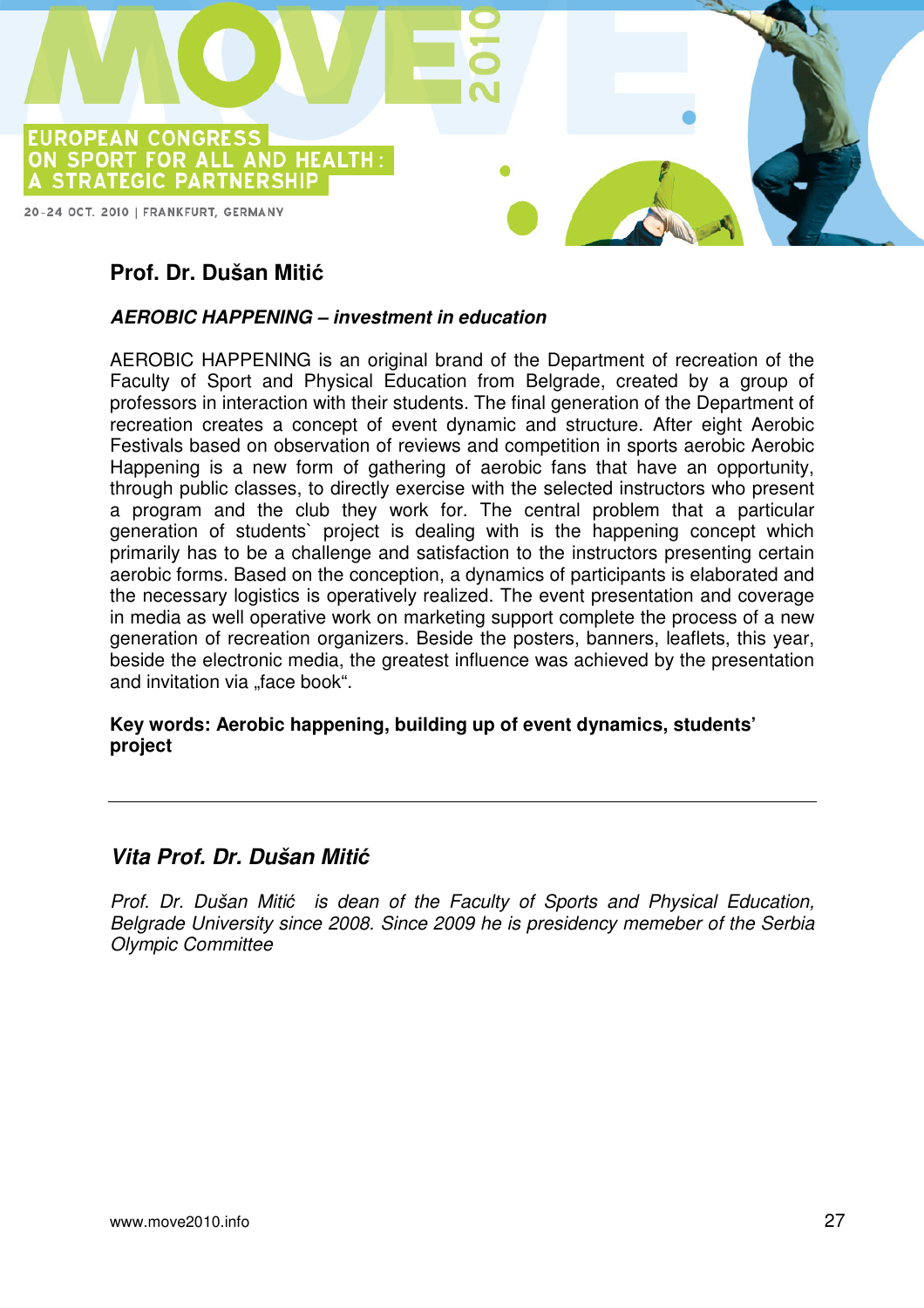

## **Prof. Dr. Dušan Miti**ć **/ Goran Prebeg**

#### **The role of Sport for all in national program of prevention, curing and control of cardiovascular diseases in Serbia till 2020**

From the sources from 2007, the cardiovascular diseases are on the second place in the structure of external morbidity in Republic of Serbia. Cardiovascular diseases were more than half of reasons for the death (56,0%). With the prevention and control of cardiovascular diseases it is possible to increase health. The control of these diseases is possible on individual and population level, reducing inequality in health, with the common action governmental health sectors and nongovernmental health sectors. They can do it with early screening, prevention and intervention, and promotion factors of protection. The Government of the Republic of Serbia has brought the program regulation of prevention, control and curing cardiovascular diseases till 2020. The main goal is improving the health system protection of the Republic of Serbia for the better prevention and control cardiovascular diseases. Specific goals are: prevention of risk factors, recognition on time, diagnostic, reducing the number of sick, and increasing the quality of sick people on higher level. Cooperation with all institutions, governmental and nongovernmental, that can contribute to better life. As a main principle of program is improving the health through multi sector approach and inter sector acting on health determinant. The most reasons for cardiovascular diseases are bad habits, obesity, junk food, stress, lack of physical activity. From 2007 data's, 74,3% of population is not enough physically activated. With regular physical activity over 60% of diseases can be prevented. Health system has recognized the importance and influence of physical activity and active role of experts in physical education in this project, as cooperation with Faculty of sport and physical education in promotion and implementation of physical activity in everyday life of people. In program are suggested, educational programs which would be implemented in schedule of Faculty of medicine, and Faculty of sport and physical education. These contents can acknowledge the importance of physical activity for the people with cardiovascular risk or diseases. Also the system asks for help and point out for social support in developing Sport for all. The system suggest cooperation of governmental and nongovernmental sectors in developing national promotion of "Sport is for everybody", also encourage organization of recreational workers games, and sports and recreational games for the third generations.

Key words: Cardiovascular diseases, importance of physical activity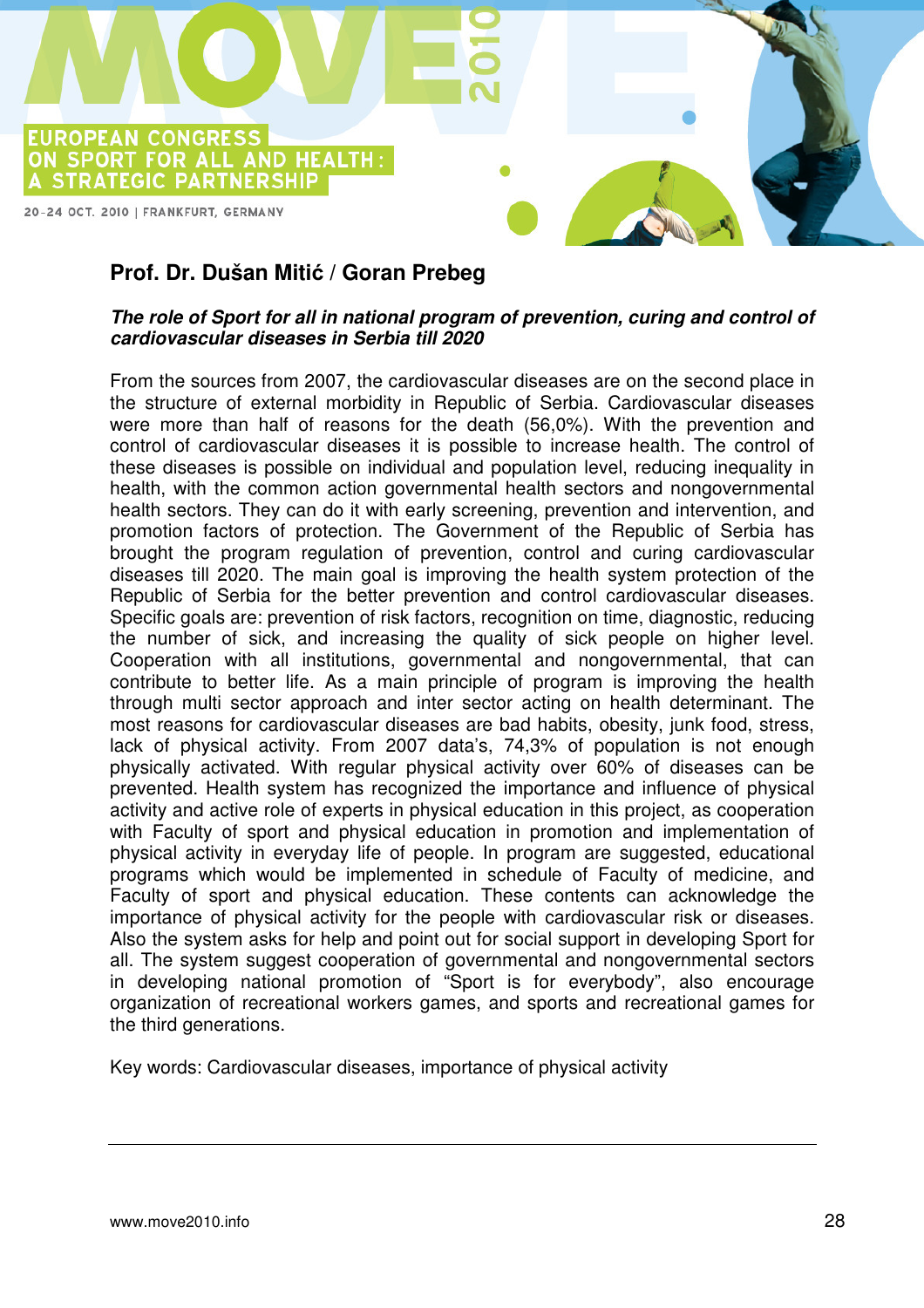

## **Lideke Middelbeek**

#### **Physical activity recommendations and policies in the European Region**

Introduction to the new WHO recommendations on Physical Activity for Health and an overview of physical activity promotion policies in the European Region.

## **Vita Lideke Middelbeek**

Lideke Middlebeek received her MD in Health Education and Promotion from the Faculty of Health, Medicine and Life Sciences at the University of Maastricht in 2004. After having worked for 6 months for a small NGO in the field of public health in Ghana, West-Africa, she returned to The Netherlands where she started as a research officer at the National Institute of Public Health and Environment, performing a national monitor on the prevention of overweight at secondary schools. For the last 3 years Lideke has been working for the WHO Regional Office for Europe as a Technical Officer in the Noncommunicable Diseases and Health Promotion Division in Copenhagen, mainly focusing on the promotion of physical activity and healthy diets. Her tasks vary from monitoring and surveillance activities to policy analysis, and supporting member states in the development and implementation of surveillance systems, programs and policies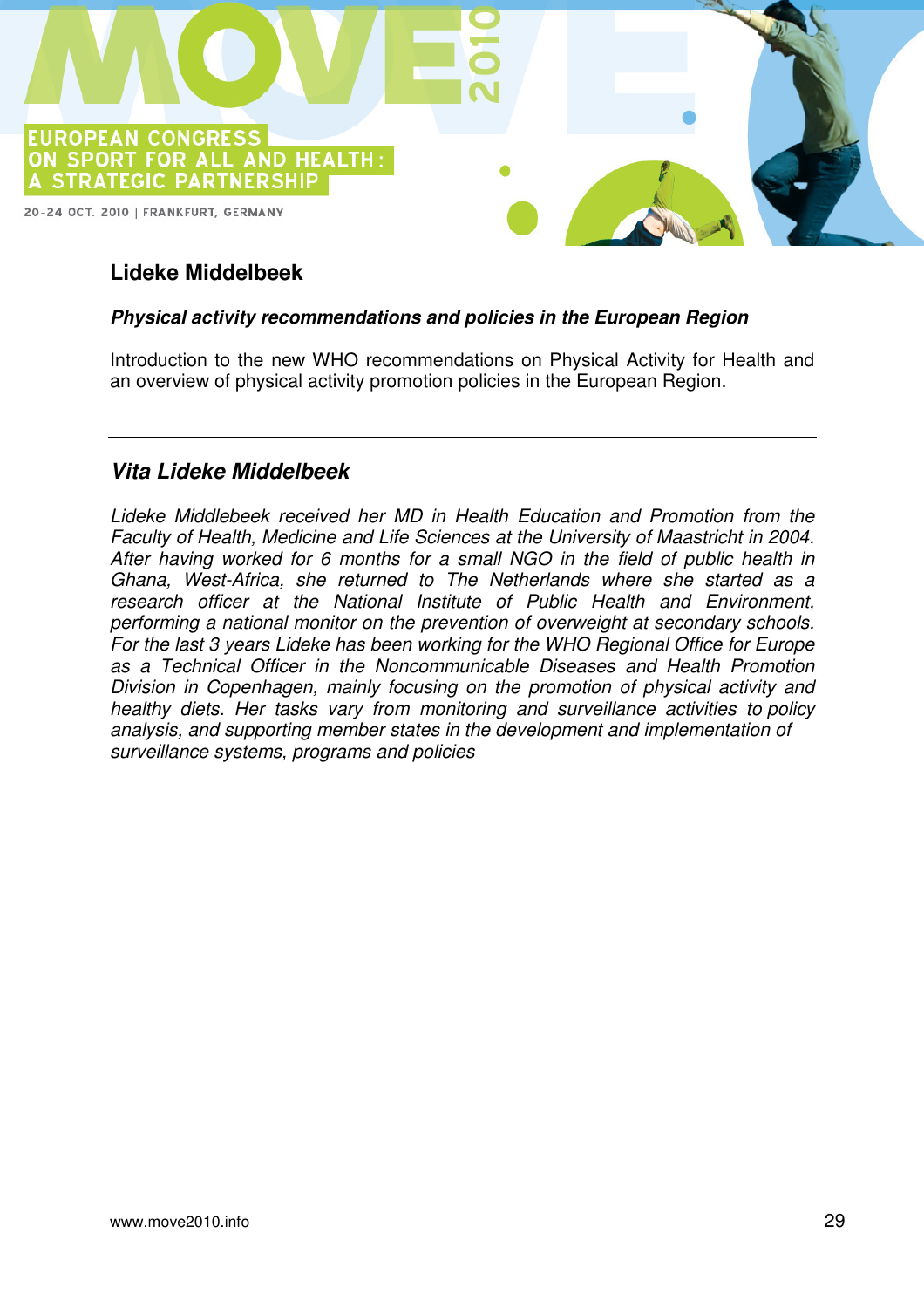

## **Matjaž Novak**

#### **Partnership of Sport for all with health insurance company**

Triglav, Health Insurance Company, participates with Sports Union of Slovenia on the project Healthy Clubs for the fourth year in a row. This raises the question how the Sports Union succeeded in attracting such an important partner, which enables the smooth development of the project and promote its ideas.

#### The answer is actually simple:

The purpose of National sport and social project "Healthy Clubs" is to promote healthy lifestyle and establish high quality national network of sports societies with the best range of sports programs for the strengthening, preservation and recovery of health, through sport. With the label "Healthy Clubs" the societies are able to prove to the outer public that their offer of "healthy exercise programs" is of high quality.

The main goals of the project are to strengthen the physical and psycho-social sources of health, reducing the number of risk factors, dealing with complaints and problems connected with health, teaching people health benefits of physical actives and improving physical skills.

These goals are intended to be achieved through project of comprehensive renovation of national sport facilities network and with establishment of excellent sports programs, which are implemented by the competent sport experts, including professionals and volunteers. At the same time versatile support to its members will be provided to accomplish planned goals, which are to develop efficient and regionally balanced national network of lifelong sports centers with competitive offer of high quality and health friendly sports programs through which 10% increase of physically active population of Slovenia will be achieved.

On the other hand, the mission of health insurance is through development of quality health insurance offer to increased social and financial security of our customers, while building their awareness of the importance of a healthy lifestyle. The aim of health insurance companies are therefore healthy insured persons which have a minimum number of visits to a doctor or a pharmacy, and this can be achieved most easily with a healthy lifestyle.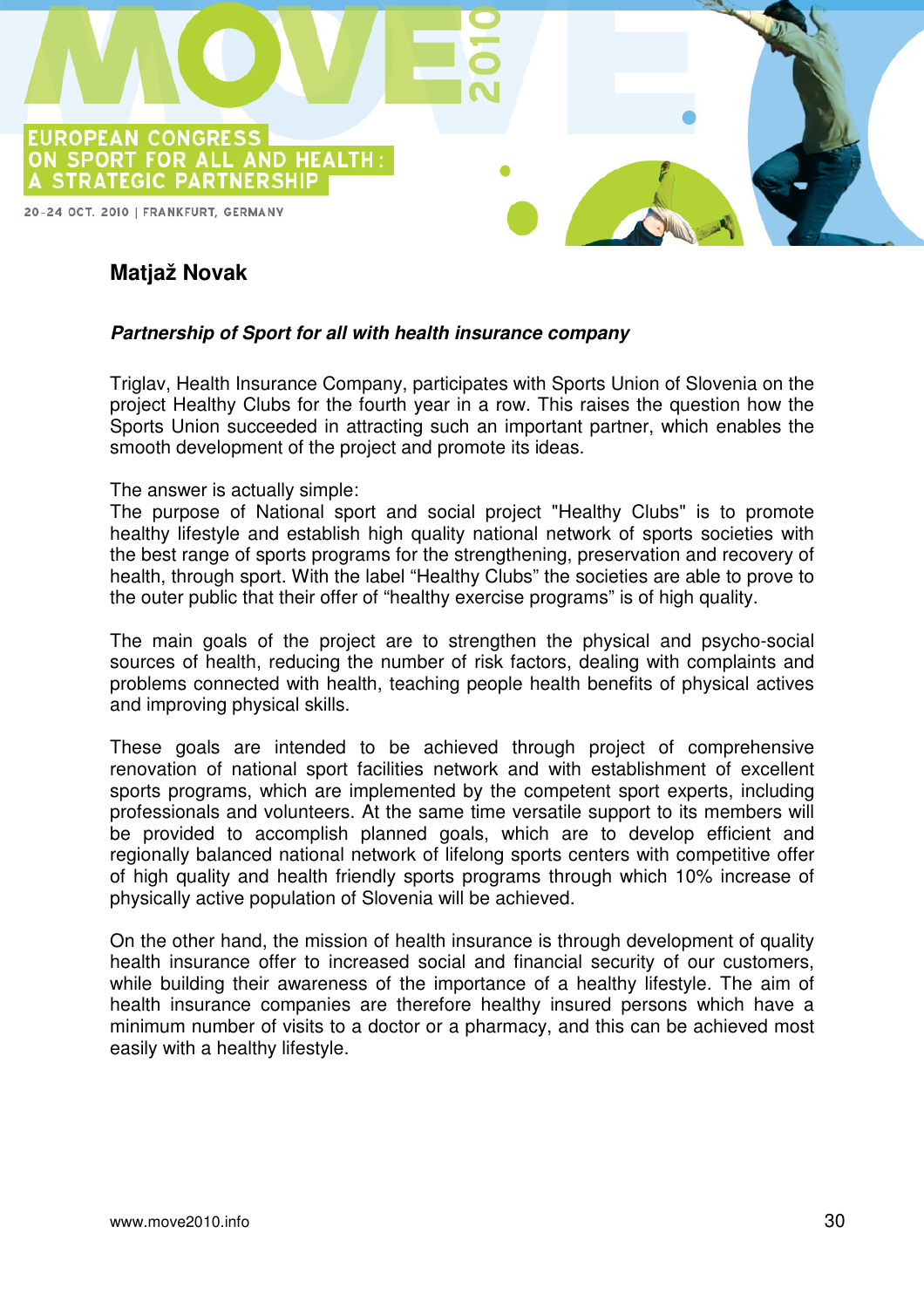

20-24 OCT. 2010 | FRANKFURT, GERMANY

Therefore it was only a matter of time, who will find who, but the result was clear in advance - cooperation benefits are mutual.

In the next step it was necessary to agree on the matter of cooperation and first of all find out that the partnership can only work in the long run. Key activities that are undertaken in partnership between the Sports Union and the Triglav, Health Insurance Company are:

- $\triangleright$  discounts for policyholders who are clubs members,
- $\triangleright$  discounts for clubs members who are insured.
- $\triangleright$  reciprocal advertising in publications,
- $\triangleright$  reciprocal advertising on websites.
- $\triangleright$  lectures on healthy lifestyle for the insured,
- $\triangleright$  monitoring of persons involved in the program and analysis results,
- $\triangleright$  distribution and promotion of "My healthy diary,"
- $\triangleright$  collaboration on the project www.sportaj.net.

In the future we want to make out cooperation stronger and scientifically prove that this partnership brings measurable results. At the beginning we just strongly believed that this is the right way, now we will prove it. With this we will give the Sports Union a tool, with which it will be able to convince other actors to whom is important that people are healthy and feel good, that is wise to be there and collaborate - the benefits are mutual. And this does not only apply to Slovenia…

#### **Vita Matjaž Novak**

Graduated from the Faculty of Economics in 1997. From the start he is employed in the insurance company, namely on the health insurance. Currently he acts as the manager of marketing in the Triglav, Health Insurance Company. As a sports fan, he is always connected with the sport one way or another. For the fourth year in a row he cooperates with the Sports Union of Slovenia, in which he is also a member of the Executive Committee.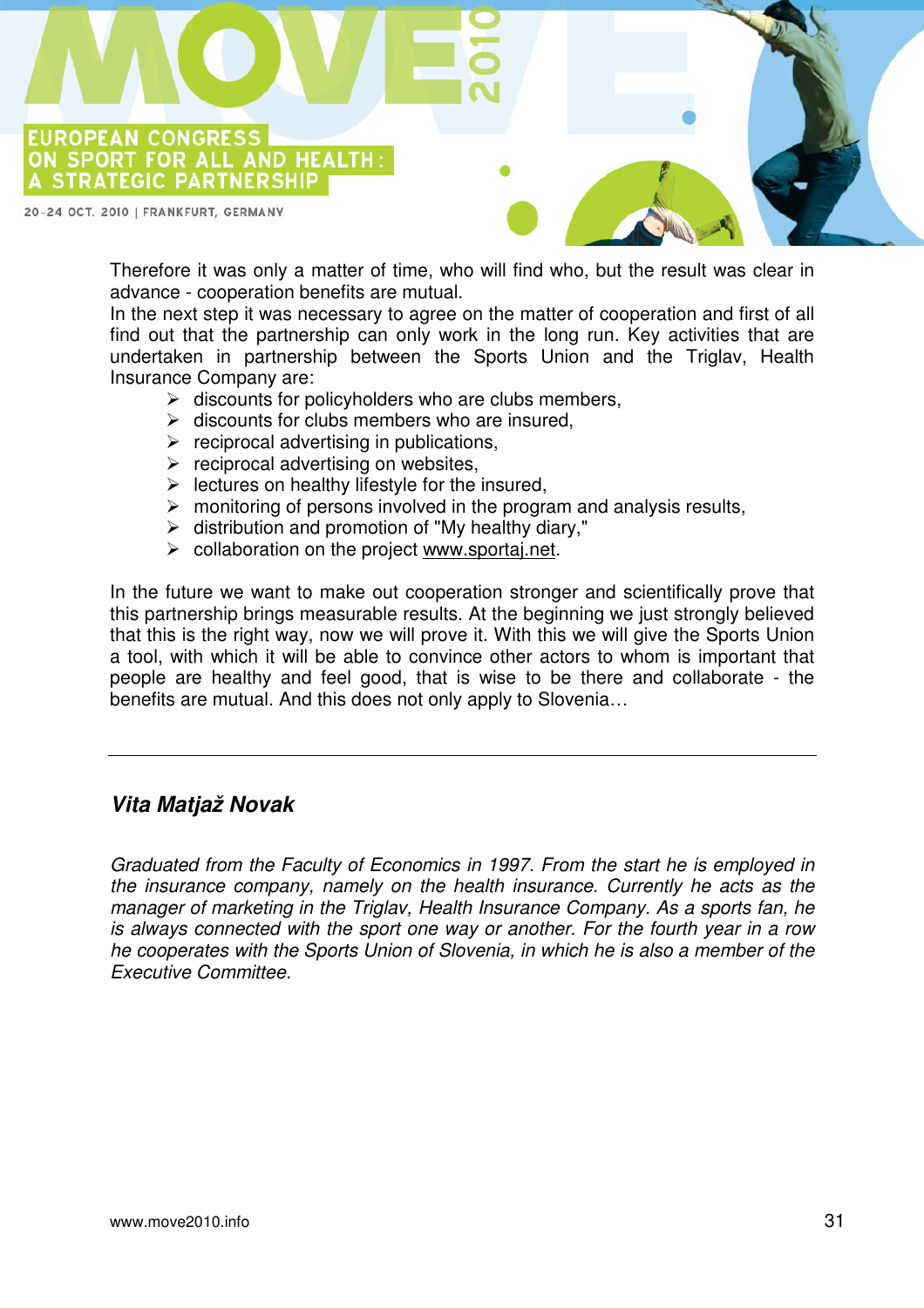

## **Pia Pauly**

#### **Health related Sport – Intervention Strategy: Evidence based Health Programmes in Physical Activities**

Since 2000 health prevention became a task by law for the insurance companies (Health Care Reform Act of 2000).

Based on this law, they developed specific quality standards for individual and setting-oriented health promotion – with the keywords >quality< and >effectiveness<. These quality standards are written down in the statutory of the health insurances. The quality criteria of "health related physical activity"- programmes are:

- $\triangleright$  The basic are the six major aims (intervention concept)
- $\triangleright$  The reaching methods should be adapted to the specific aims as well as to the special target groups
- $\triangleright$  Special manuals for instructors with a description of aims, contents, teaching methods, exercise sessions and sequences of the programme.
- $\triangleright$  Effectiveness (evidence based) of the programmes via scientific evaluation.
- $\triangleright$  Qualification of instructors in general, instructors need a high, professional qualification, non-professional instructors with a special licence (Sport pro Gesundheit/ Pluspunkt Gesundheit) are also accepted.

In this situation, the DTB wanted to be a part of the health prevention market with its clubs and for this it has to fulfil the quality standards of the health sector in particular of the statutory of the insurance companies.

So the DTB developed standardised "Health related physical activity"-programmes. With the help of the Scientific Advisory Board, these programmes were evaluated and independent experts gave expert advice about the quality. They get the brand "proofed for prevention".

All these health related physical activity programmes are "proofed for prevention":

- $\triangleright$  Cardio Aktiv
- $\triangleright$  Rücken Fit Back Fit
- $\triangleright$  Walking / Nordic Walking
- $\triangleright$  Gesund und Fit mobilisation
- $\triangleright$  Appetit auf Bewegung- overweight kids
- $\triangleright$  Optiwell against overweight, for women
- $\triangleright$  Training for the back gentle and effective
- $\triangleright$  MOBILIS light to loose weight, to be more active
- $\triangleright$  Fit bis ins höchste Alter prevention from falls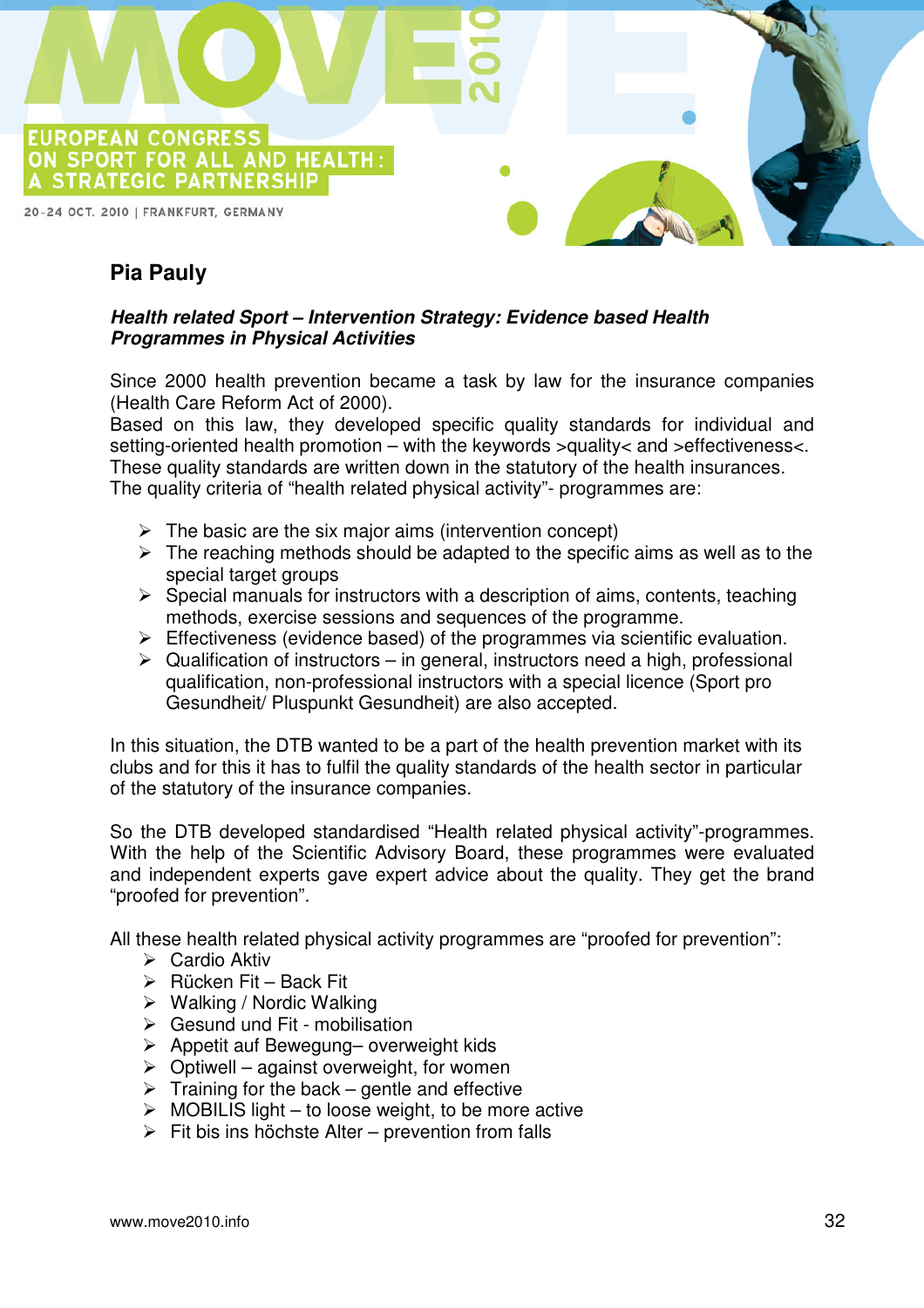

Our clubs are suitable for health prevention, because

- $\triangleright$  they fulfil the quality standards of the health system
- $\triangleright$  they have well educated instructors with a special licence
- $\triangleright$  and in general,
	- in each little village is a club – area coverage
	- the club fee is small
	- the club has a lot of other courses - sustainability
	- there are many people who hold the same views
	- the social support in the groups is important
	- the instructors are social talents and well educated
	- the club has a lot of social measures and events

All these points support **changing behaviour to an active lifestyle.**  But, for the acceptance from the health system, we had to adapt our quality standards.

Based on the intervention strategy, we want to convince the people to stabilize their new active lifestyle.

## **Vita Pia Pauly**

Pia Pauly is working in the German Gymanstics Federation. She is the head of the department "Sports for all" also the leader of the DTB-Academy and since 2002 Head of department Sport development and education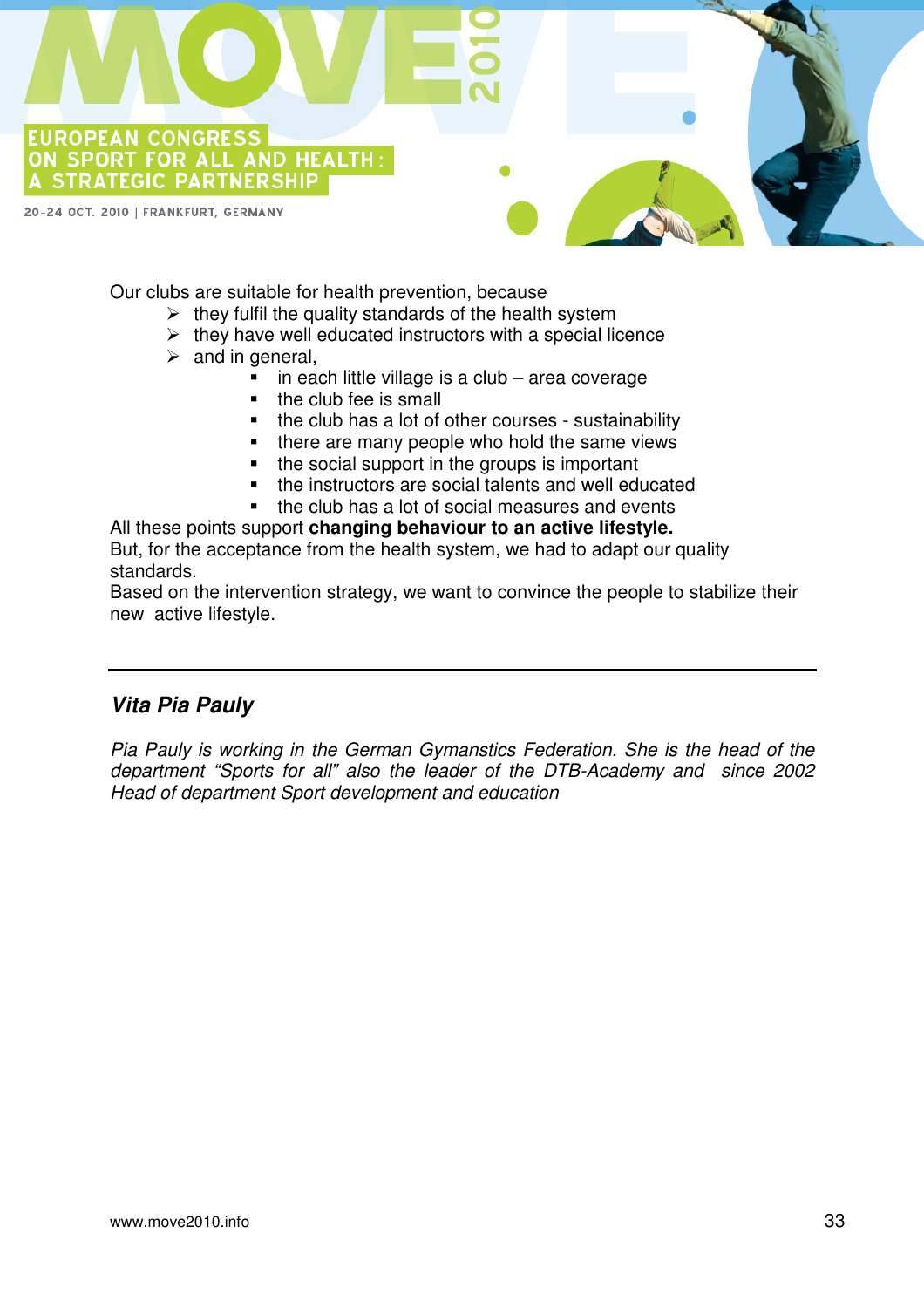

## **Heini Parkkunen**

#### **A Healthy City is an Active and Attractive City - Building the Network of Healthy Cities and Active Cities**

"Health is everyone's business" means that health must be valued as a core in strategies and policies of the cities. To achieve this, Healthy Cities movement has engaged the local governments through a process of political commitment, institutional changes, capacity building, partnership-based plans and concrete actions since late 1980's coordinated by WHO. Baltic Region Healthy Cities Association (Turku, Finland) is WHO Collaborating Centre for Healthy Cities since 2002. It has, on one hand, an active role as a regional coordinator for Healthy Cities overall development and, on the other hand, promoting physical activity within the whole European network.

The core theme of Healthy Cities is promoting "Health and Health Equity in All Local Policies", which is a local reply to a global challenge of increasing inequities between the socio-economic groups. Cities should systematically address the health impacts of policies and strategies as well as health inequalities, social inclusion and the needs of the vulnerable groups. Sport and physical activity have a major potential as a tool for promoting equity. It provides citizens with opportunities to interact and join social networks and it helps to develop relations with other people. At the same time, sport constitutes a tool for reaching out the underprivileged or groups at risk of facing discrimination. Through its contribution to economic growth and job creation, it can also help to revitalise disadvantaged areas. It is, therefore, all the more important to promote an inclusive approach to sport. All residents of the cities should have access to sport. Sport could also play a role in promoting gender equality and the integration of people with disabilities.

Healthy Cities themes for 2009-2013 include three additional perspectives;

1 Creating caring and supportive environments; 2 Healthy living; and 3 Healthy urban environment and design. Physical activity can be included within all these themes: it is a tool for all people belonging to the vulnerable groups and it promotes healthy lifestyles. Lastly, it has to be included in the city planning policies and practises in order to create environments which are attractive enough to enhance people to be active – also in their own neighbourhoods.

A breakthrough for physical activity in WHO was the publication "Physical Activity, Diet and Health". Healthy Cities network has actively highlighted the role of local governments in physical activity promotion and published guidelines on the topic: "Physical activity and Health in Europe: evidence for action", "Promoting physical activity and active living in urban environments: the role of local governments" and "A Healthy City is an Active City: physical activity planning guide".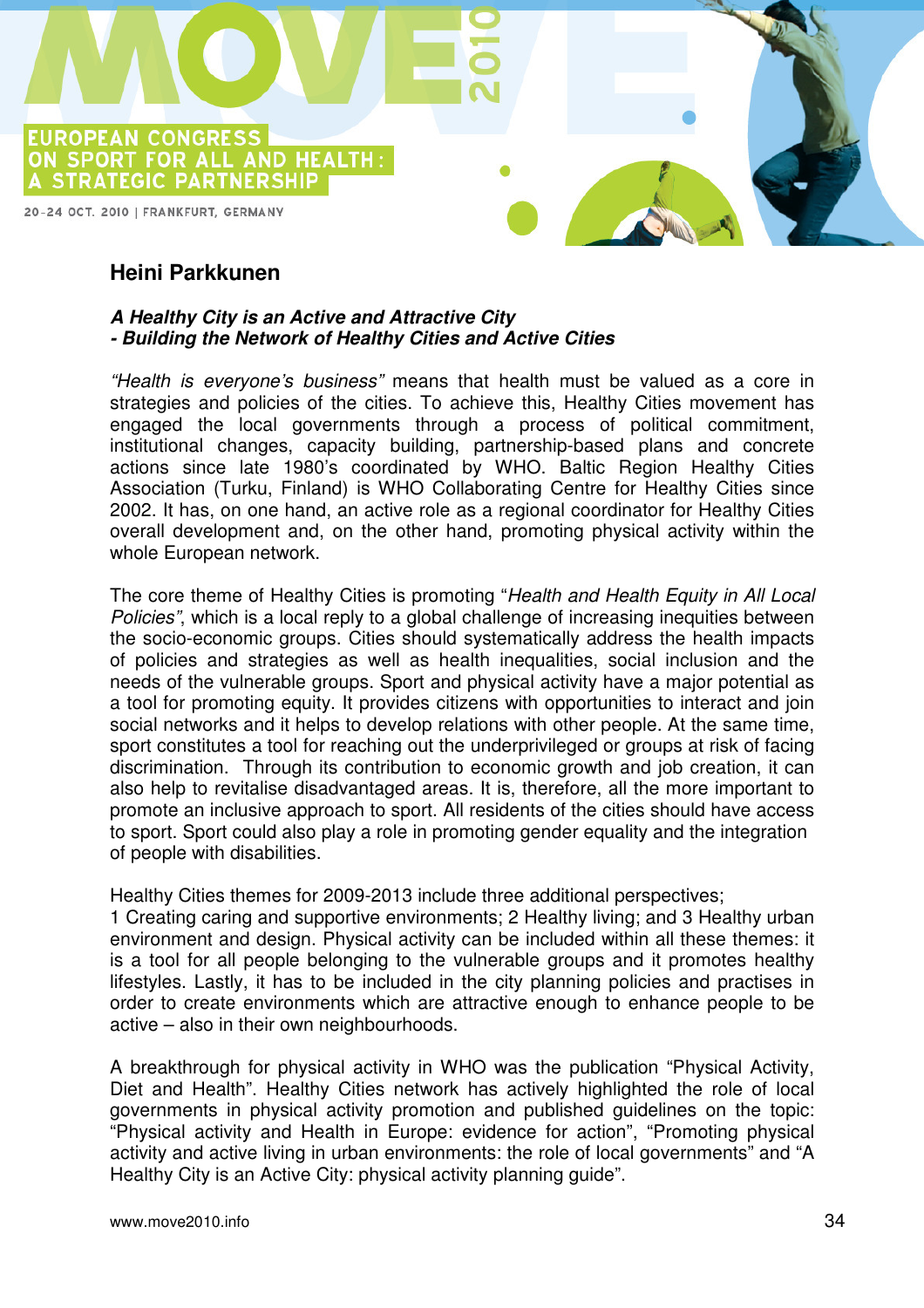

Also WHO HEPA network provides up-to-date and evidence-based information on physical activity by providing publications and other materials. Additionally, City of Turku published in 2006 together with the Baltic Region Healthy Cities Association "Active Living in Turku" describing a successful process of promoting physical activity at the local level as well as products for various target groups.

WHO Healthy Cities have physical activity within their priorities; they show plans and actions in the field, many times linked to healthy urban planning subtheme, and a great variety of actions is described: events, activities for sedentary etc. However, a strategic approach is seldom visible or described, although different target groups are identified. A European wide challenge is to work more strategically in promoting physical activity at the local level. Scientific evidence, tools, materials exist already within WHO, TAFISA, national organisations and local governments. A goal is to join forces and knowledge to work for better health and health equity in all local policies using physical activity as an excellent tool in this work.

## **Vita Heini Parkkunen**

Ms. Heini Parkkunen, M.Sc. in Health Sciences and physiotherapist is since 2009 Executive Director of Baltic Region Healthy Cities Association / WHO Collaborating Centre. Before, she was coordinator of Healthy Cities program in the City of Turku and Baltic Sea Region as Expert Advisor for eleven years. These posts have included local, national, Baltic Sea and European level collaboration and networking in health promotion. She has been responsible in several EU funded projects. Her previous working experience is counselor in physical activity and several appointments as physiotherapist and also as a teacher of physiotherapy. Heini's family includes husband and 17-year old daughter.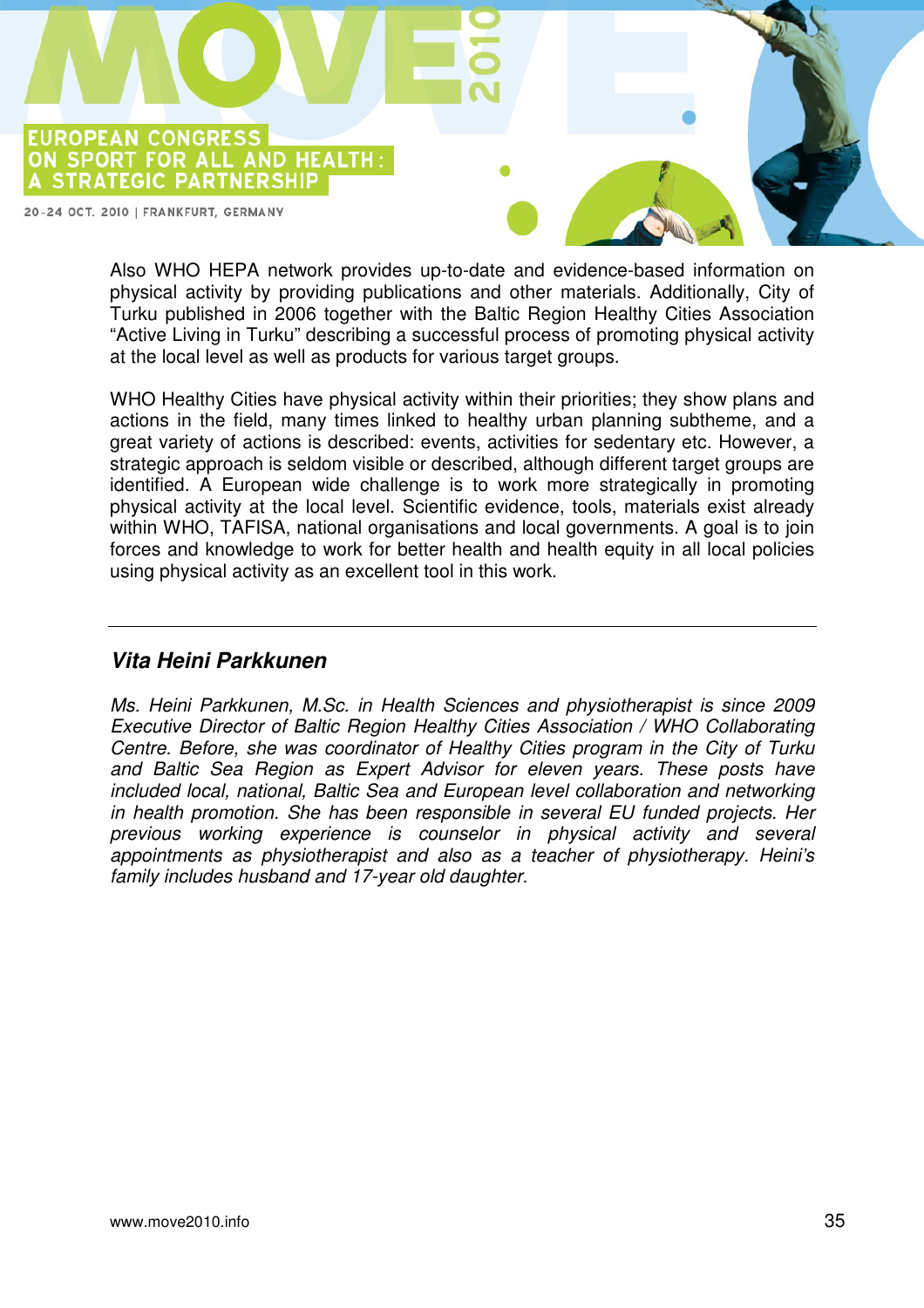

## **Prof. Dr. Iris Pahmeier**

#### **QUAGES - A concept to evaluate the evidence of health-sport programs**

## **Vita Prof. Dr. Iris Pahmeier**

Dr. phil., Dipl-Psych. Iris Pahmeier is a professor of Sport Science and Physical Education at the University of Vechta, Department of Sport and Physical Education. Her research focuses on the motivational aspects of sports and exercise in youth sport and adults. She has published primary in the areas of dropout and maintenance of participation, health promotion and (mental) health. Besides that she develops and evaluates health promotion programmes for different target groups. She works furthermore in applied sport psychology for example self- and body concept and social skills.

Address: Adresse: University of Vechta, Institut für Soziale Dienste, Bildungs- und Sportwissenschaft, Driverstr. 22, 49377 Vechta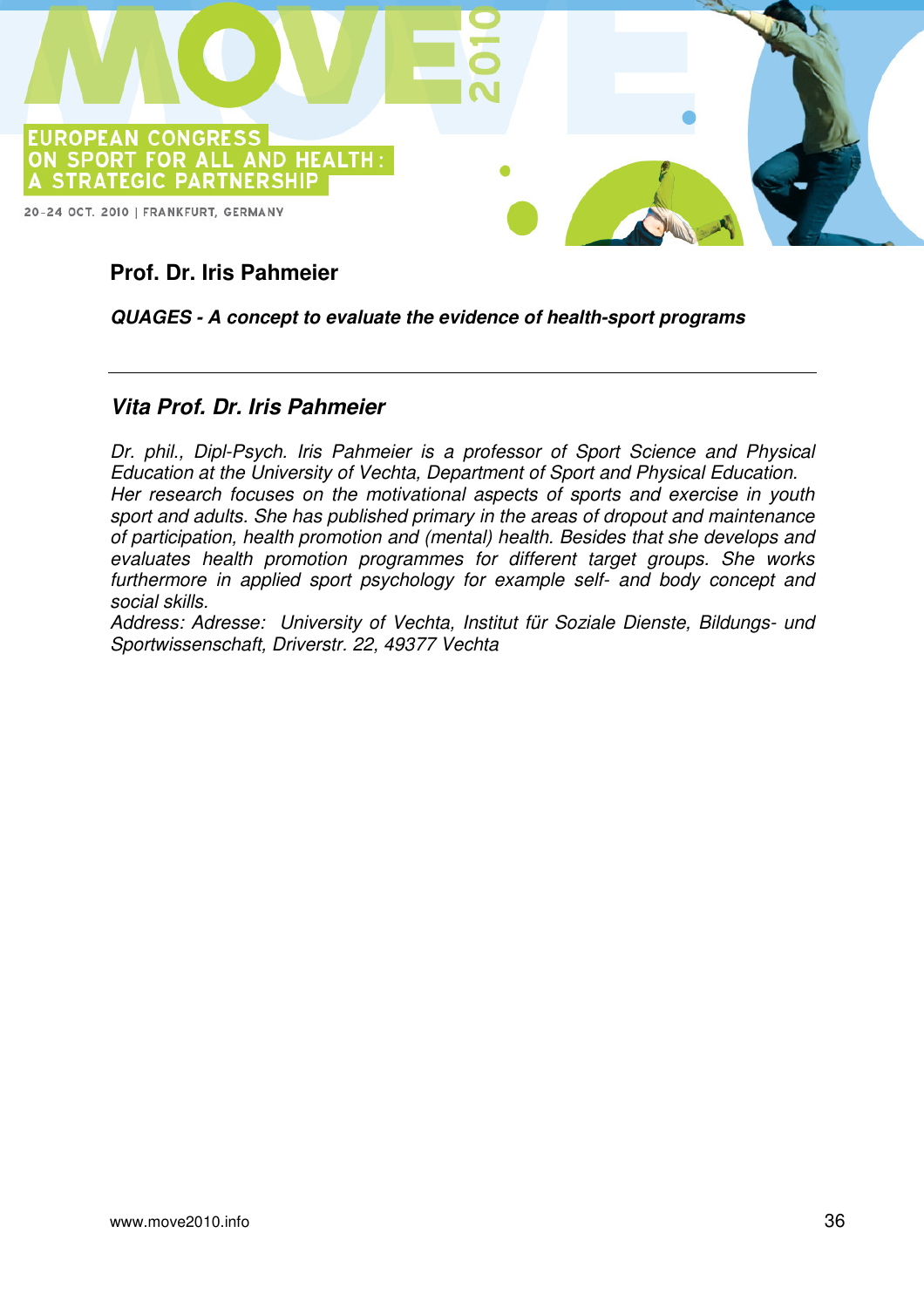

## **Matthew Philpott/ Juha Villanen**

#### **Villanen Healthy Stadia and Muuvit Adventure – Innovation in Health Promotion and Sport**

Background: The European Healthy Stadia Network operates across 13 European countries and is part-funded by the World Heart Federation. The Network supports sports stadia to develop public health interventions within stadia and their surrounding communities. The Network aims to: demonstrate the positive impact stadia can have on local communities; support stadia establish successful partnerships to roll out health initiatives (e.g. with health agencies, local authorities, transport providers, third sector); and, share example of best and emerging practice amongst its members.

Underlying values and principles: Millions of people across Europe attend a sports stadium each week. Stadia are often located in less affluent areas, are traditionally attended by 'harder to reach' groups and often play a pivotal role in their local economy. Therefore sports stadia offer an excellent setting to promote health and address health inequalities, in particular issues surrounding men's health.

Context of interventions: Interventions initiated by the Network have targeted fans, stadia employees and those living in the surrounding communities. Health promoting messages and direct interventions e.g. healthier food choices and health checks, have been developed through partnerships between stadia and intermediary agencies e.g. health, schools, voluntary sector. Interventions to date have focused on the themes of smoke free stadia, healthy food and drink choices, physical activity, mental health and active transport.

Results to date: The Network has already engaged over 170 European sports stadia, intermediary agencies, and governing bodies of sport (including UEFA), and has been directly responsible for the development of many healthy lifestyle initiatives and partnerships. The Network has developed: an audit of current practice; a guidance toolkit (hardcopy and online); a Network website and library of case studies; and, generated substantial media interest across European partner countries. For more information: www.healthystadia.eu

Sports Stadia and Muuvit Adventure: Learning to Move | Moving to Learn

For over ten years, the Muuvit Adventure has been encouraging more than 1.5 Million Finnish school children to be more physically active and enjoy school. The Muuvit Adventure is a sustainable way to promote children's health, wellbeing and joy of learning. The Programme takes the class on a virtual learning discovery where the children earn kilometres through physical exercise. The three-week Adventure motivates the children, supports the teachers and draws a positive response from parents and the general public. With little effort the Adventure gets the message across to children that exercise, healthy nutrition and learning is important and fun.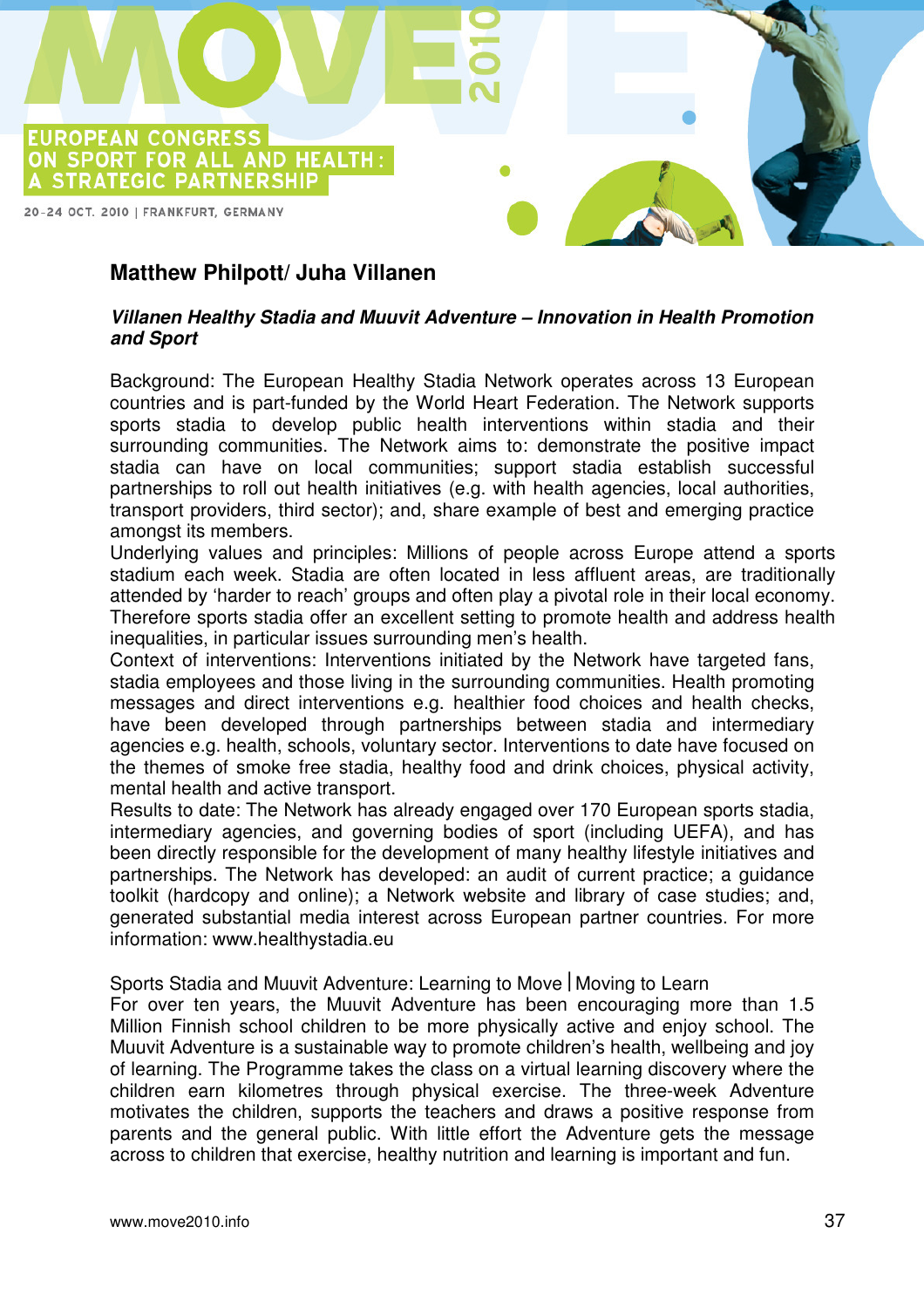20-24 OCT. 2010 | FRANKFURT, GERMANY

A STRATEGIC PARTNERSHIP

ON SPORT FOR ALL AND HEALTH:

EUROPEAN CONGRESS

Now successfully trialled in Switzerland and Germany, the programme is available for schools in Hamburg, Zurich and Lower-Saxony, and will use Bundesliga Clubs and local educational authorities in the delivery of the Adventure. Muuvit cooperates with the World Heart Federation (WHF) within the Framework of the UEFA co-production "Eat for Goals". For more information: www.muuvit.com

## **Vita Matthew Philpott**

Matthew is Programme Manager for the European Healthy Stadia Network, coordinated by UK cardiovascular health charity, Heart of Mersey. Matthew is responsible for the strategic direction of the European Healthy Stadia Network, and plays a development role in increasing the membership of sports stadia and country focal points within the Network.

With an MA and PhD in Social Sciences from the University of Warwick, UK, and an initial background in academic research, Matthew now has over nine years experience in marketing-communications and project management in both the private and public sectors. Matthew is also qualified as a PRINCE 2 (Project Management) Practitioner, and has acted as project manager for a number public health programmes, including the UK Healthy Schools Programme and EU funded Healthy Stadia Programme. He lives in Liverpool city centre with his partner, Beth, and has a keen interest in both playing and watching many sports, in particular cricket, football and rugby union.

#### **Vita Juha Villanen**

Juha graduated from the University of Helsinki, Finnland in 1998 and holds a degree in international politics and law. The 36-year-old father of two kids has years of experience in international services businesses relating to online and mobile services, sports and education. Juha is located in Munich, Germany.

Since 2009 Juha has been responsible for the internationalization of a Finnish school program for Health and Learning – the Muuvit Adventure.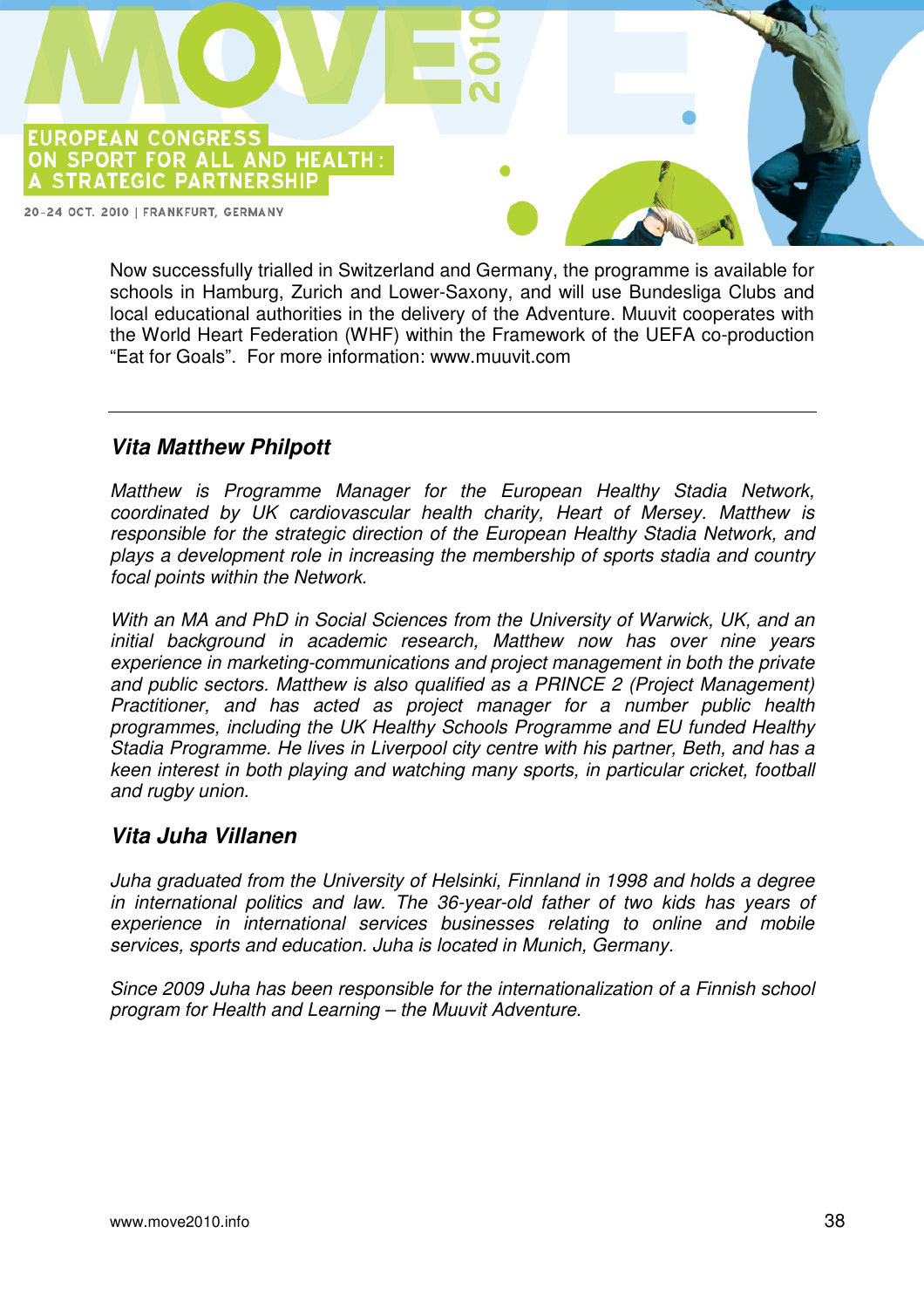

## **Petra Regelin**

#### **Active up to 100**

Is it possible to motivate high aged people who are older than 80 years, live at home and have never done sports, to visit a special training group with the aim to keep up independence of everyday life as long as possible???

The German Gymnastics Federation started the model project "Active up to 100", with the aim to organize sports groups in regional networks for high-aged people (over 80 years) who are living at home. The project is funded by the German Federal Ministry of Family, Seniors Women and Youth and it is a part of a project of the German Sports Confederation, the non-governmental umbrella organization of German sport.

The intention of the project is to organize sports groups for high-aged people (over 80 years) who have never done sports and who live at home. For the project implementation at first regional and social networks needed to be established. The regional social networks consist of federal organisations, the municipality, senior organisations and sports organisations.

It is nearly impossible to motivate this target group with the usual sports clubs programs and methods. On the other hand scientific research shows that it is very important for those older persons to be stimulated and move their bodies – at least slightly - every day because physical exercises can prevent atrophy of physical and mental abilities. Physical exercises can keep up the independence of everyday life and it can prevent the transfer to a residential home.

In this speech we are going to present the experiences of the German Gymnastics Federation with the implantation of those groups for high aged people and we make clear which preconditions have to fulfilled that it is possible.

## **Vita Petra Regelin**

Petra Regelin has studied sports science and journalism. She is abstractor for fitness and health sports in the German Gymnastics Federation and project manager of the DTB-Project "Active up to 100".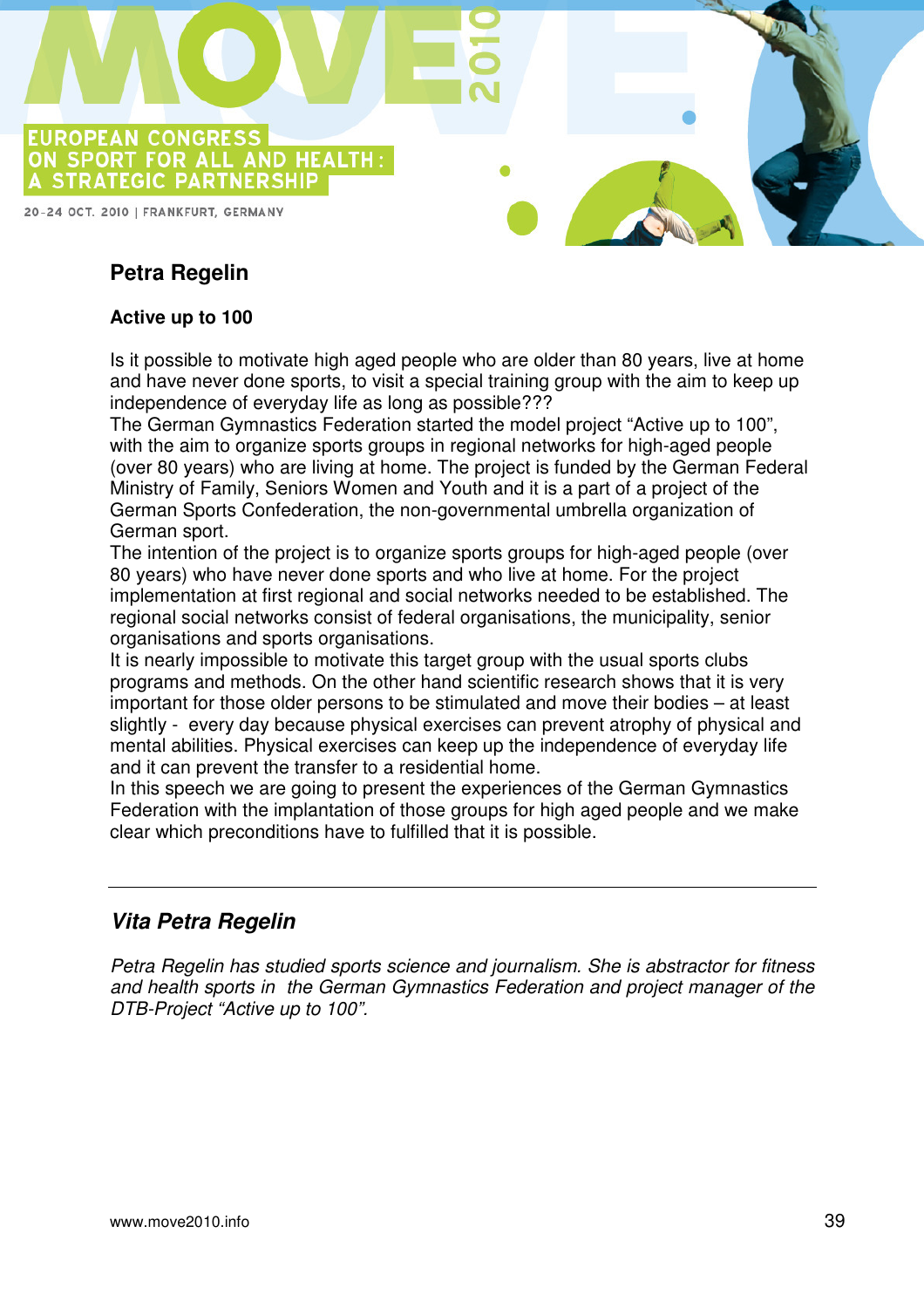

## **Juul van Rijn**

#### **Physical activity promotion in the general population How to Move the Dutch? - '30minutenbewegen' campaign and more**

#### **Purpose**

The aim of the Dutch public health policy is to create social conditions that will ensure good health for the entire population. In 2002, a paper was adopted in which the government set out the principles underpinning this policy to pay attention to the relationship between physical activity and health. One of the spearheads of the policy is to promote greater awareness of the importance of a healthy and active lifestyle, to achieve that people will start getting more exercise. For that reason the Netherlands Institute for Sports and Physical Activity (NISB) launched two campaigns by order of the government. The FLASH! campaign did run from 2003 -2006 and as a follow-up did NISB start a new campaign, called "30minutenbewegen", for the period 2007- 2010. Both campaigns aims at encouraging physical activity in the broadest sense, as one of the key lifestyle themes, next to sports and group-exercise, it will stimulate everyday exercise such as cycling, walking to work and gardening for at least 30 minutes a day (Dutch Standard for Healthy Physical Activity). In 2010, NISB is running four other public campaigns like 'Heel Nederland fietst' to promote cycling for health, a better climate and mobility. And NISB also campaigns targeted to specific groups, like parents with young children (0-4 years), elderly people (fall prevention) and people with a risk for diabetes.

#### **Methods**

NISB is responsible for the design and planning of the campaign but leaves much space for "couleur locale". Nation wide mass media creates interest for local activities through networks of organizations where professionals and volunteers work together in concrete activities. Those activities vary with the local situation and the settings together with the differences in possibilities, money and goals. The campaign team works together with hundreds of partners on national, provincial and local level. Professionals in schools, care-centers, sports, civil servants work in their networks to make the campaign a success.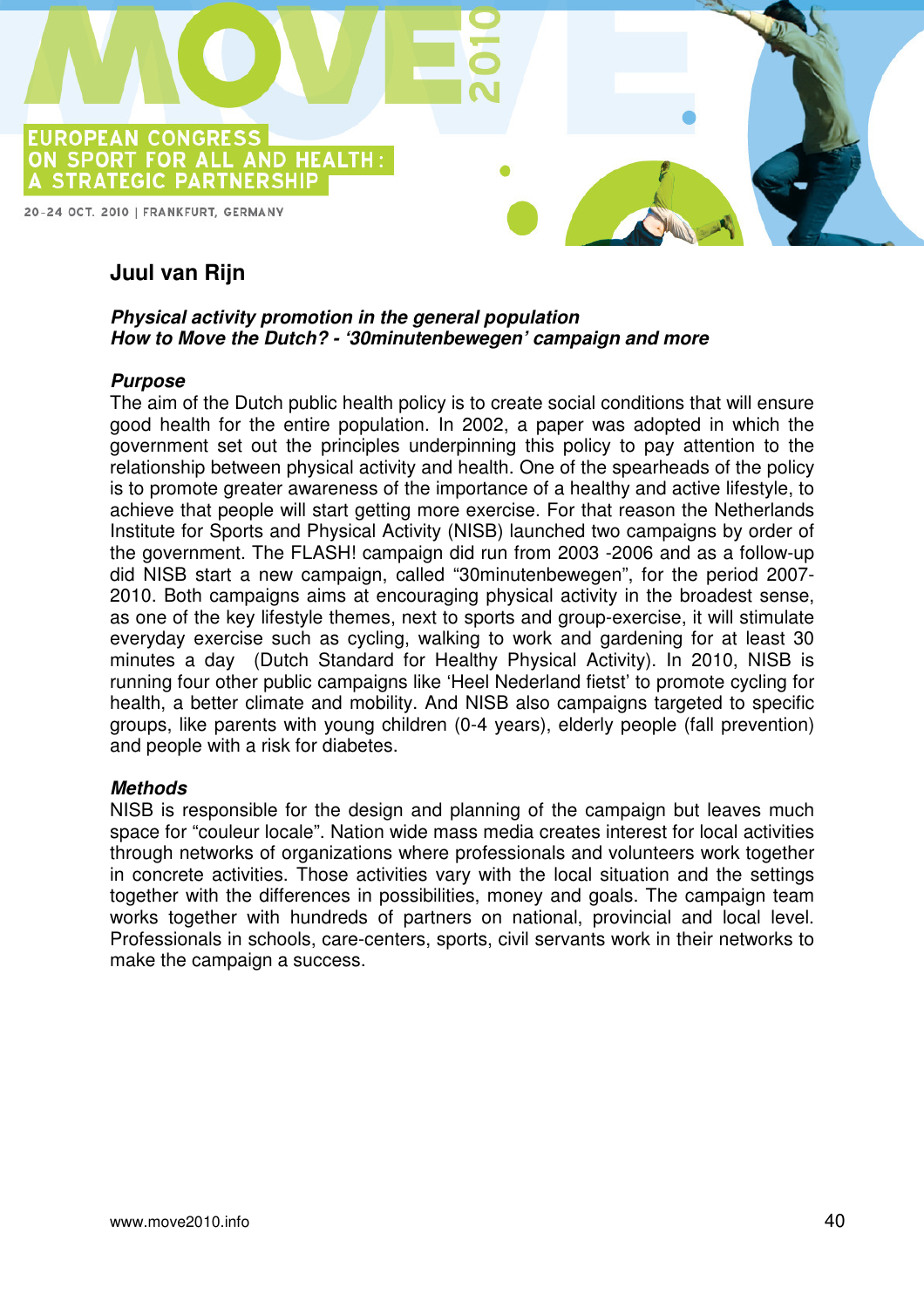

#### **Results/ Conclusion**

In the year 2003 47,4% of the Dutch population did reach the "Dutch Standard for Healthy Physical Activity". In 2006 this is 62% (target 2012 is 65%). Campaigning by means of promotion on national level combined with action on local level is a useful instrument for motivating people, for stimulating sport- exercise providers and also for local authorities which have to create preconditions for a healthy society. A long term strategy is necessary for success, that's why the campaign is continued at least till 2010.

More Information:

- www.nisb.nl
- www.30minutenbewegen.nl
- www.heelnederlandfietst.nl

#### **Vita Juul van Rijn**

For Juul van Rijn, health and physical activity are main topics for her career. After achieving the master of science in communications, she worked as a marketer for a distributor in FMCG, for brands like Canderel sweeteners, English breakfast products and Italian coffee. In 2003, she joined the Netherlands Institute for Sport and Physical Activity (NISB) to work on the communication of the first public campaign about physical exercise, FLASH! In 2007 followed by the campaign '30minutenbewegen'. These years, NISB learned how campaigning to change behavior should work. By using a mixture of internal mass media which creates interest for local activities. And with networks of organizations where professionals and volunteers work together in concrete activities. Juul van Rijn is coordinator campaigns at NISB.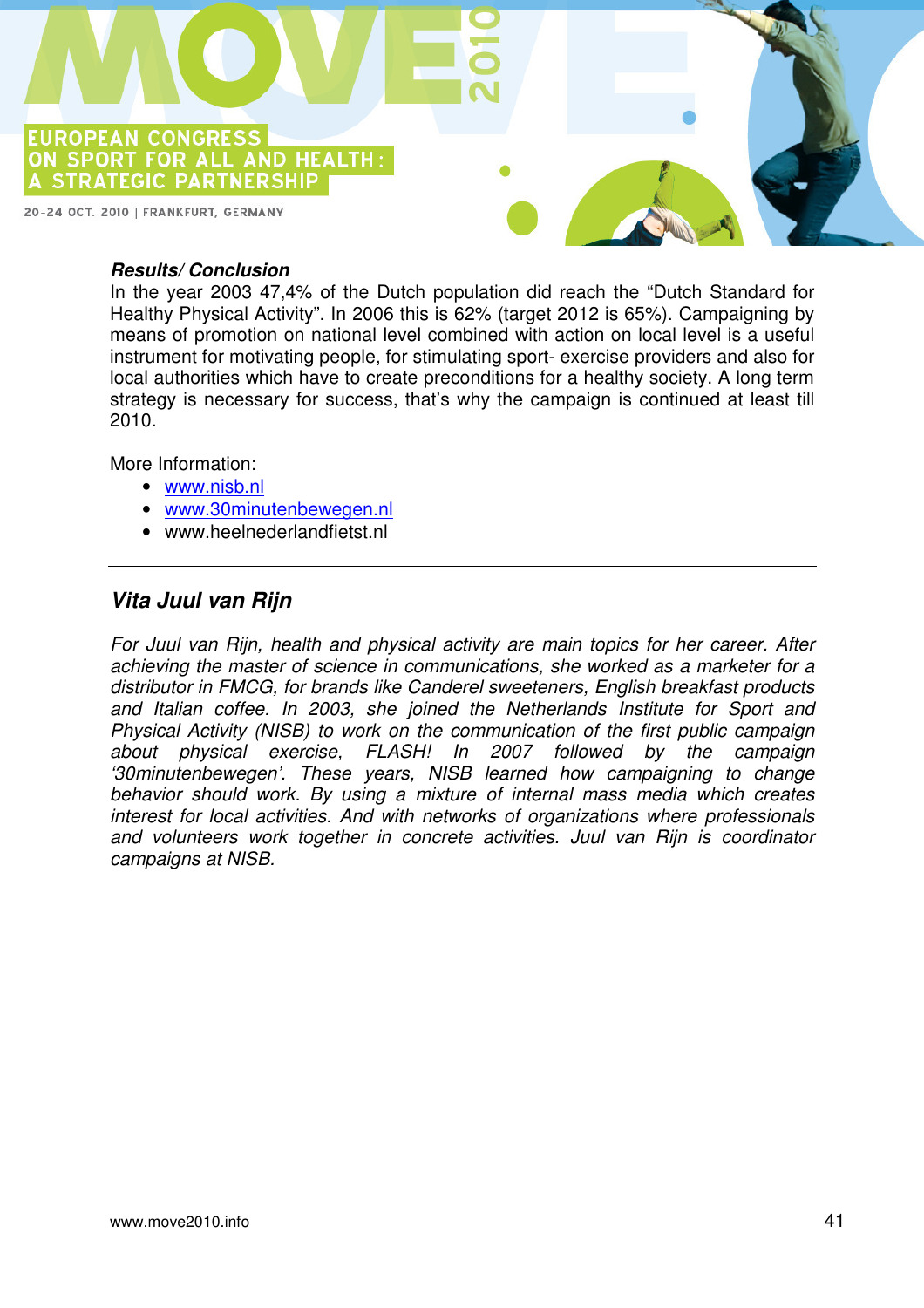

## **Prof. Dr. Alfred Rütten**

#### **Policy- and environment-oriented physical activity promotion: quality demands in international perspective**

Interest in policy and environmental interventions for the promotion of physical activity on the population level have surged internationally. The presentation summarises existing evidence of relationships between policy, the environment, and physical activity behaviour. Furthermore, it provides first insights into the new EU good practice guidelines on improving infrastructures for physical activity and sport. These guidelines were developed in the project IMPALA, funded by the European Commission/Directorate-General for Health and Consumers.

More information:

- www.impala-eu.org
- www.physical-activity.de

## **Vita Prof. Dr. Alfred Rütten**

Prof. Dr. Alfred Rütten is the director of the Institute of Sports Science and Sport of the Friedrich-Alexander-University Erlangen-Nuremberg, Germany.

Prof. Rütten has led several cross-national research projects on physical activity surveillance and health promotion in the European Union. He was coordinator of the EU funded "European Network for Action on Physical Activity and Ageing (EUNAAPA)" project and is currently leading the EU funded projects "Improving Infrastructures for Leisure-Time Physical Activity in the Local Arena – Good Practice in Europe (IMPALA)" and "Building Policy Capacities for Health Promotion through Physical Activity among Sedentary Older People (PASEO)".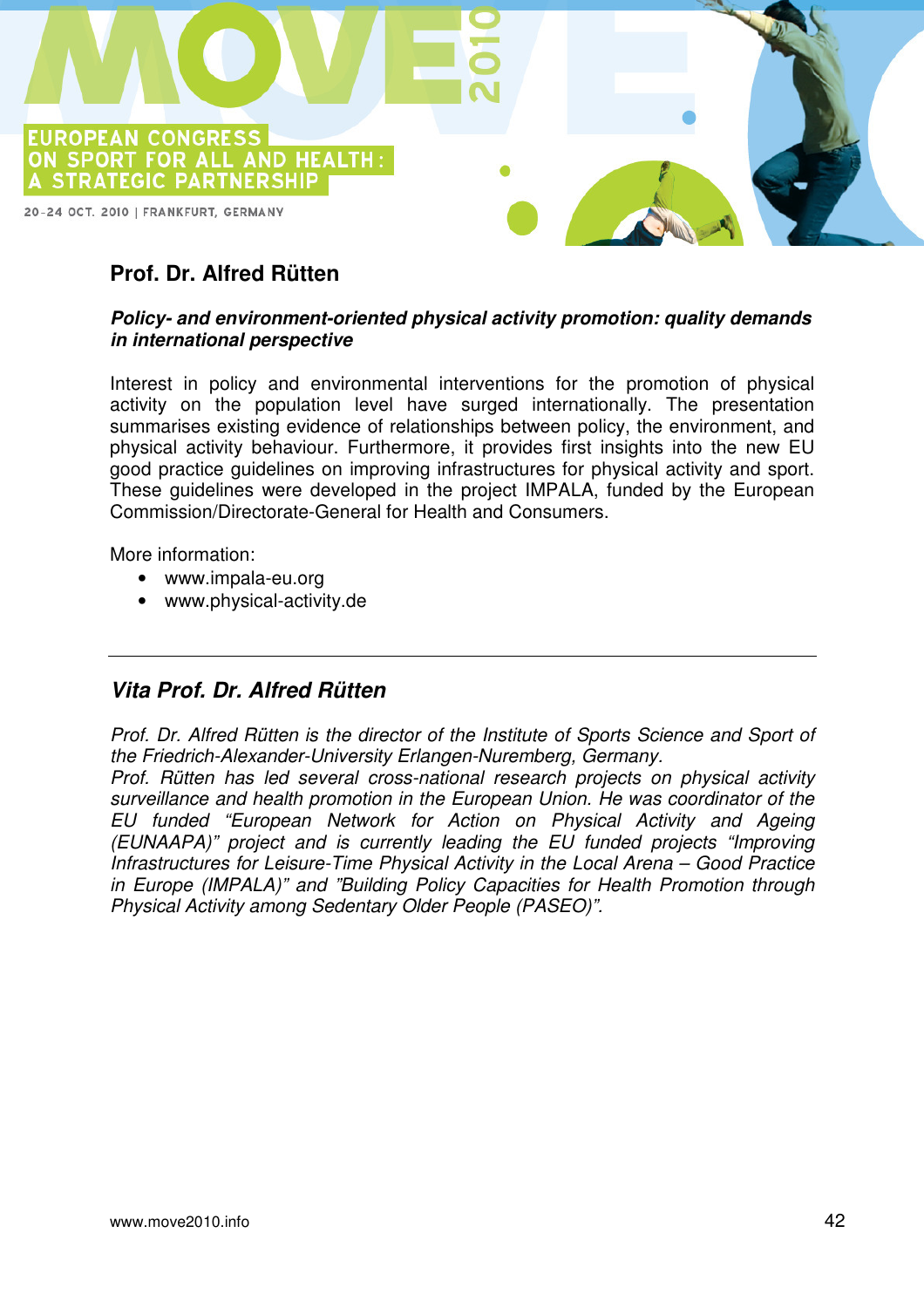

## **Dr. Randy Rzewnicki**

#### **Cycling and Public Health: Win, Win, Win**

Daily cycling or walking for transportation has so many health benefits that if it were available as a pill, it would sell millions every day. It improves sleep, reduces chances of heart disease, high blood pressure and cancers. Countries with high cycling rates, like the Netherlands & Denmark, have lower obesity rates than countries with low cycling rates, like the US & UK.

LIFE CYCLE, an EU Public Health Program project, aims to integrate cycling as the main means of daily transport. LIFE CYCLE begins by making cycling important in early childhood and promotes it as a habit across the entire lifespan.

Cases from the LIFE CYCLE Best Practice collection will be presented, showing how to reach groups across the lifespan, from babies & young children, to working adults and the elderly and get them cycling for daily transport.

The LIFE CYCLE Implementation manual will also be introduced. It is a resource to help you execute actions that will foster life-long cycling. It is packed with ideas, recommendations and experiences from dozens of contemporary cycling/active transport initiatives, covering everything from planning and partnering to implementation and measurement.

#### **Vita Dr. Randy Rzewnicki**

Randy Rzewnicki is currently Project Manager for Life Cycle at the European Cyclists' Federation (ECF) and represents the ECF on the EU Platform on Diet, Physical Activity and Health; He was previously General Coordinator, Fietsersbond Brussel (Brussels Cyclist's Union). Randy has a doctorate in Physical Education on the topic of Health- Enhancing Physical Activity.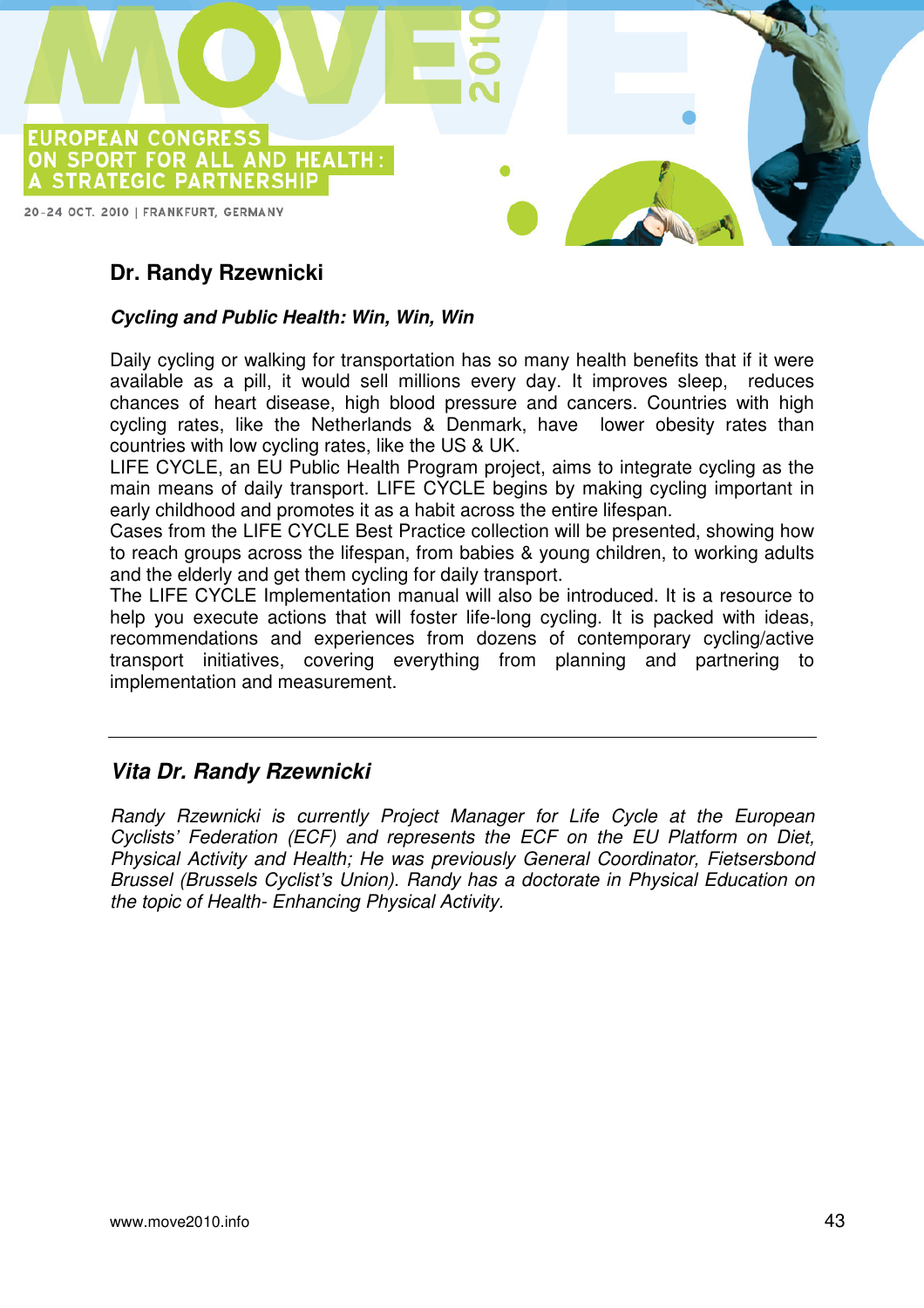

## **Antonio Saccone**

#### **The perception of sport among pupils of high schools of Cluj Napoca, Romania**

What does the youth think about sport? How the pupils perceive a complex social phenomenon as sport? In our global society, sport can be considered a multifaceted social phenomenon. In order to spread into society the benefits of sport and to make it fully inclusive, the perception of sport among citizens – in particular youth, thinking in long-term perspective – is a very relevant element, especially in policy-making phase. The goal of my research is to understand if sport can be used as an effective tool to promote education, socialization, healthy-lifestyle, active citizenship and leisure or if it is just a competitive phenomenon.

The research is based on quantitative methods: the form, based on Linkert scale, measures six concepts of sport: competition, education, fun, health, socialization and participation. Each concept has eight items, divided in nine batteries. The batteries are related to game, regular season, training, "champion", value of sport, physical education and to be spectator of sport events. The respondents, 422 pupils of laste year of nine high schools of Cluj Napoca filled the form. They were divided in two groups, in relation to the engagement in sport.

The main results of the research are:

- Concepts. Health is the main aspect of sport. Education, competition and socialization are important as well. Participation and fun are less considered. Males are more attracted by fun than females.
- Pupils regularly engaged in sport. "To play well for the team and to help teammates" is the most important element of the game. The main aspect of training is the skills improvement. Thinking at the regular season, to participate in the championship is very important. "To win a lot of competitions and games" is the main characteristic of "the champion". The pupils from Cluj Napoca would finally suggest to start to practise sport "to have a healthy lifestyle".
- Pupils not-regularly engaged in sport. Physical education in school "is useful to develop body and mind": moreover it "teaches values as respect, tolerance and discipline" and "it makes school more attractive". While spectators of sport events, the pupils are focused on technical and tactical plans. "The champion" wins a lot of competition and games. The pupils not engaged in sport would start to practice sport to do have active lifestyle.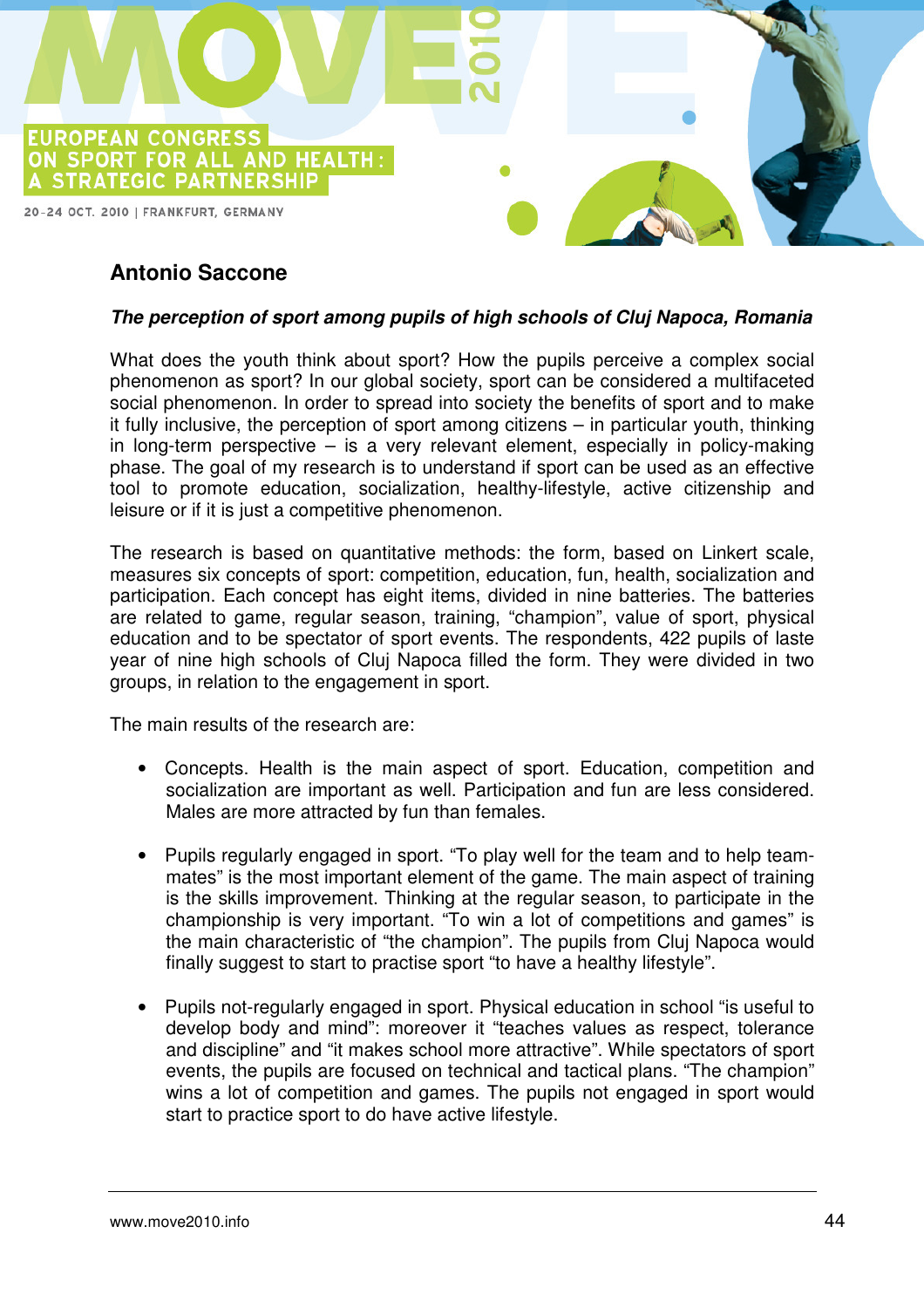

Last year I conducted a research on the perception of sport, among junior volleyball players of Belgrade. The results of both researches show a good awareness of the social value of sport among youth. The consideration of health, education and socialization are very interesting elements: the pupils, both engaged and notengaged in sport, consider health as main benefit of sport. GO, NGO and private sector should be aware of these elements.

## **Vita Antonio Saccone**

"I am a dynamic youth leader active in sport and development, volunteering and active citizenship. Since obtaining a MA in Political and Social Communication, I have worked, volunteered and studied in six European countries. My experience as a journalist, trainer, lecturer, researcher and project manager have enhanced and developed my international awareness, intercultural curiosity, communicative, organizational and analytical skills."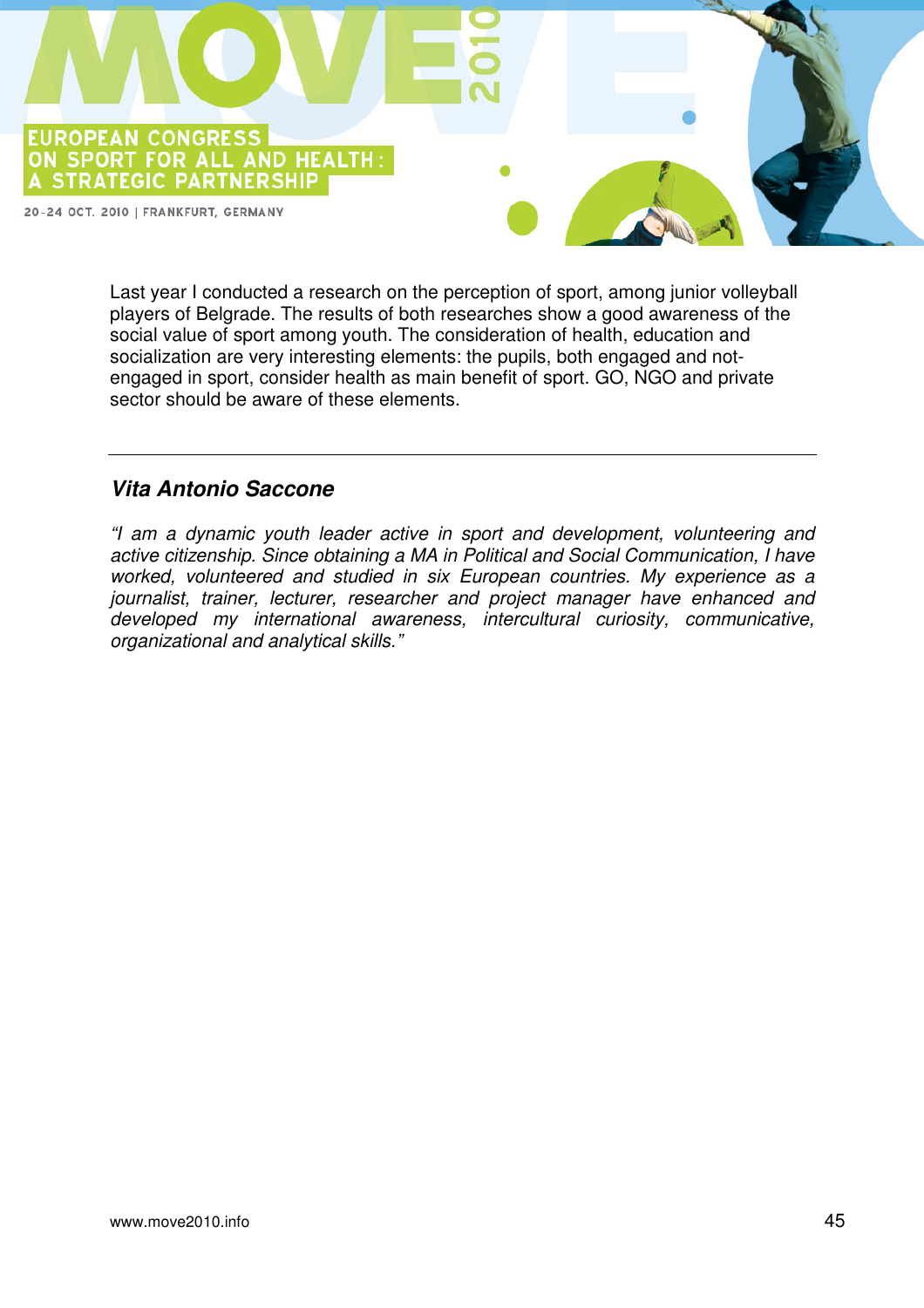

## **Jorma Savola**

#### **Sport Clubs for Health – An Opportunity and Challenge for the European Sports Movement**

#### **Health Promoting Sports Clubs.**

The sports clubs are the backbone of European sports movement. They are the special organisations lead by the board of trustees and functioning on the basis of voluntarism as well as professionalism. This means management and leadership challenge. This challenges both the management and the leadership, because pretty often voluntary workers and professional people work in the same organization doing the same work.

Health related sports and physical activity promotion have become an opportunity to the sports clubs. The questions are "To what extent does the special type of sports exercised by our clubs have health promoting effects?", "Will our sport clubs start programs that contribute to people's health?", "Political decision makers underline the importance of health-enhancing physical activity (HEPA), so should our club follow this call?", "How could our club be involved in the health related sports, should we establish this kind of program? And so on.

#### **EU Granted program.**

The specific objectives of the Sport Clubs for Health (SCforH) program are following:

- 1. to develop advanced SCforH guidelines for the European sports clubs,
- 2. to establish a basis for SCforH network in Europe.

The SCforH program has more detailed additional objectives, which have the purpose to

- to define a developmental cycle for the continuous progress of the programme,
- to strengthen the responsible role of the national sports federations to motivate their member clubs to organize the HEPA activities,
- to identify the role of the public sector (municipalities, regional organizations and ministries) as the supportive partner of SCforH programmes,
- to analyze the existing and to develop advanced national funding systems, which support health-related physical activity promotion programs in sport clubs.
- to operationalize the developed theoretical frame of the program with the purpose of
	- o strengthening an evidence-based approach for the programme ,
	- $\circ$  providing a sound starting point for the evaluation of the programs and
	- $\circ$  opening to the researchers the view to studies in the field.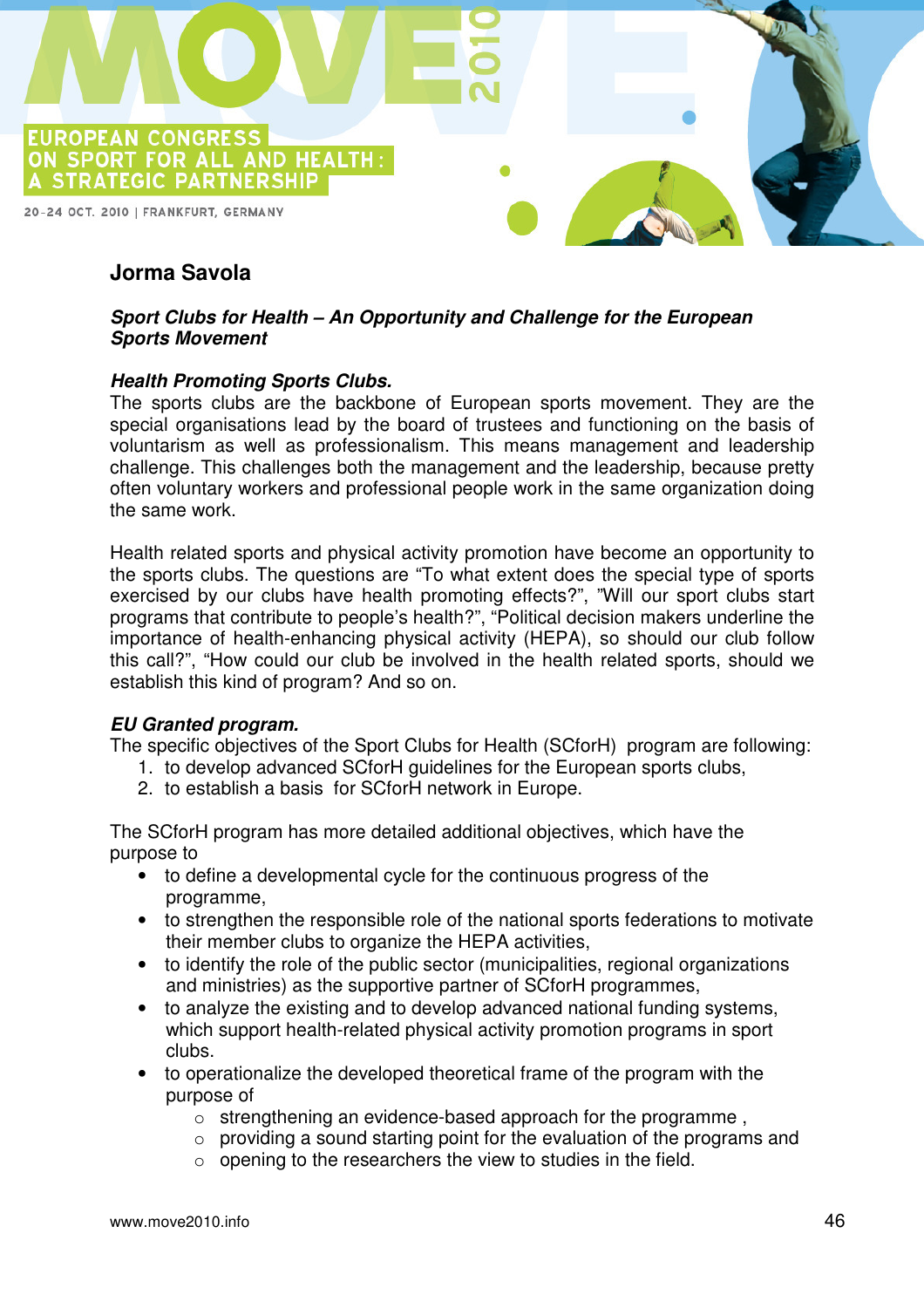

#### **The program consists of following work packages:**

- development of the advanced SCforH guidelines,
- model certificate system for the assessment of sport clubs for health,
- health profile of different sports,
- the leadership and management of sports clubs as civic organization when organizing the health related PA,
- funding system for the health-related PA promotion programs in the sports clubs,

#### **Guidelines for Health Promoting Sports Clubs.**

The aims of the guidelines for the Sports Club for Health -programmes are (1) to recognize the nature of sports clubs as civic organisation and describe its characteristics, (2) to open the potential of sports clubs as physical activity, HEPA and health promoter, (3) to portray the connections between health (health promotion) and sports club activities and increase co-operation between sports and health sectors, (4) to create a clear and easy-access concept for sports clubs to start to develop health-enhancing physical activity promotion (or even more wide-ranging health promotion) programme within their activities.

#### **Two Heatlh "Promotion" strategies for Sports Clubs.**

There are two ways for a sports club to consider health within its activities. First, a club can start-up a health enhancing physical activity (HEPA) –oriented, program, which usually is additional and new or adapted form of activities for the club in question. Secondly, a club can start to develop more wide-ranging emphasis on health promotion within its sport activities. This means wider recognition of health in its activities, organization, and operational principles. The latter one may also be started in a form of a program, but the ultimate aim is to integrate health promotion as a solid part of existing sports activities.

#### **Vita Jorma Savola**

**Education:** Master of Science in Physical Education, University of Illinois at Urbana-Champaign, 1983-1984

**Full-time work experience:** Finnish Sport for All Association, Secretary General, since1994

#### **Elected positions and expert assignments**

- Trim and Fitness International Sport for All Association TAFISA, Board member, since 2005
- European Federation for Company Sport EFCS, member of Executive Committee, since 2004
- European Federation for Company Sport EFCS, Health Commissions Chairman, since 2006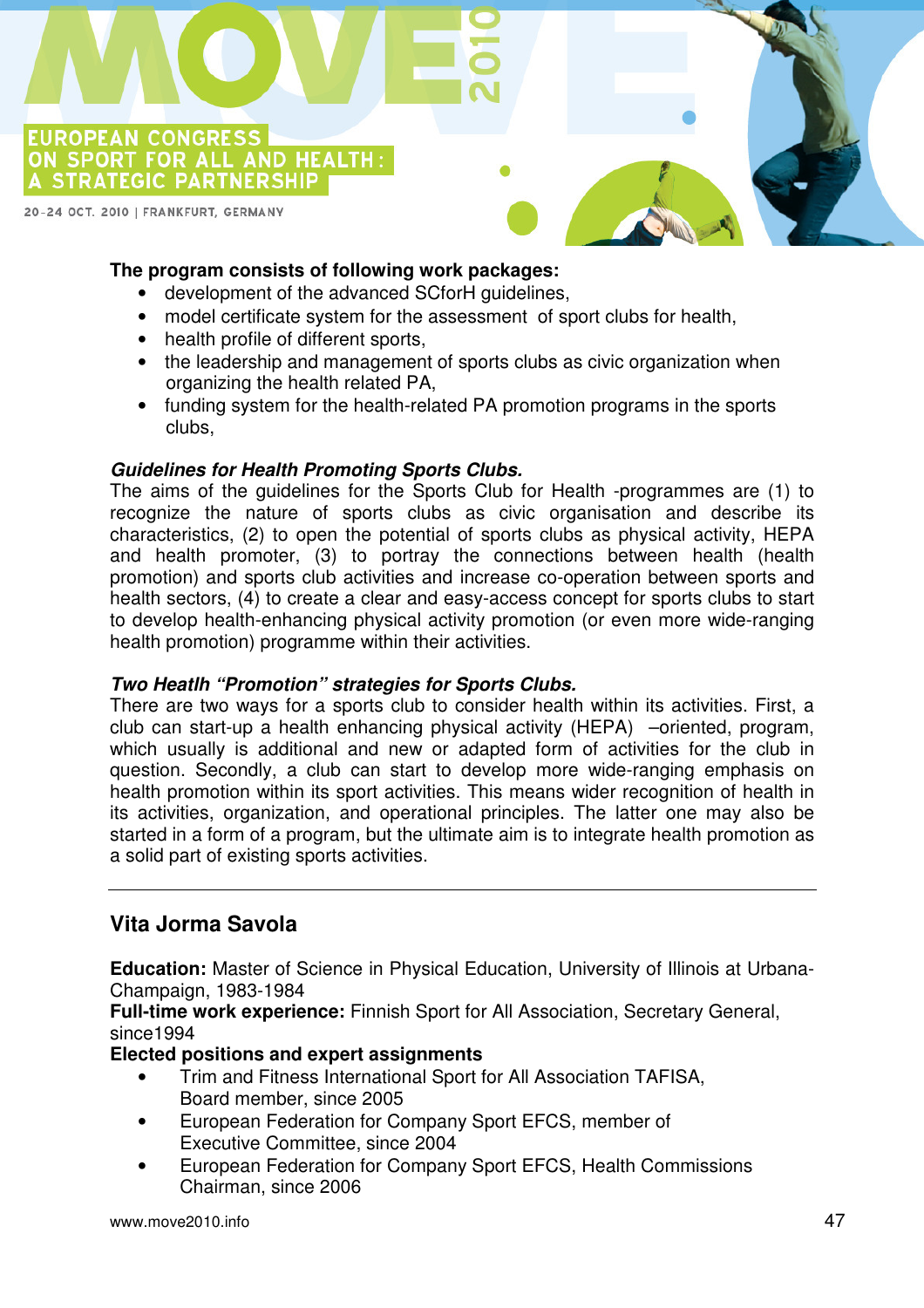

## **Preben Staun**

#### **Concerning presentation: Activating Architecture and City**

Summary: An introductory presentation above what one can call new solutions on how to use means of city planning and architecture of sports facilities in creating a sporting and a physically active generation of youth, who are facing sporting and physical activity opportunities when stepping outside their front door.

#### **Vita Preben Staun**

- Vice President NOC and Sports Confederation of Denmark (Board-member since 1994 – responsible for Sports for All)
- Boardmember The Danish Foundation for Culture and Sports Facilities
- Commissioner TAFISA-Board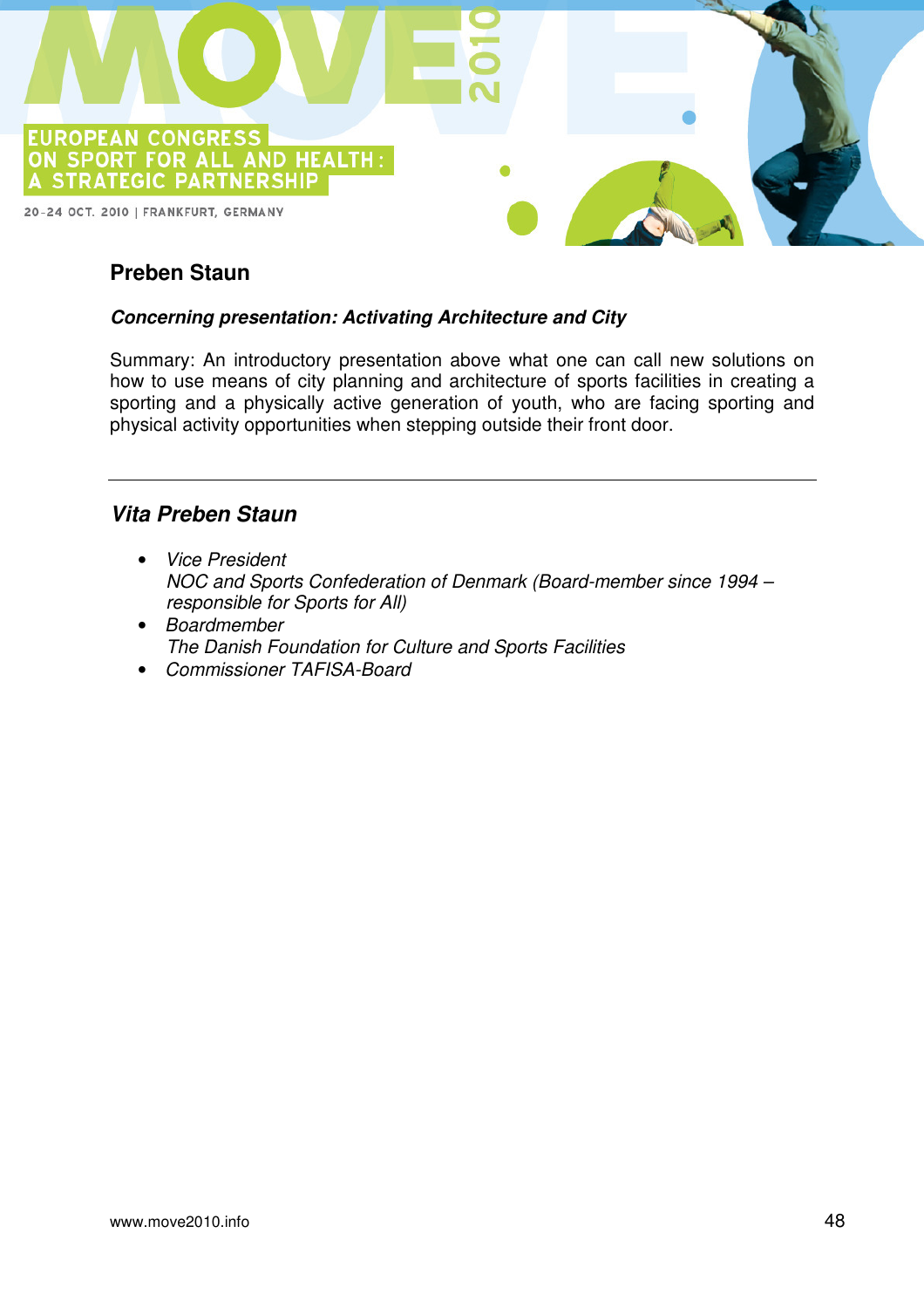

## **Dr. Stefan Storcksdieck**

#### **The ins and outs of energy balance – EUFIC's interactive multilanguage tool for personalised information on calorie needs and calorie expenditure.**

The European Food Information Council (EUFIC) has launched a new section on its website dedicated to explaining energy balance through the provision of supportive energy balance information and personalised interactive tools.

The new section provides a broad range of information that will prove interesting and relevant regardless of the visitor's knowledge level. There are 3 easy steps that the visitor can follow to get the most out of the site:

Step 1 – Provides general information on energy, nutrition, physical activity and how to use the nutrition information on food labels. It contains tips on how to cut calorie intake that can be incorporated easily into daily life.

Step 2 – Visitors are invited to create a profile that includes height, weight and waist circumference measurements. This information allows the calculations in Step 3 to be based upon the specific requirements of the individual. Multiple profiles can be created to include partners, family and friends.

Step 3 – Two interactive sections, 'Calorie Burner' and 'Eat & Move', have been created to help visitors gain a better understanding of the relationship between energy intake and expenditure.

The "Calorie Burner" tells visitors how many calories are expended for a chosen activity for a selected period of time. The physical activities are not only sportsrelated but include household and everyday activities that are representative of real life. Visitors can add activities to their profile to accurately reflect the total of all the small activities they do over the course of a week and gain an understanding of the cumulative affect this has on contributing to a healthy lifestyle.

The "Eat & Move" section comprises different tools that allow the visitor to explore the relationship between food and physical activity and encourages them to discover their optimal energy balance.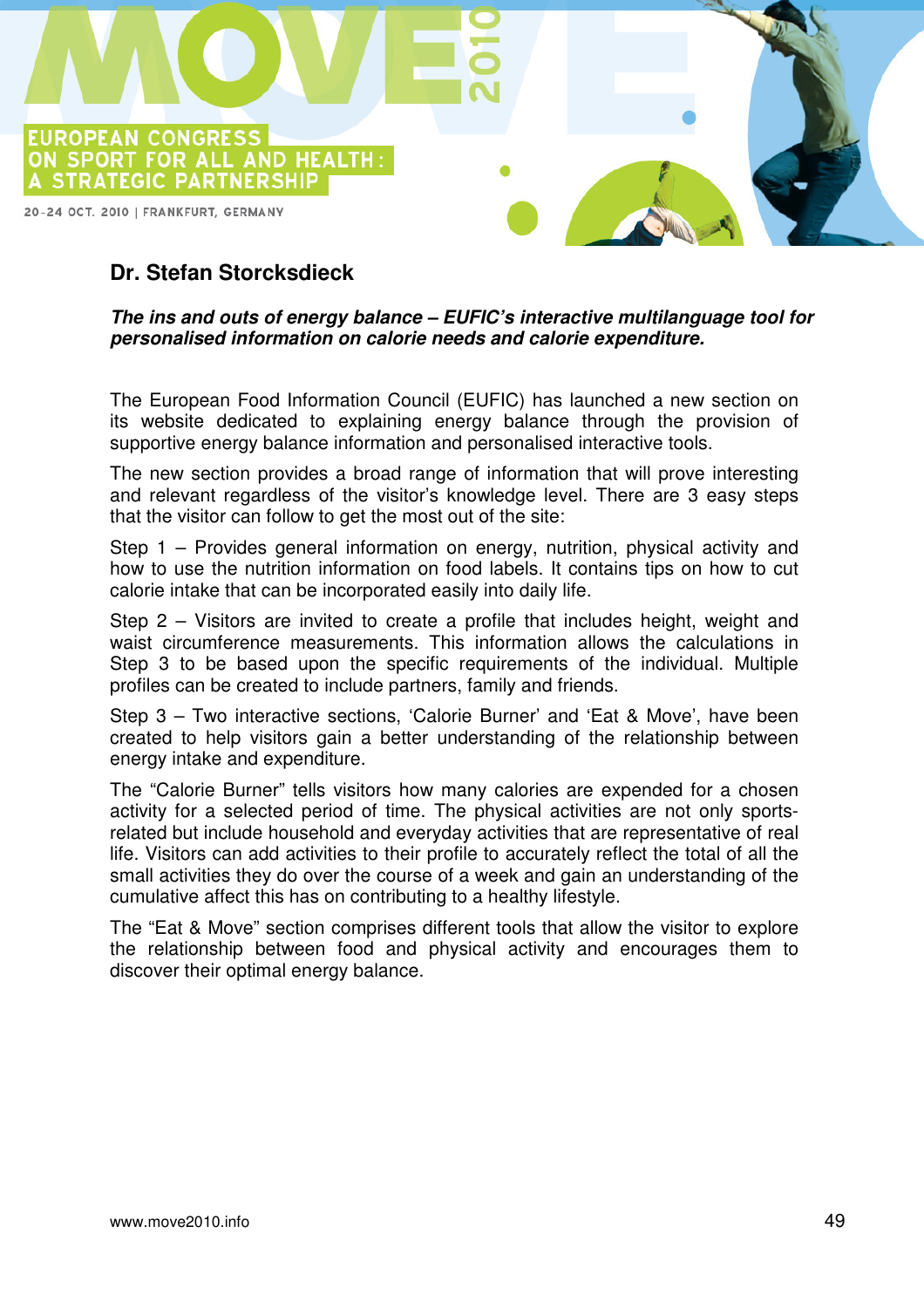

Created with the assistance of recognised nutrition and physical activity experts, EUFIC's energy balance section is a useful, fun and informative tool. It can be accessed at http://www.eufic.org/page/en/page/energy-balance/

Specific outcome that participants will take away to inform their future practice:

• Knowledge about a freely available, easy-to-use tool that can be used by health professionals as well as their patients/clients to explain and understand, respectively, the ins and outs of energy balance.

#### **Vita Dr. Stefan Storcksdieck**

Dr. Stefan Storcksdieck is a nutritionist with a Diploma degree from Justus-Liebig-University Giessen and a PhD from ETH Zurich. He joined EUFIC in 2008 as Nutrition Communications Manager, and his roles include dealing with EU projects and being Associate Editor of Food Today, EUFIC's bi-monthly newsletter.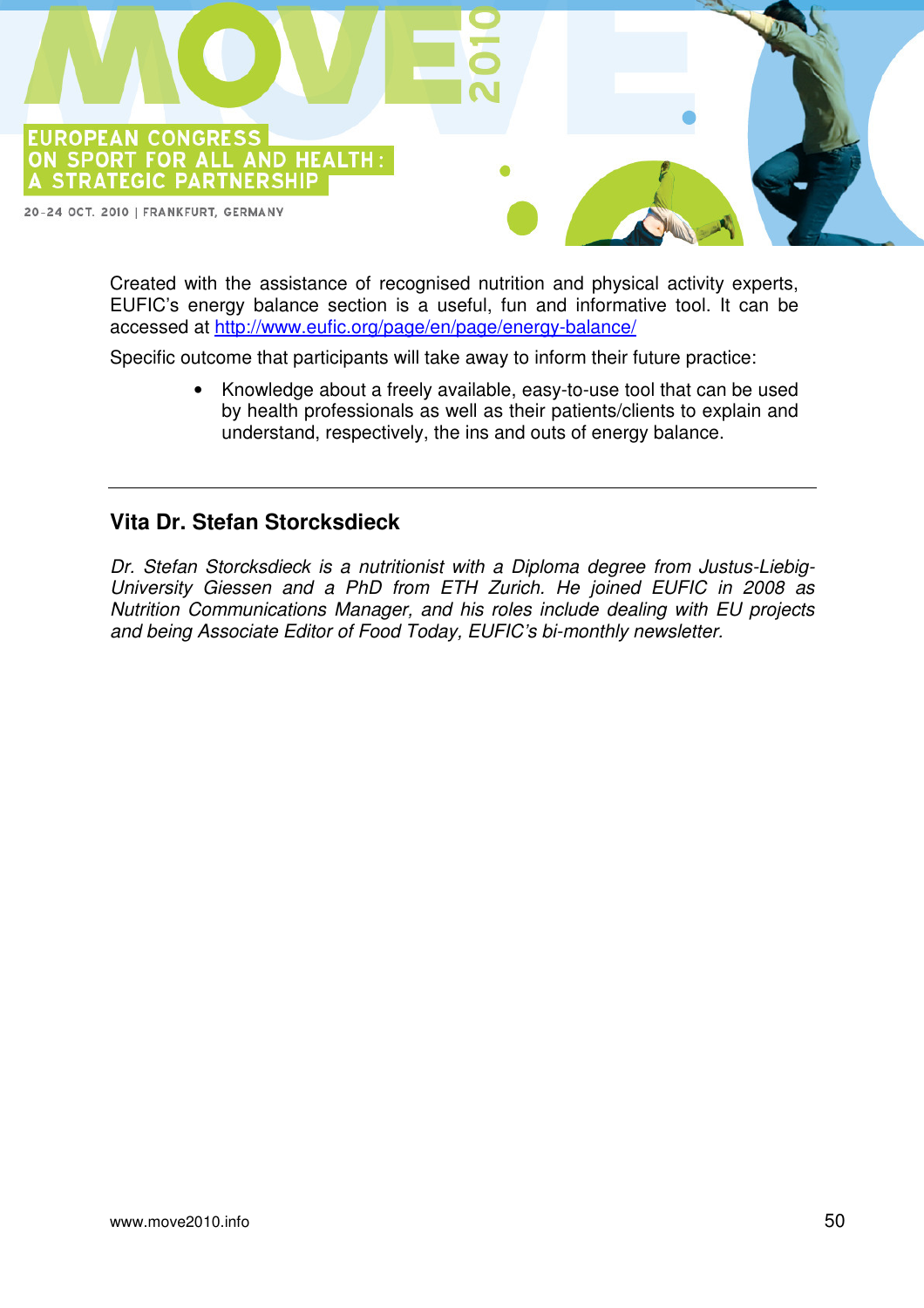

## **Jesus Telo**

#### **Building the network about the number 50: European Sports festival 50plus and 50th anniversary Blume Gran Canaria**

After 50 years the Historical Sports Association (ADEHISDE) has summarized the international & national groups identifying the nations, the federal states, the Canarian Islands and the Municipalities of the island of Gran Canaria.

The SPORTSFESTIVAL "BLUME GRAN CANARIA" offers yearly an international platform for trainers and gymnasts during 10 days.

The datas of participation are quiet elocuent with more than 130.000 gymnasts and underlines the intercontinental situation of the island of Gran Canaria as an excelent opportunity during the winter period to show the training results.

You will get more information during the call for paper.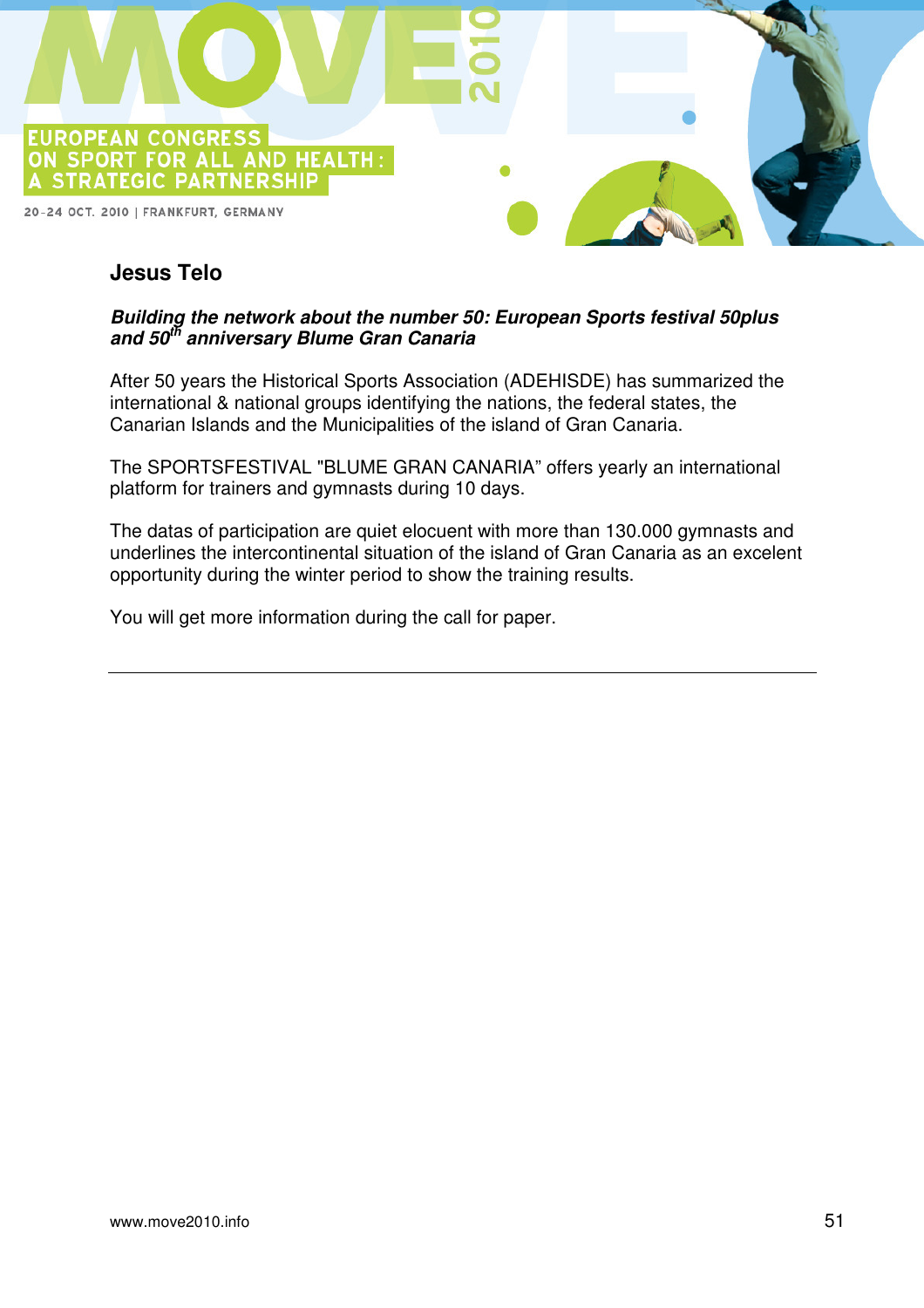

## **Michael U. Tockweiler**

**Developing Sport Facilities Efficiently** 

**EMPEOHLEN VOM** DEUTSCHEN OLYMPISCHEN SPORTBUND

**SPORTSTADIANE** 

As a private partner of municipalities, Sport StadiaNet Group (SSN Group AG) with its subsidiaries is developing, building, financing and managing facilities of popular and professional sports. The SSN Group is not only an important initiator in the industry, but has also co-designed the sector of Public Private Partnership (PPP) in sports facility construction during the last years. We are exclusively recommended by DOSB, the German Olympic Sports Association.

We are experts in the field of new construction and modernization of sports facilities. In the meantime our company realized numerous projects as a reference in all Federal States in Germany and Sport StadiaNet has successfully planned, financed and converted PPP-Projects in Poland, Lithuania, Latvia, Croatia, Belgium and the Netherlands.

In many countries in Europe and worldwide suitable sport facilities are missing. The financing of those facilities is a very large problem for the national ministries who are responsible for sports. We can support international projects, which could not be realized or reduced. With our innovative finance-concepts we help to build and finance efficient sport facilities. The goal is to demonstrate the advantages of Public Private Partnership solutions for the construction of efficient sport facilities which are necessary in many countries. We are developing types of sports facilities, which are multifunctional, standardized, with an excellent value for money.

2009 Michael U. Tockweiler has got the "TAFISA Innovation Award" for outstanding new concepts and initiatives in the international development of sports facilities and for the excellent performance of Sport StadiaNet in the development of world-wide "Sport for All".